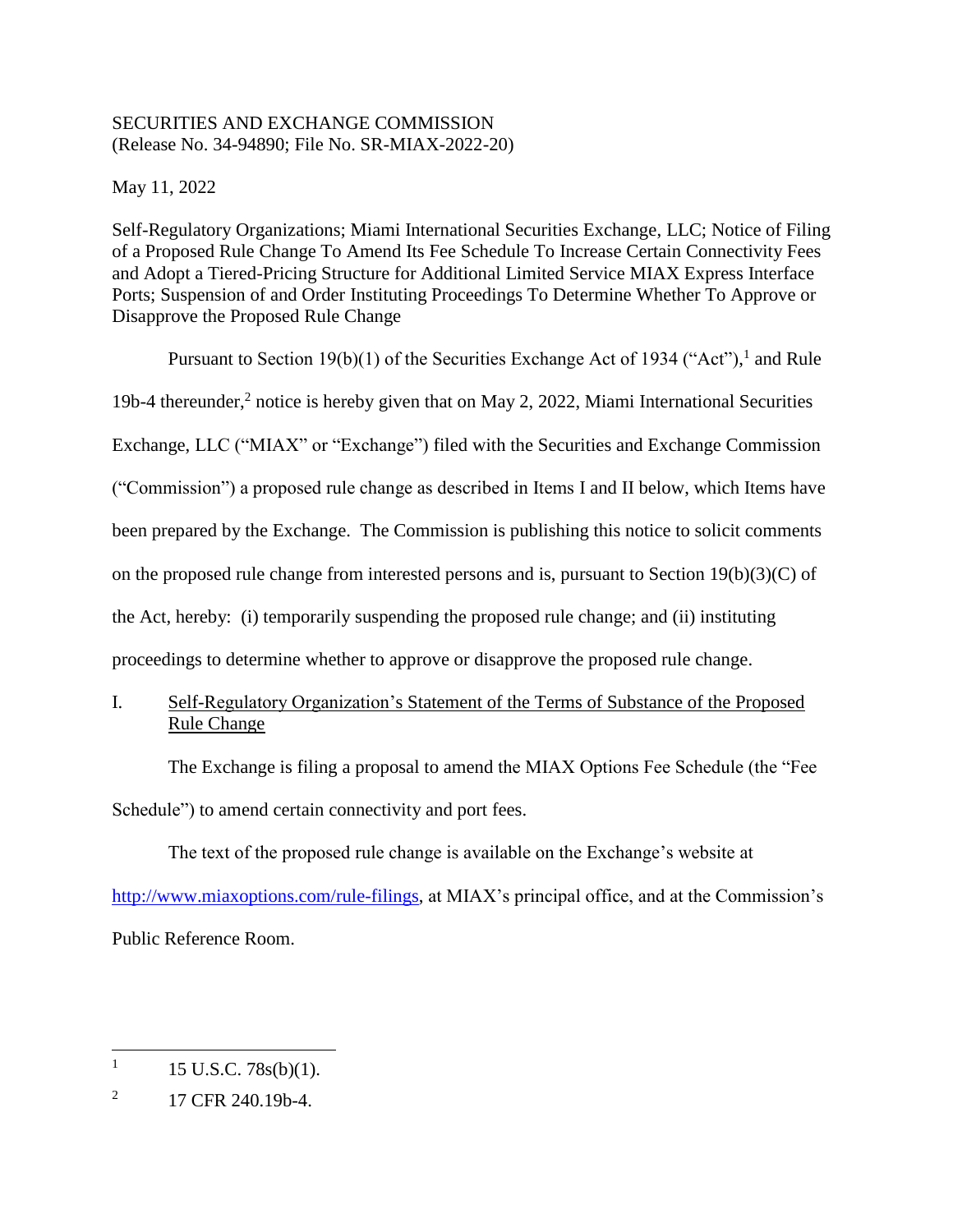# II. Self-Regulatory Organization's Statement of the Purpose of, and Statutory Basis for, the Proposed Rule Change

In its filing with the Commission, the Exchange included statements concerning the purpose of and basis for the proposed rule change and discussed any comments it received on the proposed rule change. The text of these statements may be examined at the places specified in Item IV [sic] below. The Exchange has prepared summaries, set forth in sections A, B, and C below, of the most significant aspects of such statements.

# A. Self-Regulatory Organization's Statement of the Purpose of, and Statutory Basis for, the Proposed Rule Change

1. Purpose

The Exchange proposes to amend its Fee Schedule to increase the fees for a 10 gigabit ("Gb") ultra-low latency ("ULL") fiber connection and adopt a tiered-pricing structure for Limited Service MIAX Express Interface ("MEI") Ports<sup>3</sup> available to Market Makers.<sup>4</sup> The Exchange last increased the fees for its 10Gb ULL fiber connections in a filing that became effective beginning January 1, 2021 (subsequently withdrawn and refiled one time).<sup>5</sup> In that fee change, the Exchange increased the fee for 10Gb ULL fiber connections from \$9,300 to \$10,000 per month.

 $\overline{3}$ MIAX Express Interface is a connection to MIAX systems that enables Market Makers to submit simple and complex electronic quotes to MIAX. See Fee Schedule, note 26.

<sup>&</sup>lt;sup>4</sup> The term "Market Makers" refers to Lead Market Makers ("LMMs"), Primary Lead Market Makers ("PLMMs"), and Registered Market Makers ("RMMs") collectively. See Exchange Rule 100.

<sup>5</sup> See Securities Exchange Act Release No. 90980 (January 25, 2021), 86 FR 7602 (January 29, 2021) (SR-MIAX-2021-02).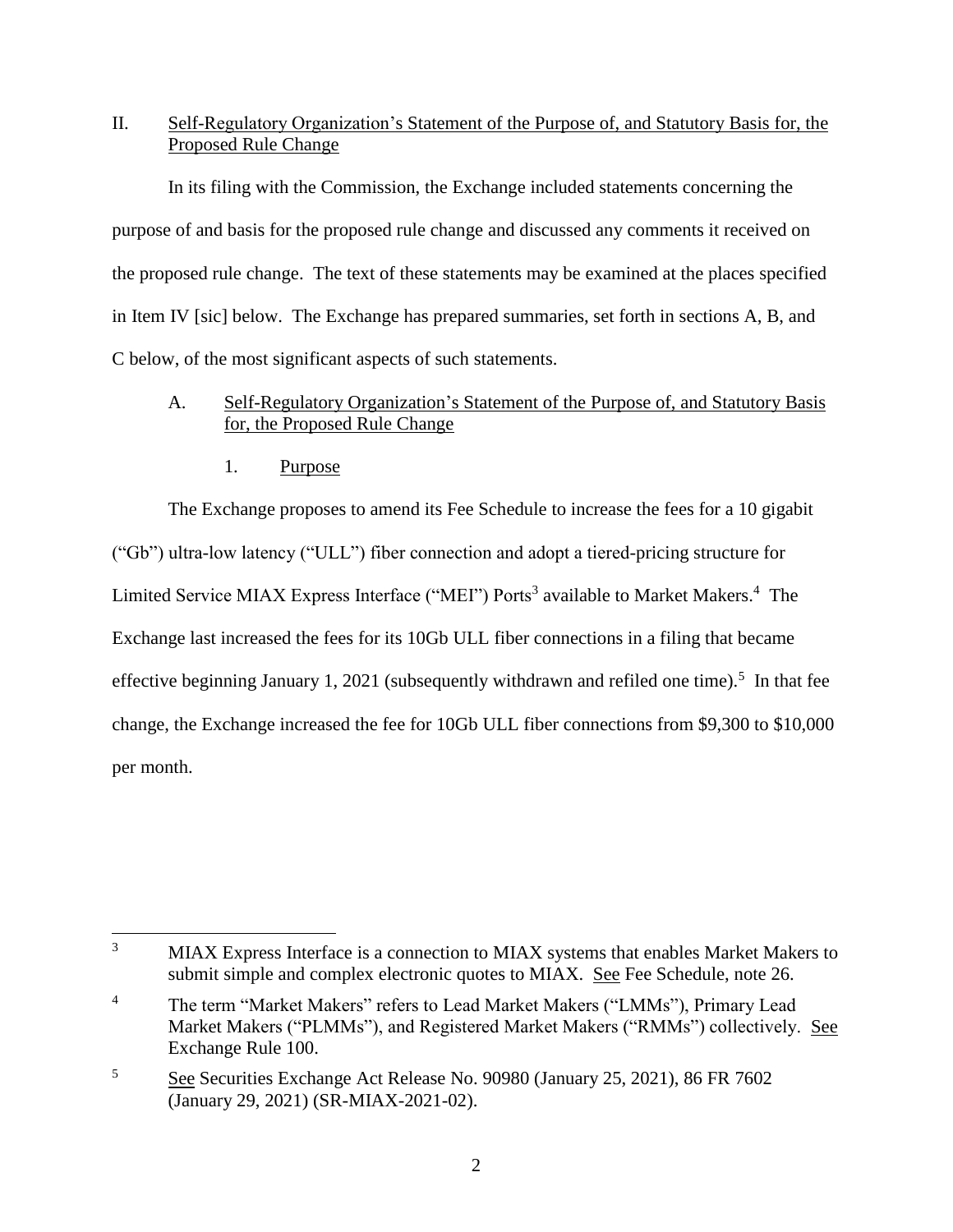Also, in connection with that fee change, the Exchange's affiliate, MIAX PEARL, LLC ("MIAX Pearl Options"), increased its 10Gb ULL connectivity fee to \$10,000 per month.<sup>6</sup> The Exchange and MIAX Pearl Options shared a combined cost analysis in those filings. In those filings, the Exchange and MIAX Pearl Options allocated a combined total of \$17.9 million in expenses to providing 10Gb ULL fiber connectivity.

Since the time of that filing, the Exchange and MIAX Pearl Options have experienced an increase in expenses, particularly regarding internal expenses. For example, from January 2021 to March 2022 expenses related to employee compensation for 10Gb ULL connectivity increased from a combined \$6,892,689 to \$7,063,801 and occupancy increased from \$560,408 to \$701,437. In addition, from January 2021 to March 2022, the Exchange's third party related expense increased as well. In January 2021, the Exchange and MIAX Pearl Options allocated a combined \$4,079,910 of their shared third party expenses to providing the 10Gb ULL fiber connectivity. As described more fully below, the Exchange and MIAX Pearl Options are now allocating \$4,382,307 of their shared third party expense to 10Gb ULL fiber connectivity, which represents only a portion of the total combined third party expense of \$7,575,888. As discussed more fully below, the Exchange and MIAX Pearl Options recently calculated the combined annual aggregate costs for providing 10Gb ULL connectivity, plus the cost of providing Limited Service MEI Ports (on MIAX only) to be \$21,407,728, or \$1,783,977 per month. The Exchange now proposes to amend the Fee Schedule to amend the fees for 10Gb ULL connectivity to recoup these ongoing costs and as a result of the increase in expenses described above.<sup>7</sup>

<sup>6</sup> See Securities Exchange Act Release No. 90981 (January 25, 2021), 86 FR 7582 (January 29, 2021) (SR-PEARL-2021-01).

l

<sup>&</sup>lt;sup>7</sup> The Exchange notes that MIAX Pearl Options will make a similar filing to increase its 10Gb ULL connectivity fees.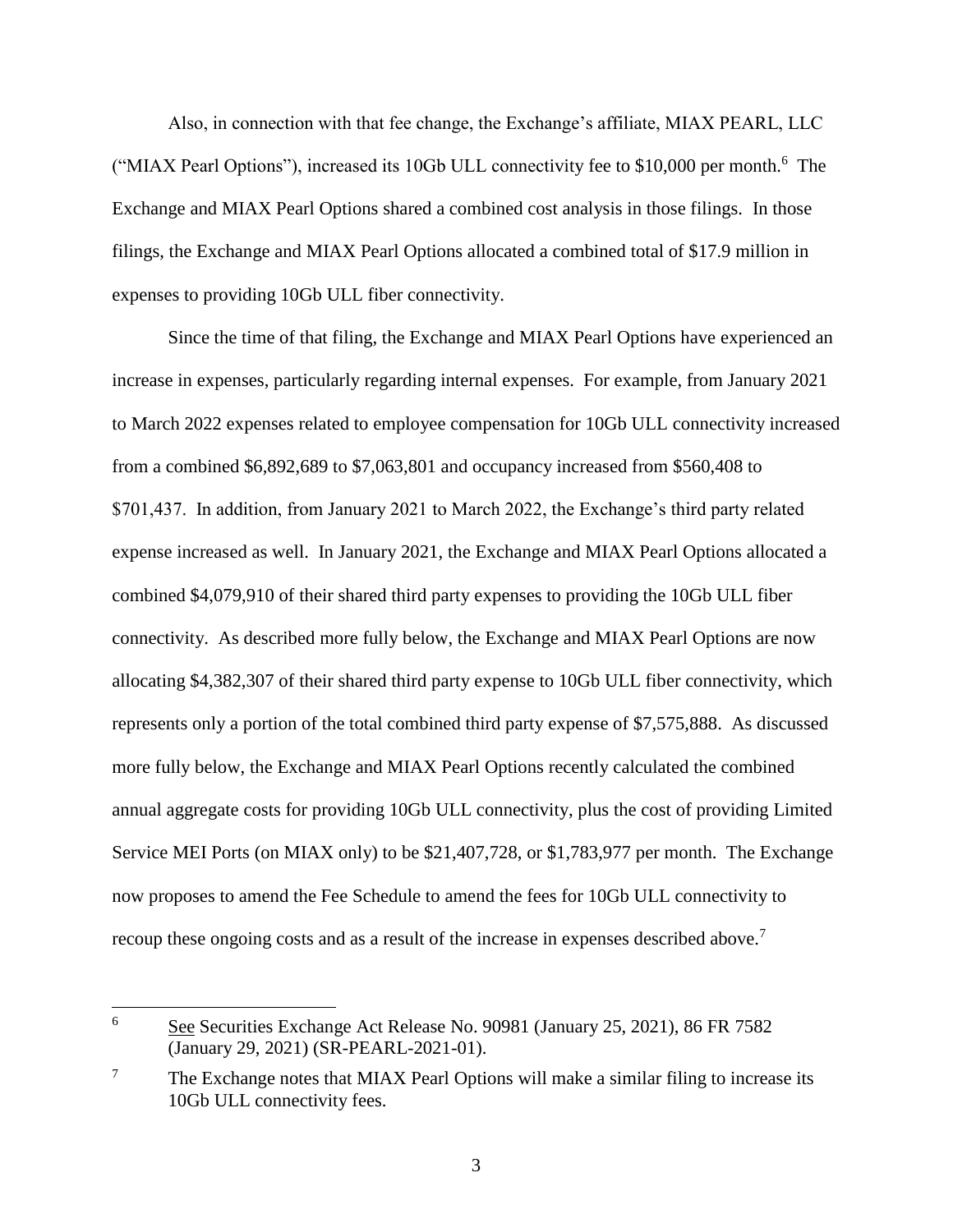The same is true for its proposal to amend its fees for Limited Service MEI Ports.

Beginning with a series of filings first filed on April 9, 2021 (with the final filing made May 10, 2021), the Exchange removed the cap on the number of additional Limited Service MEI Ports available to Market Makers from the Fee Schedule. $8\,$  In that filing, the Exchange sought only to remove the cap on the number of Limited Service MEI Ports a Market Maker may purchase from its Fee Schedule. Although the Exchange did not modify the fees for Limited Service MEI Ports in that filing, the Exchange did provide a cost analysis showing the cost to the Exchange to add two Limited Service MEI Ports to its System. That filing contained lower allocation percentages and allocated expenses than included herein because that cost analysis focused solely on the providing two Limited Service MEI Ports and not all Limit Service MEI Ports generally as is the case in this proposed fee change. Since the time of that April 2021 filing, the Exchange's expenses have increased, leading to the increased fees for Limited Service MEI Ports proposed herein. For example, in April 2021, the Exchange set forth a total internal expense of \$14,957,861 as part of its cost analysis to provide two additional Limited Service MEI Ports. As described below, the Exchange's total internal expenses have increased since April 2021 and are now \$19,862,263, of which the Exchange is now allocating \$1,281,113 of to providing Limited Service MEI Ports generally.

<sup>8</sup> <sup>8</sup> See Securities Exchange Act Release No. 91857 (May 12, 2021), 86 FR 26973 (May 18, 2021) (SR-MIAX-2021-19).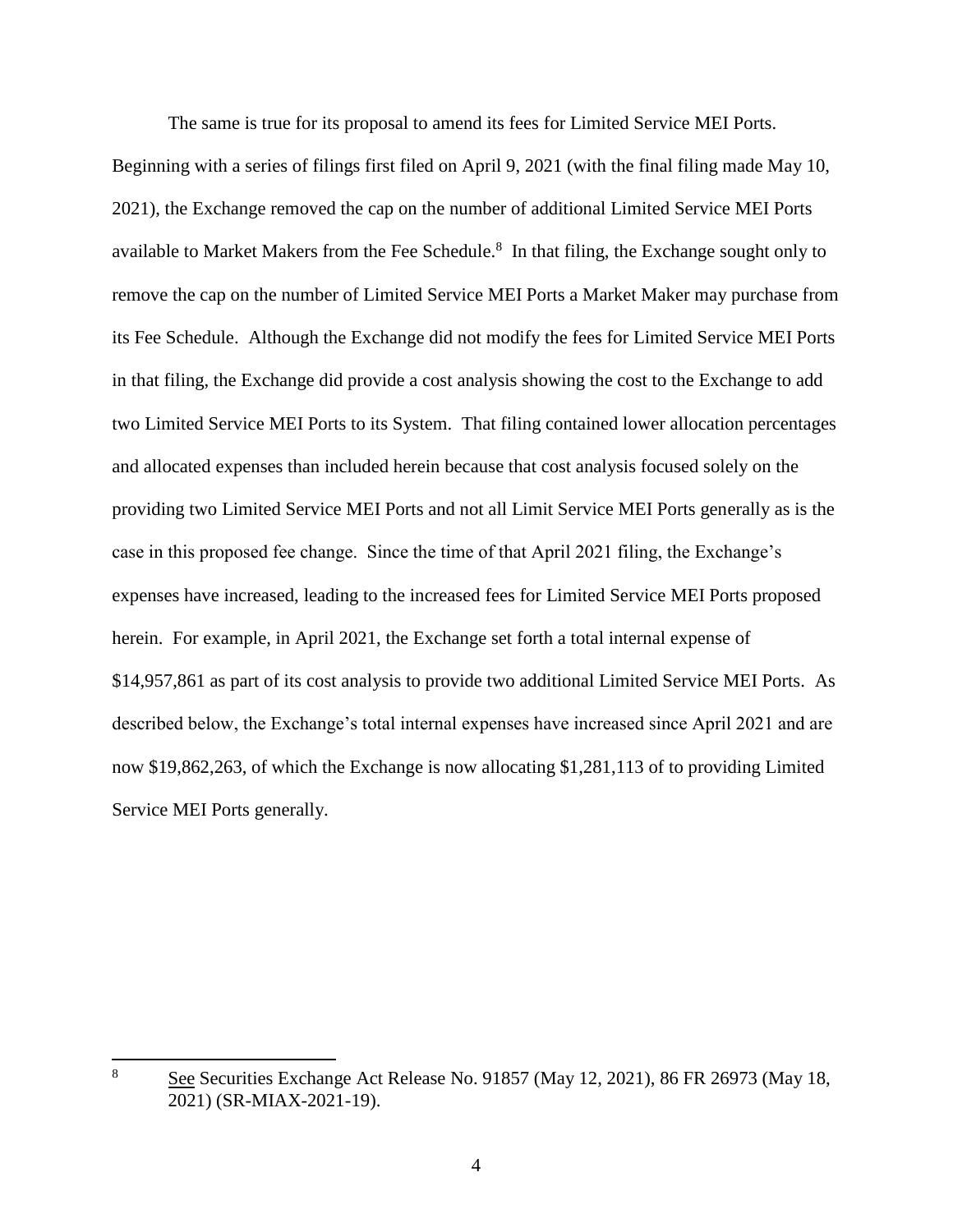First, the Exchange proposes to amend the Fee Schedule to increase the fees for Members<sup>9</sup> and non-Members to access the Exchange's System Networks<sup>10</sup> via a 10Gb ULL fiber connection. Specifically, the Exchange proposes to amend Sections 5)a)-b) of the Fee Schedule to increase the 10Gb ULL connectivity fee for Members and non-Members from \$10,000 per month to \$12,000 per month ("10Gb ULL Fee"). Prior to the proposed fee change, the Exchange assessed Members and non-Members a flat monthly fee of \$10,000 per 10Gb ULL connection for access to the Exchange's primary and secondary facilities. $11$ 

The Exchange will continue to assess monthly Member and non-Member network connectivity fees for connectivity to the primary and secondary facilities in any month the Member or non-Member is credentialed to use any of the Exchange APIs or market data feeds in the production environment. The Exchange proposes to pro-rate the fees when a Member or non-Member makes a change to the connectivity (by adding or deleting connections) with such pro-rated fees based on the number of trading days that the Member or non-Member has been credentialed to utilize any of the Exchange APIs or market data feeds in the production environment through such connection, divided by the total number of trading days in such month multiplied by the applicable monthly rate. The Exchange will continue to assess monthly Member and non-Member network connectivity fees for connectivity to the disaster recovery

 $\overline{9}$ The term "Member" means an individual or organization approved to exercise the trading rights associated with a Trading Permit. Members are deemed "members" under the Exchange Act. See Exchange Rule 100.

<sup>&</sup>lt;sup>10</sup> The Exchange's System Networks consist of the Exchange's extranet, internal network, and external network.

<sup>&</sup>lt;sup>11</sup> The Exchange notes that it employed a tiered pricing structure for 10Gb ULL connectivity from August 2021 through March 2022. See infra notes  $27 - 29$ .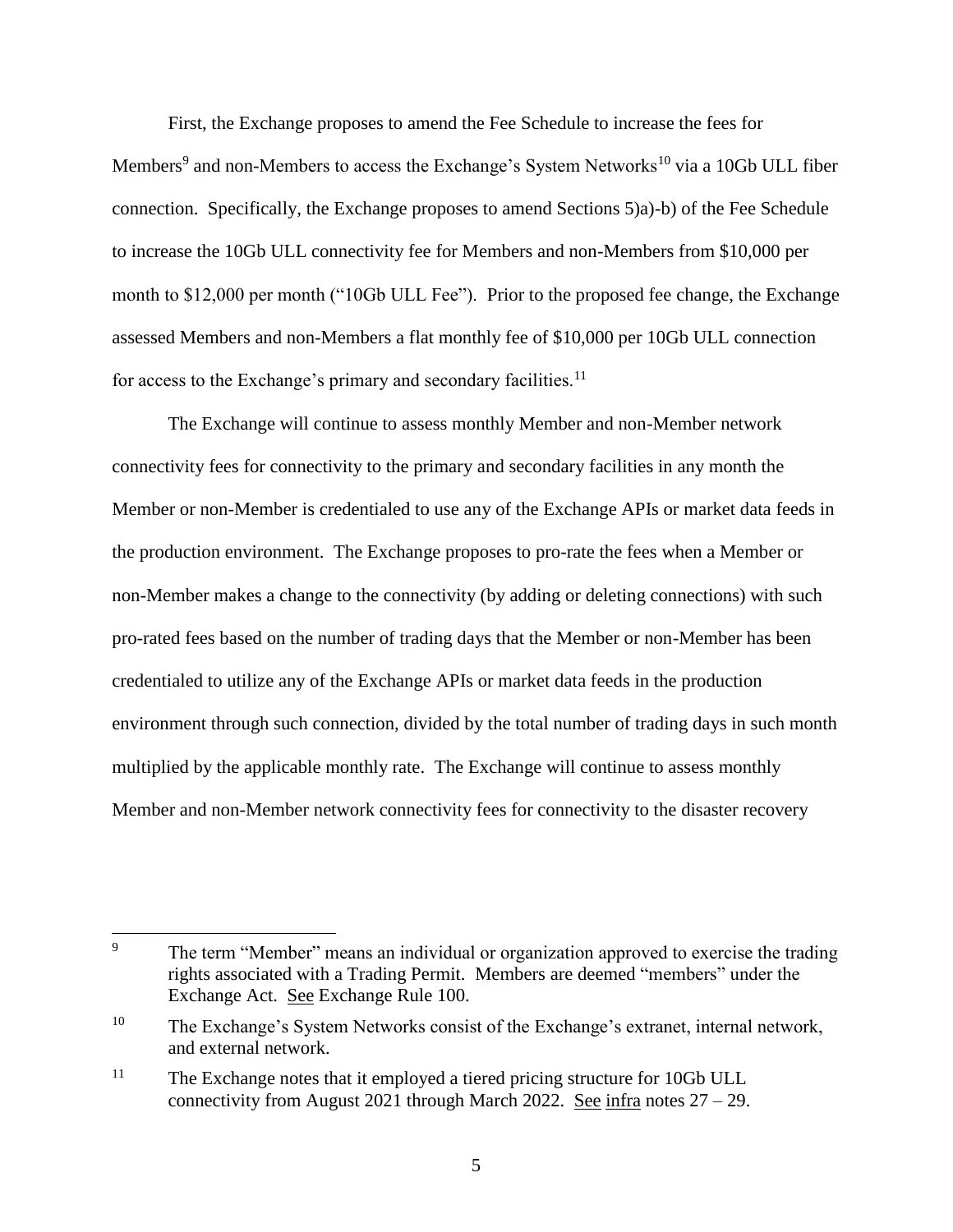facility in each month during which the Member or non-Member has established connectivity with the disaster recovery facility.

The Exchange's MIAX Express Network Interconnect ("MENI") can be configured to provide Members and non-Members of the Exchange network connectivity to the trading platforms, market data systems, test systems, and disaster recovery facilities of both the Exchange and its affiliate, MIAX Pearl Options, via a single, shared connection. Members and non-Members utilizing the MENI to connect to the trading platforms, market data systems, test systems, and disaster recovery facilities of the Exchange and MIAX Pearl Options via a single, shared connection will continue to only be assessed one monthly connectivity fee per connection, regardless of the trading platforms, market data systems, test systems, and disaster recovery facilities accessed via such connection.

Second, the Exchange proposes to amend Section 5)d) of the Fee Schedule to adopt a tiered-pricing structure for Limited Service MEI Ports available to Market Makers. The Exchange allocates two (2) Full Service MEI Ports<sup>12</sup> and two (2) Limited Service MEI Ports<sup>13</sup> per matching engine<sup>14</sup> to which each Market Maker connects. Market Makers may also request

<sup>12</sup> <sup>12</sup> Full Service MEI Ports provide Market Makers with the ability to send Market Maker quotes, eQuotes, and quote purge messages to the MIAX System. Full Service MEI Ports are also capable of receiving administrative information. Market Makers are limited to two Full Service MEI Ports per matching engine. See Fee Schedule, Section 5)d)ii), note 27.

<sup>&</sup>lt;sup>13</sup> Limited Service MEI Ports provide Market Makers with the ability to send eQuotes and quote purge messages only, but not Market Maker Quotes, to the MIAX System. Limited Service MEI Ports are also capable of receiving administrative information. Market Makers initially receive two Limited Service MEI Ports per matching engine. See Fee Schedule, Section 5)d)ii), note 28.

<sup>&</sup>lt;sup>14</sup> A "matching engine" is a part of the MIAX electronic system that processes options quotes and trades on a symbol-by-symbol basis. Some matching engines will process option classes with multiple root symbols, and other matching engines will be dedicated to one single option root symbol (for example, options on SPY will be processed by one single matching engine that is dedicated only to SPY). A particular root symbol may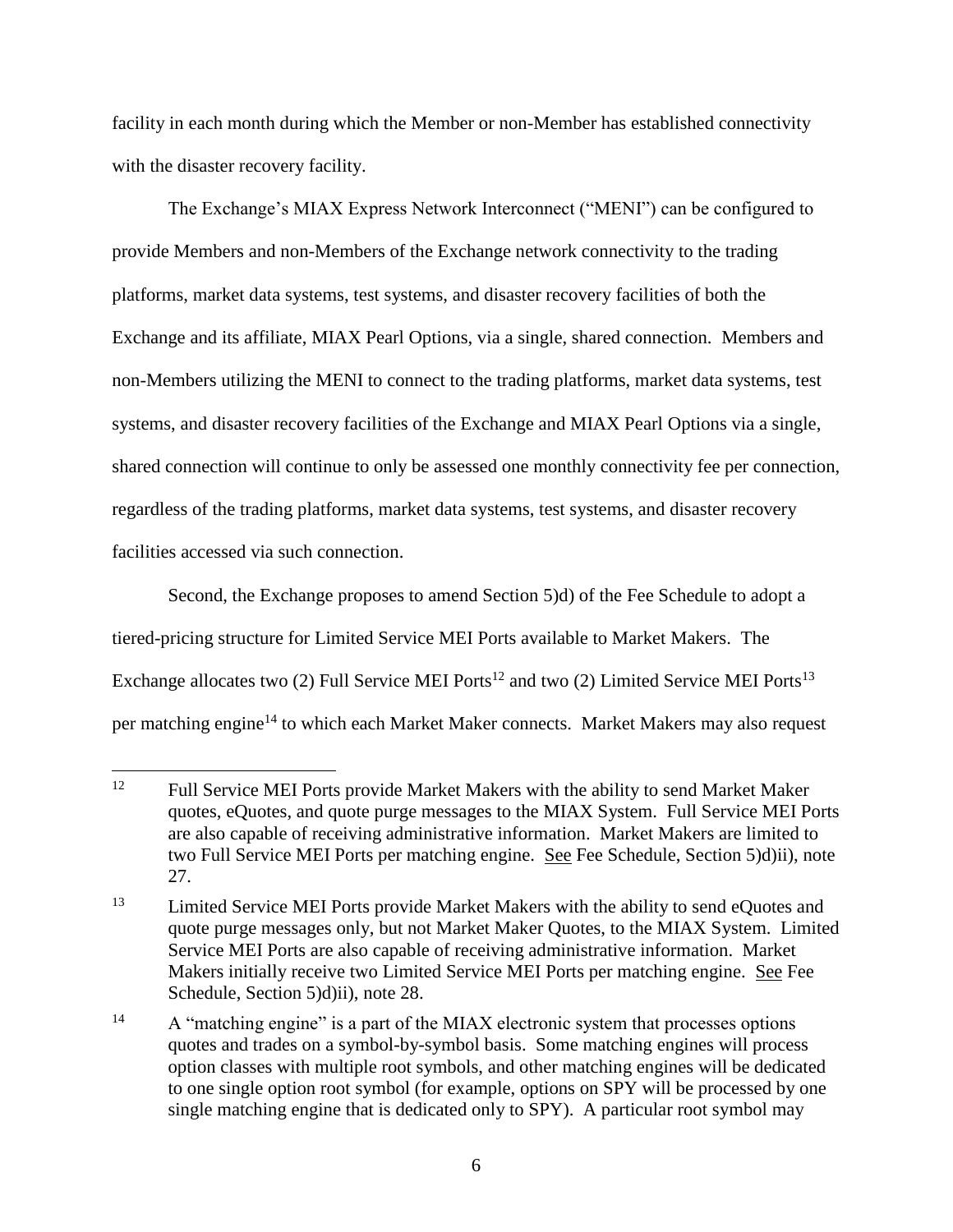additional Limited Service MEI Ports for each matching engine to which they connect. The Full Service MEI Ports and Limited Service MEI Ports all include access to the Exchange's primary and secondary data centers and its disaster recovery center. Market Makers may request additional Limited Service MEI Ports. Prior to the proposed fee change, Market Makers were assessed a \$100 monthly fee for each Limited Service MEI Port for each matching engine above the first two Limited Service MEI Ports that are included for free. This fee was unchanged since 2016.<sup>15</sup> The Exchange now proposes to move from a flat monthly fee per Limited Service MEI Port for each matching engine to a tiered-pricing structure for Limited Service MEI Ports for each matching engine under which the monthly fee would vary depending on the number of Limited Service MEI Ports each Market Maker elects to purchase. Specifically, the Exchange will continue to provide the first and second Limited Service MEI Ports for each matching engine free of charge. For Limited Service MEI Ports, the Exchange proposes to adopt the following tiered-pricing structure: (i) the third and fourth Limited Service MEI Ports for each matching engine will increase from the current flat monthly fee of \$100 to \$150 per port; (ii) the fifth and sixth Limited Service MEI Ports for each matching engine will increase from the current flat monthly fee of \$100 to \$200 per port; and (iii) the seventh or more Limited Service MEI Ports will increase from the current monthly flat fee of \$100 to \$250 per port. The Exchange believes a tiered-pricing structure will encourage Market Makers to be more efficient when determining how to connect to the Exchange. This should also enable the Exchange to better monitor and provide access to the Exchange's network to ensure sufficient capacity and

l

only be assigned to a single designated matching engine. A particular root symbol may not be assigned to multiple matching engines. See Fee Schedule, Section 5)d)ii), note 29.

<sup>15</sup> See Securities Exchange Act Release No. 79666 (December 22, 2016), 81 FR 96133 (December 29, 2016) (SR-MIAX-2016-47).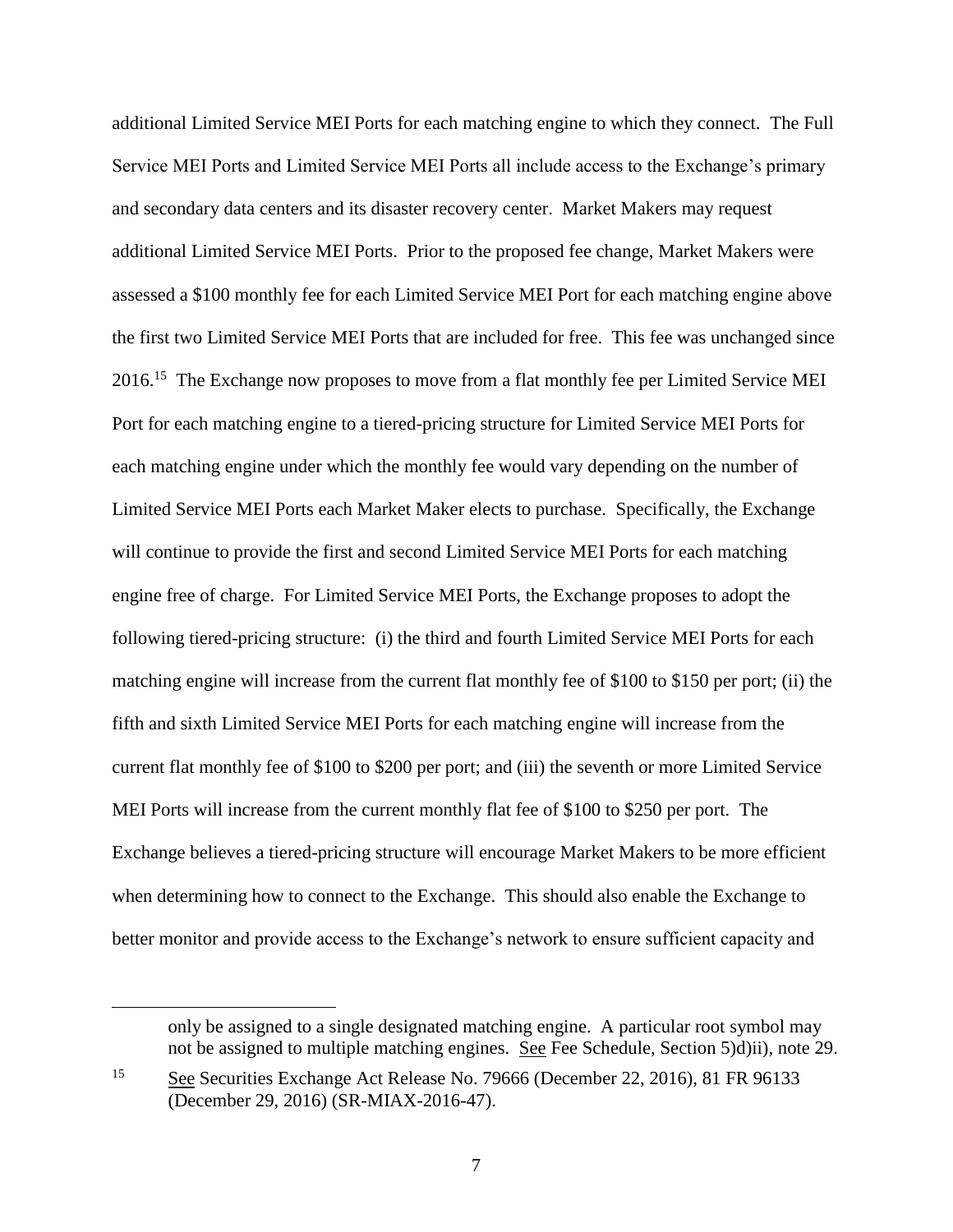headroom in the System<sup>16</sup> in accordance with its fair access requirements under Section  $6(b)(5)$ of the Act.<sup>17</sup>

The Exchange believes that other exchanges' connectivity and port fees are useful examples and provides the following table for comparison purposes only to show how the Exchange's proposed fees compare to fees currently charged by other options exchanges for similar connectivity and port access. As shown by the below table, the Exchange's proposed fees are similar to or less than fees charged for similar access to other options exchanges.

| <b>Exchange</b>                                                                                                                                       | <b>Type of Connection or Port</b>                      | <b>Monthly Fee</b><br>(per connection or per port)                                                                              |
|-------------------------------------------------------------------------------------------------------------------------------------------------------|--------------------------------------------------------|---------------------------------------------------------------------------------------------------------------------------------|
| MIAX (as proposed)<br>(equity options market share)<br>of 5.67% as of April 29, 2022<br>for the month of April) <sup>18</sup>                         | 10Gb ULL connection<br><b>Limited Service MEI Port</b> | \$12,000<br>1-2 ports. FREE (not<br>changed in this proposal)<br>3-4 ports. \$150<br>5-6 ports. \$200<br>7 or more ports. \$250 |
| The NASDAQ Stock Market<br>LLC $("NASDAO")^{19}$<br>(equity options market share)<br>of 8.47% as of April 29, 2022<br>for the month of April $)^{20}$ | 10Gb Ultra fiber connection<br><b>SQF Port</b>         | \$15,000<br>1-5 ports. \$1,500<br>6-20 ports. \$1,000<br>21 or more ports. \$500                                                |
|                                                                                                                                                       | 10Gb Ultra fiber connection                            | \$15,000                                                                                                                        |

<sup>16</sup> The term "System" means the automated trading system used by the Exchange for the trading of securities. See the Definitions Section of the Fee Schedule and Exchange Rule 100.

<sup>19</sup> See NASDAQ Pricing Schedule, Options 7, Section 3, Ports and Other Services and NASDAQ Rules, General 8: Connectivity, Section 1. Co-Location Services.

<sup>&</sup>lt;sup>17</sup> See 15 U.S.C. 78f(b). The Exchange may offer access on terms that are not unfairly discriminatory among its Members, and ensure sufficient capacity and headroom in the System. The Exchange monitors the System's performance and makes adjustments to its System based on market conditions and Member demand.

<sup>&</sup>lt;sup>18</sup> See "The market at a glance," available at <https://www.miaxoptions.com/> (last visited April 29, 2022).

<sup>20</sup> See supra note 18.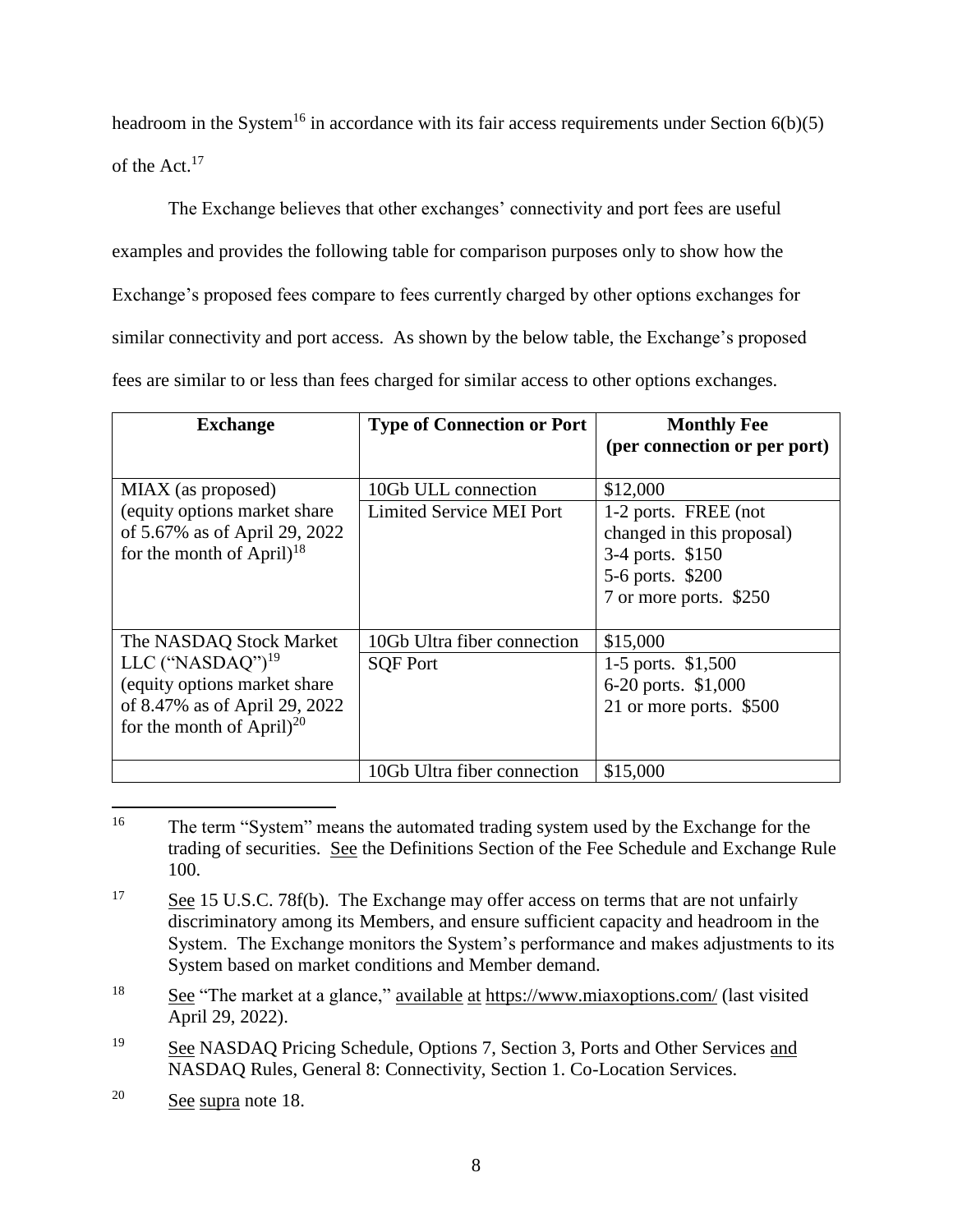| Nasdaq ISE LLC $("ISE")21$<br>(equity options market share)<br>of 5.48% as of April 29, 2022<br>for the month of April $)^{22}$ | <b>SQF Port</b>        | \$1,100                                          |
|---------------------------------------------------------------------------------------------------------------------------------|------------------------|--------------------------------------------------|
| NYSE American LLC                                                                                                               | 10Gb LX LCN connection | \$22,000                                         |
| ("NYSE American") $^{23}$<br>(equity options market share)<br>of 8.13% as of April 29, 2022                                     | Order/Quote Entry Port | Ports 1-40. \$450<br>Ports 41 and greater. \$150 |
| for the month of April $)^{24}$                                                                                                 |                        |                                                  |
| Nasdaq GEMX, LLC                                                                                                                | 10Gb Ultra connection  | \$15,000                                         |
| $({``GEMX"})^{25}$<br>(equity options market share)<br>of 2.36% as of April 29, 2022<br>for the month of April $)^{26}$         | <b>SQF Port</b>        | \$1,250                                          |

# Implementation and Procedural History

The proposed rule change will be effective May 2, 2022. The Exchange initially filed proposals to adopt tiered-pricing structures for the 10Gb ULL connections and Limited Service MEI Ports, with the proposed fees being effective beginning August 1, 2021. Between August 2021 and February 2022, the Exchange withdrew and refiled the proposed rule changes, each time to meaningfully attempt to provide additional justification for the proposed fee changes, provide enhanced details regarding the Exchange's cost methodology, and address questions contained in the Commission's suspension orders. The Exchange received six comment letters

<sup>24</sup> See supra note 18.

<sup>21</sup> <sup>21</sup> See ISE Pricing Schedule, Options 7, Section 7, Connectivity Fees and ISE Rules, General 8: Connectivity.

<sup>22</sup> See supra note 18.

<sup>&</sup>lt;sup>23</sup> See NYSE American Options Fee Schedule, Section V.A. Port Fees and Section V.B. Co-Location Fees.

<sup>&</sup>lt;sup>25</sup> See GEMX Pricing Schedule, Options 7, Section 6, Connectivity Fees and GEMX Rules, General 8: Connectivity.

<sup>26</sup> See supra note 18.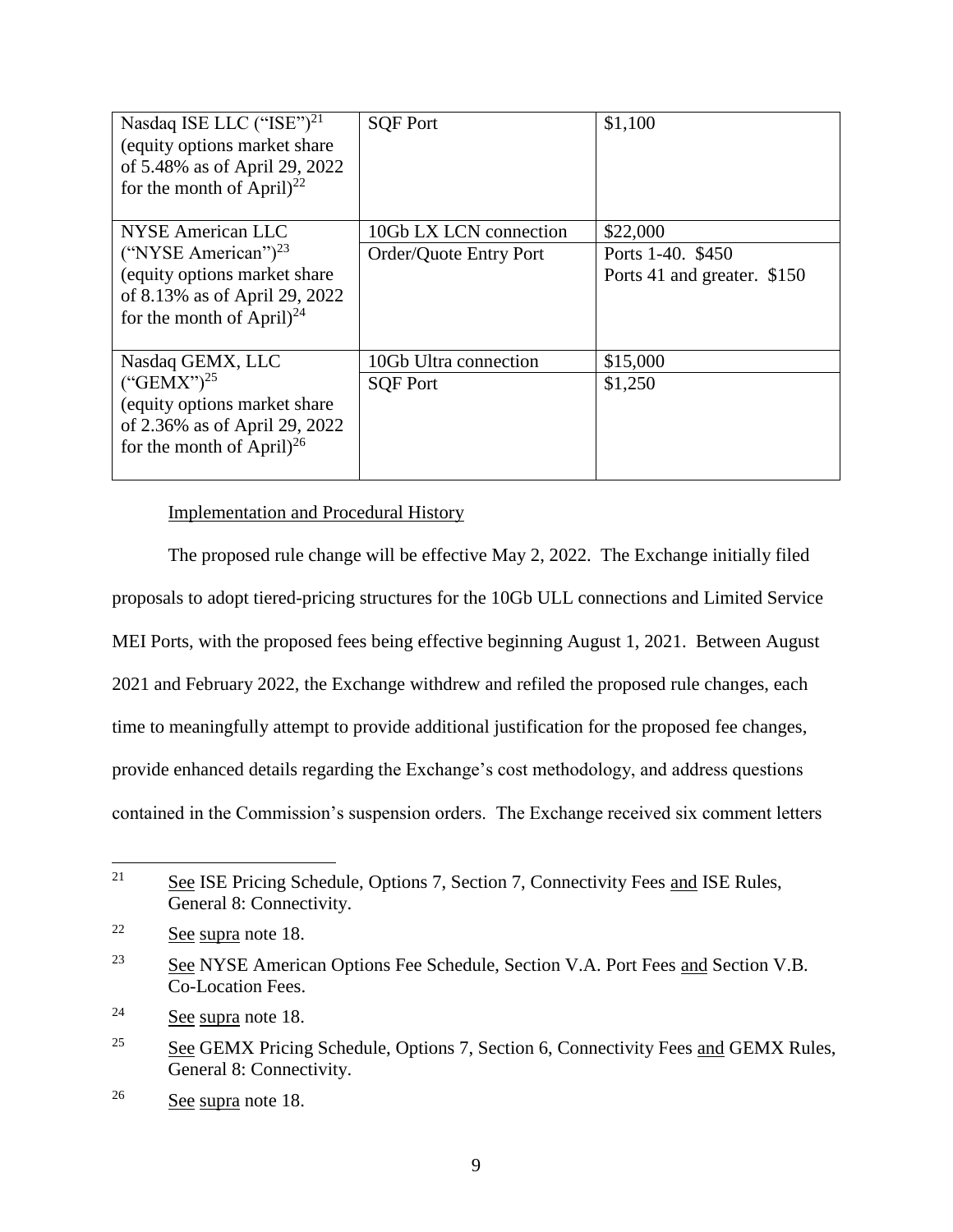from three separate commenters on the filings. $27$  This revised proposal provided additional details regarding the Exchange's cost methodology, revenue projections, and responded to various questions and requests for information contained in the Commission's suspension orders.<sup>28</sup> On April 1, 2022, the Exchange submitted revised proposals to provide additional clarity regarding the Exchange's cost justification and those proposals were subsequently suspended by the Commission.<sup>29</sup> The Exchange withdrew those revised proposals and submitted this filing on May 2, 2022. This newest revised filing builds upon the additional details regarding the Exchange's cost methodology and revenue projections, as well as the Exchange's responses to various questions and requests for information contained in the Commission's suspension orders.

 $\overline{a}$ 27 See letters from Richard J. McDonald, Susquehanna International Group, LLC ("SIG"), to Vanessa Countryman, Secretary, Commission, dated September 7, 2021, October 1, 2021, October 26, 2021, and March 15, 2022 ("SIG Letters"). See also letter from Tyler Gellasch, Executive Director, Healthy Markets Association ("HMA"), to Hon. Gary Gensler, Chair, Commission, dated October 29, 2021 ("HMA Letter"); and letter from Ellen Green, Managing Director, Equity and Options Market Structure, Securities Industry and Financial Markets Association ("SIFMA"), to Vanessa Countryman, Secretary, Commission, dated November 26, 2021 ("SIFMA Letter").

<sup>&</sup>lt;sup>28</sup> See Securities Exchange Act Release Nos. 92643 (August 11, 2021), 86 FR 46034 (August 17, 2021) (SR-MIAX-2021-35); 93165 (September 28, 2021), 86 FR 54750 (October 4, 2021) (SR-MIAX-2021-41); 93639 (November 22, 2021), 86 FR 67758 (November 29, 2021) (SR-MIAX-2021-41); 93775 (December 14, 2021), 86 FR 71996 (December 20, 2021) (SR-MIAX-2021-59); 94088 (January 27, 2022), 87 FR 5901 (February 2, 2022) (SR-MIAX-2021-59); and 94256 (February 15, 2022), 87 FR 9711 (February 22, 2022) (SR-MIAX-2022-07).

<sup>29</sup> See Securities Exchange Act Release Nos. 94720 (April 14, 2022), 87 FR 23586 (April 20, 2022) (SR-MIAX-2022-16) and 94719 (April 14, 2022), 87 FR 23600 (April 20, 2022) (SR-MIAX-2022-14).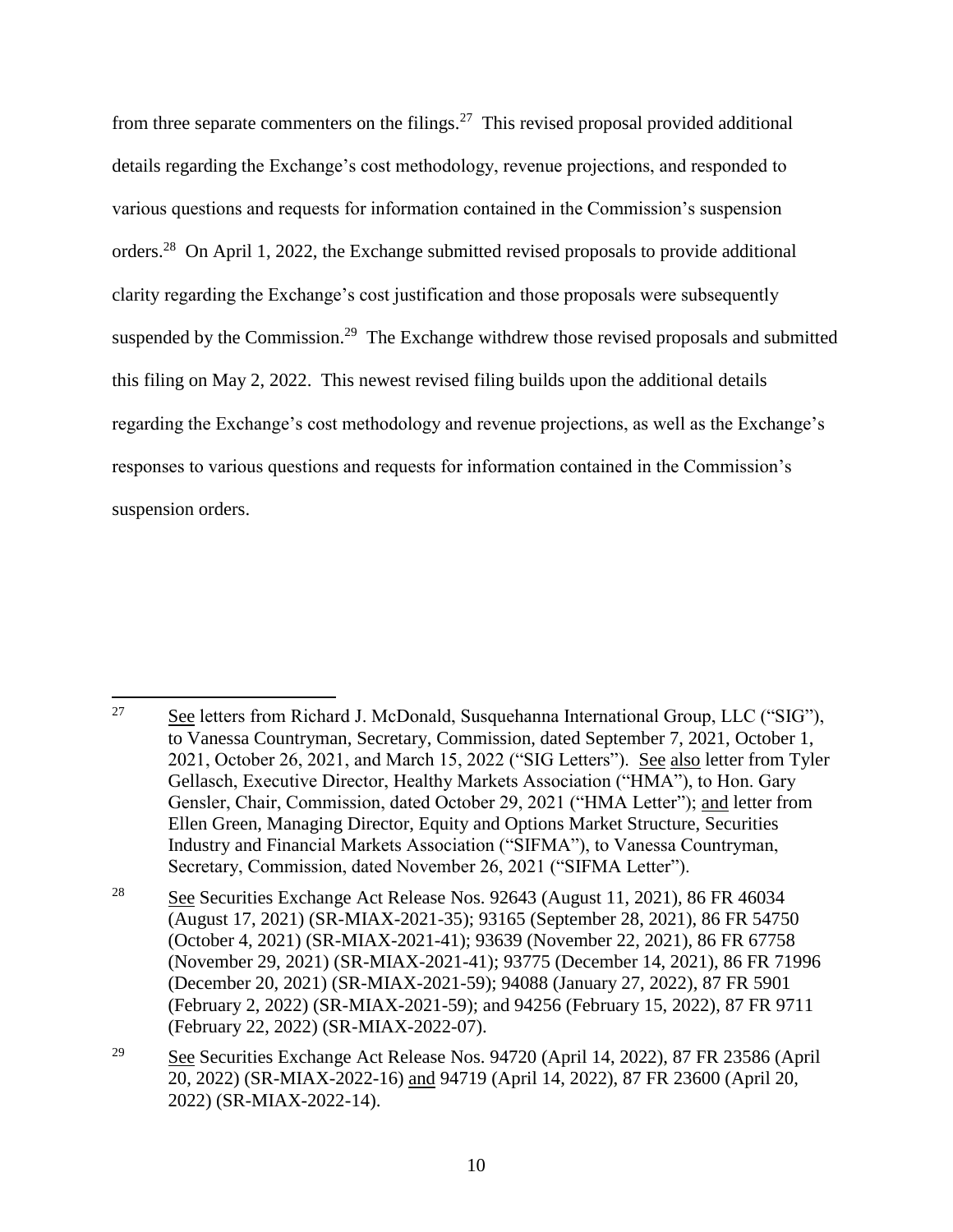# 2. Statutory Basis

The Exchange believes that the proposed fees are consistent with Section 6(b) of the Act<sup>30</sup> in general, and furthers the objectives of Section  $6(b)(4)$  of the Act<sup>31</sup> in particular, in that it provides for the equitable allocation of reasonable dues, fees and other charges among Members and other persons using any facility or system which the Exchange operates or controls. The Exchange also believes the proposed fees further the objectives of Section  $6(b)(5)$  of the Act<sup>32</sup> in that they are designed to promote just and equitable principles of trade, remove impediments to and perfect the mechanism of a free and open market and a national market system, and, in general protect investors and the public interest and are not designed to permit unfair discrimination between customers, issuers, brokers and dealers.

The Exchange believes that the information provided to justify the proposed fees meets or exceeds the amount of detail required in respect of proposed fee changes as set forth in recent Commission and Commission Staff guidance. On March 29, 2019, the Commission issued an Order disapproving a proposed fee change by the BOX Market LLC Options Facility to establish connectivity fees for its BOX Network (the "BOX Order").<sup>33</sup> On May 21, 2019, the Commission Staff issued guidance "to assist the national securities exchanges and FINRA … in preparing Fee Filings that meet their burden to demonstrate that proposed fees are consistent with the

 $30<sup>°</sup>$ 15 U.S.C. 78f(b).

 $31$  15 U.S.C. 78f(b)(4).

 $32 \qquad 15 \text{ U.S.C. } 78f(b)(5).$ 

<sup>&</sup>lt;sup>33</sup> See Securities Exchange Act Release No. 85459 (March 29, 2019), 84 FR 13363 (April 4, 2019) (SR-BOX-2018-24, SR-BOX-2018-37, and SR-BOX-2019-04) (Order Disapproving Proposed Rule Changes to Amend the Fee Schedule on the BOX Market LLC Options Facility to Establish BOX Connectivity Fees for Participants and Non-Participants Who Connect to the BOX Network).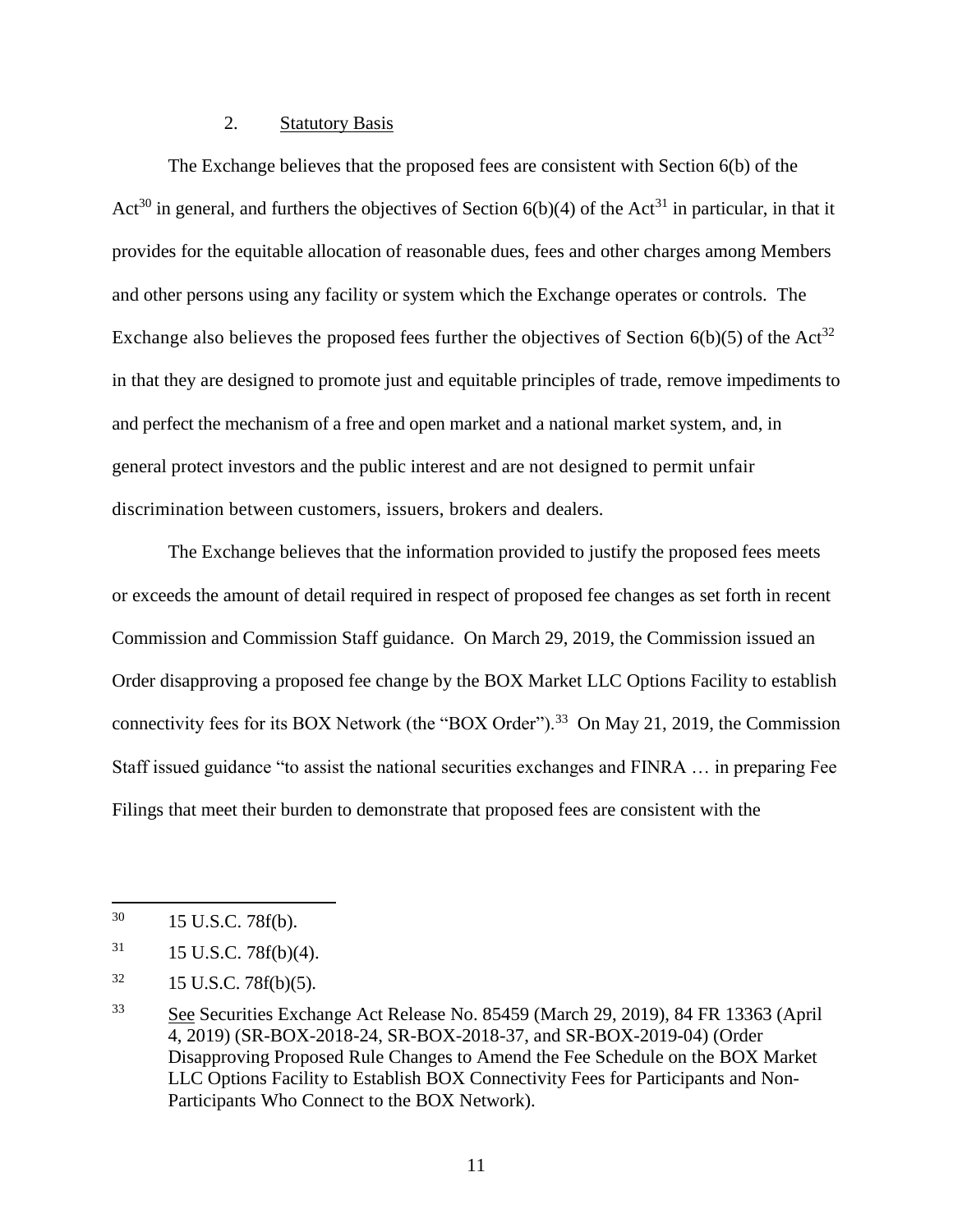requirements of the Securities Exchange Act."<sup>34</sup> Based on both the BOX Order and the Guidance, the Exchange believes that the proposed fees are consistent with the Act because they are: (i) reasonable, equitably allocated, not unfairly discriminatory, and not an undue burden on competition; (ii) comply with the BOX Order and the Guidance; and (iii) supported by evidence (including comprehensive revenue and cost data and analysis) that they are fair and reasonable and will not result in excessive pricing or supra-competitive profit.

# **The Proposed Fees will not Result in a Supra-Competitive Profit**

The Exchange believes that exchanges, in setting fees of all types, should meet very high standards of transparency to demonstrate why each new fee or fee amendment meets the requirements of the Act that fees be reasonable, equitably allocated, not unfairly discriminatory, and not create an undue burden on competition among market participants. The Exchange believes this high standard is especially important when an exchange imposes various fees for market participants to access an exchange's marketplace.

In the Guidance, the Commission Staff states that, "[a]s an initial step in assessing the reasonableness of a fee, staff considers whether the fee is constrained by significant competitive forces."<sup>35</sup> The Guidance further states that, "... even where an SRO cannot demonstrate, or does not assert, that significant competitive forces constrain the fee at issue, a cost-based discussion may be an alternative basis upon which to show consistency with the Exchange Act."<sup>36</sup> In the Guidance, the Commission Staff further states that, "[i]f an SRO seeks to support its claims that a proposed fee is fair and reasonable because it will permit recovery of the SRO's costs, or will

<sup>36</sup> Id.

l

<sup>&</sup>lt;sup>34</sup> See Staff Guidance on SRO Rule Filings Relating to Fees (May 21, 2019), at <https://www.sec.gov/tm/staff-guidance-sro-rule-filings-fees> (the "Guidance").

 $35$  See id.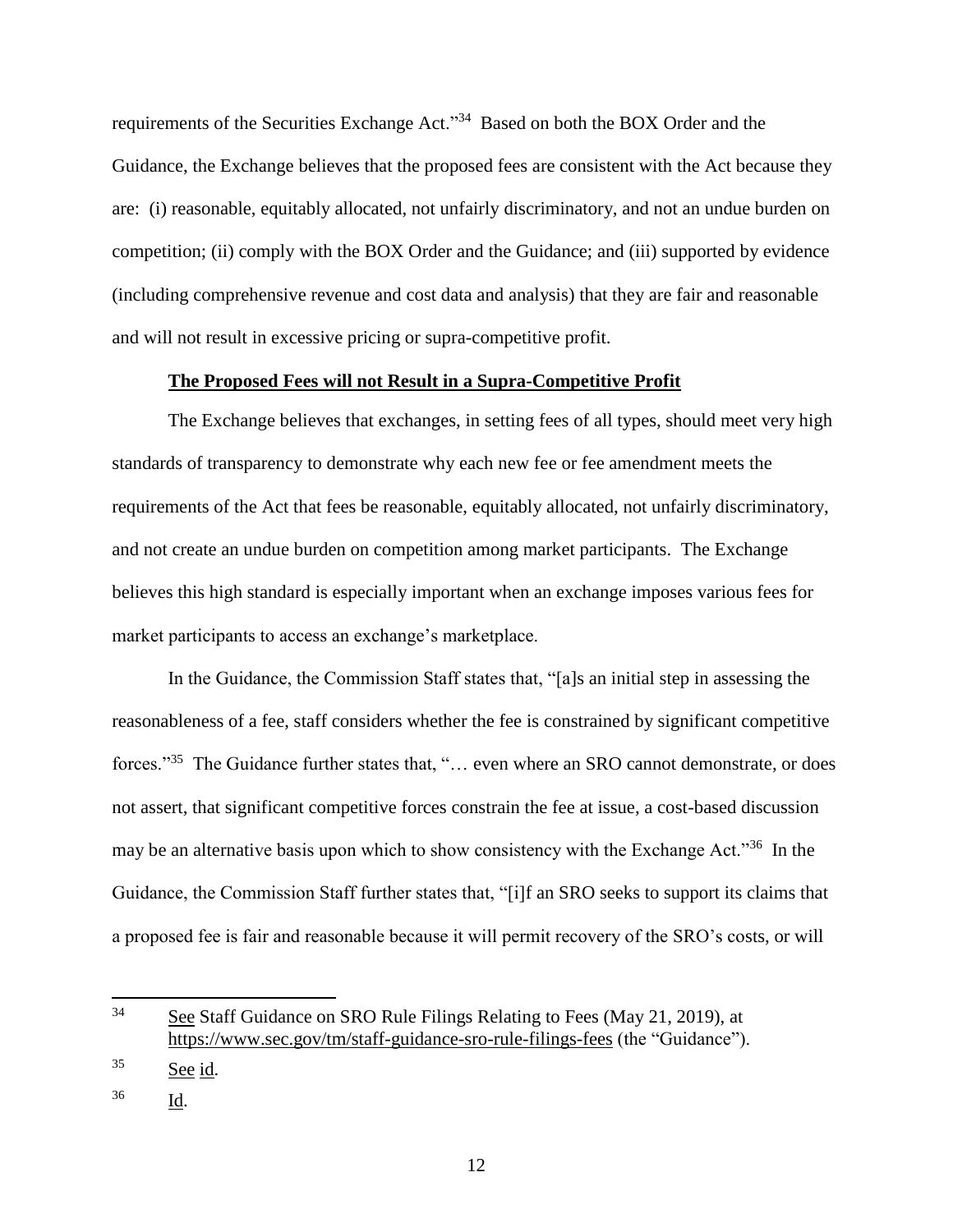not result in excessive pricing or supra-competitive profit, specific information, including quantitative information, should be provided to support that argument."<sup>37</sup> The Exchange does not assert that the proposed fees are constrained by competitive forces. Rather, the Exchange asserts that the proposed fees are reasonable because they will permit recovery of the Exchange's costs in providing access services to supply 10Gb ULL connectivity and Limited Service MEI Ports and will not result in the Exchange generating a supra-competitive profit.

The Guidance defines "supra-competitive profit" as "profits that exceed the profits that can be obtained in a competitive market."<sup>38</sup> The Commission Staff further states in the Guidance that "the SRO should provide an analysis of the SRO's baseline revenues, costs, and profitability (before the proposed fee change) and the SRO's expected revenues, costs, and profitability (following the proposed fee change) for the product or service in question."<sup>39</sup> The Exchange provides this analysis below.

The proposed fees are based on a cost-plus model. The Exchange believes that it is important to demonstrate that the proposed fees are based on its costs and reasonable business needs and believes the proposed fees will allow the Exchange to begin to offset expenses. However, as discussed more fully below, such fees may also result in the Exchange recouping less than, or more than, all of its costs of providing 10Gb ULL connectivity and Limited Service MEI Ports because of the uncertainty of forecasting subscriber decision making with respect to firms' access needs. The Exchange believes that the proposed fees will not result in excessive pricing or supra-competitive profit based on the total expenses the Exchange incurs versus the

- $\frac{38}{\underline{Id}}$ .
- <sup>39</sup> Id.

<sup>37</sup> Id.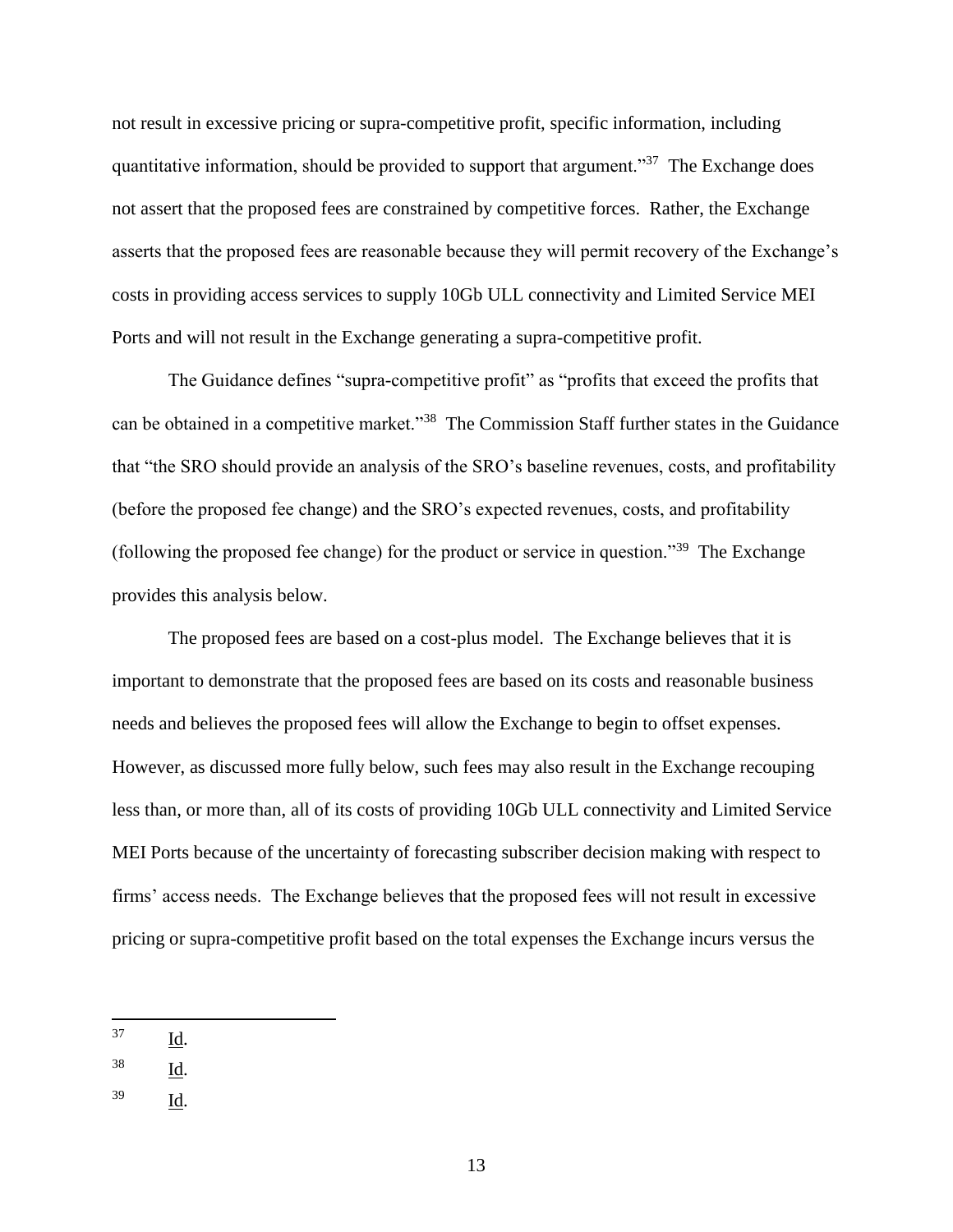total revenue the Exchange projects to collect, and therefore meets the standards in the Act as interpreted by the Commission and the Commission Staff in the BOX Order and the Guidance.

The suspension orders sought additional information and comments on various aspects of the prior proposed fee changes. In many respects, the Commission's questions about the prior proposed fee changes raise broader questions around the factors the Commission should consider and the type of data and analysis an exchange should provide in considering whether market data, port fees, or connectivity fees are fair and reasonable under a cost-based methodology. The suspension orders also sought more specific information regarding the allocation of third-party expenses, such as the overall estimated cost for each category of external expenses or at minimum the total applicable third-party expenses and percentage allocation or statements regarding the Exchange's overall estimated costs for the internal expense categories and general shared expenses figure. The Exchange added this additional information below.

In this filing, the Exchange offers a conceptual framework for further considering the Commission's questions that draws on the Exchange's own experience over several years of analyzing its own costs. The elements of that framework are as follows:

First, the Exchange proposes a flat, simple 10Gb ULL Fee that imposes a single monthly fee for Members and non-Members. The Exchange believes this relatively simple, flat fee structure is transparent and easy for users to apply, and also helps show that it meets the objectives of the Act. The Exchange also proposes a tiered-pricing structure for its Limited Service MEI Ports that continues to provide the first and second Limited Service MEI Ports free of charge. The Exchange believes the proposed tiered-pricing structure for Limited Service MEI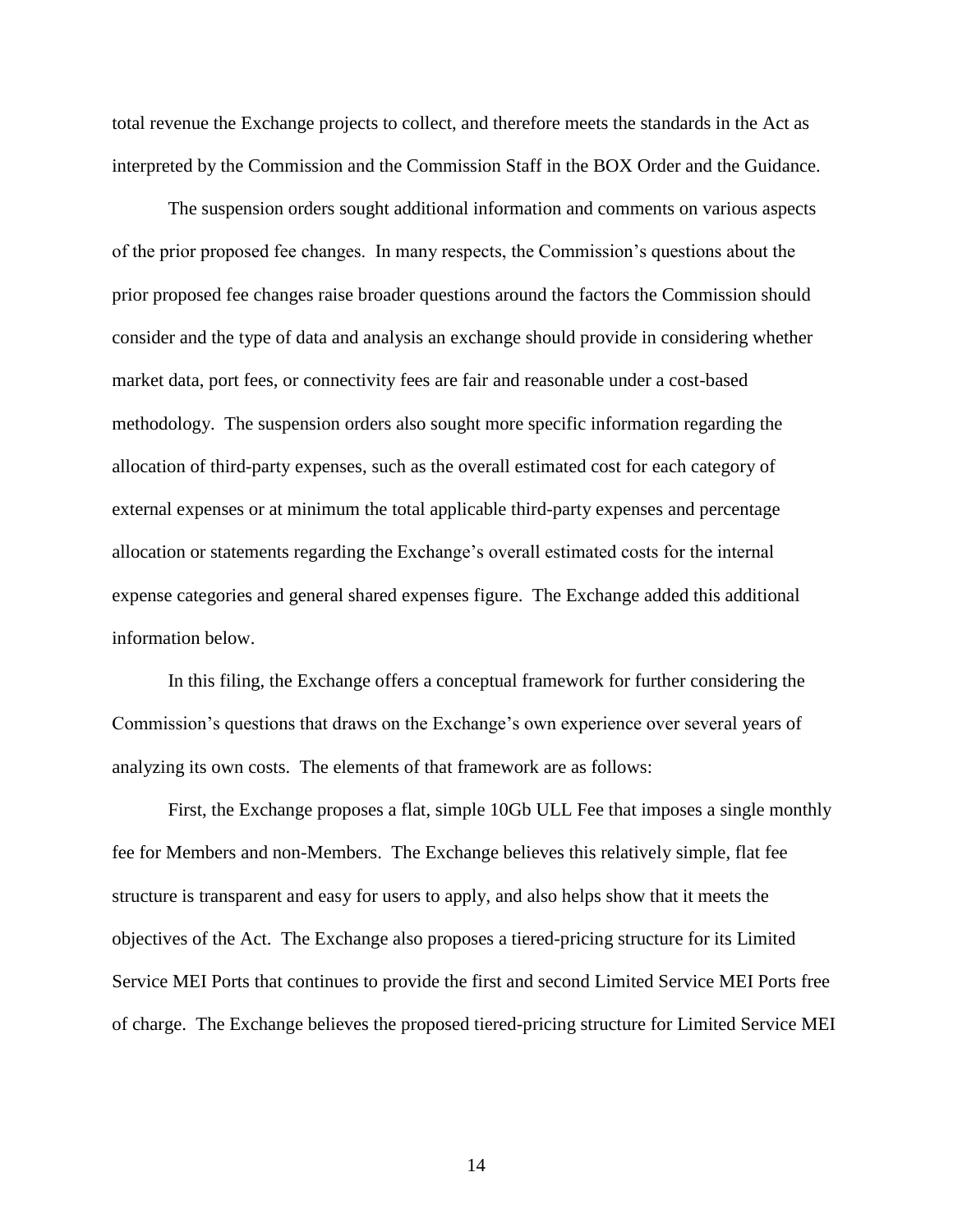Ports is also transparent and easy for users to apply, and is a common pricing method used by other options exchanges when charging for port connectivity.<sup>40</sup>

The Exchange then conducted an extensive cost review in which the Exchange analyzed nearly every expense item in the Exchange's general expense ledger to determine whether each such expense relates to providing 10Gb ULL connectivity and Limited Service MEI Ports. That methodology does not allow for "double-counting" of the same costs for different classes of exchange products – for example transaction services, market data, physical connectivity, "logical" port connections or regulatory resources. As a result of this review, the Exchange determined that it experienced an increase in costs since January and April 2021 as set forth above and determined to propose to increase select connectivity fees as described herein to attempt to recoup this increased expense.

The Exchange then sought to narrowly allocate specific costs to 10Gb ULL connectivity and Limited Service MEI Ports to which the proposed fees would apply. In this filing, the Exchange provided more detail about how that allocation was determined and included information about tangential cost items that were not included. In determining what portion (or percentage) to allocate to access services, each Exchange department head, in coordination with other Exchange personnel, determined the expenses that support access services and System Networks associated with 10Gb ULL connectivity and Limited Service MEI Ports. This included numerous meetings between the Exchange's Chief Information Officer, Chief Financial Officer, Head of Strategic Planning and Operations, Chief Technology Officer, various members of the Legal Department, and other group leaders. The analysis also included each department head meeting with the divisions of teams within each department to determine the amount of

40 See supra notes 19 and 23.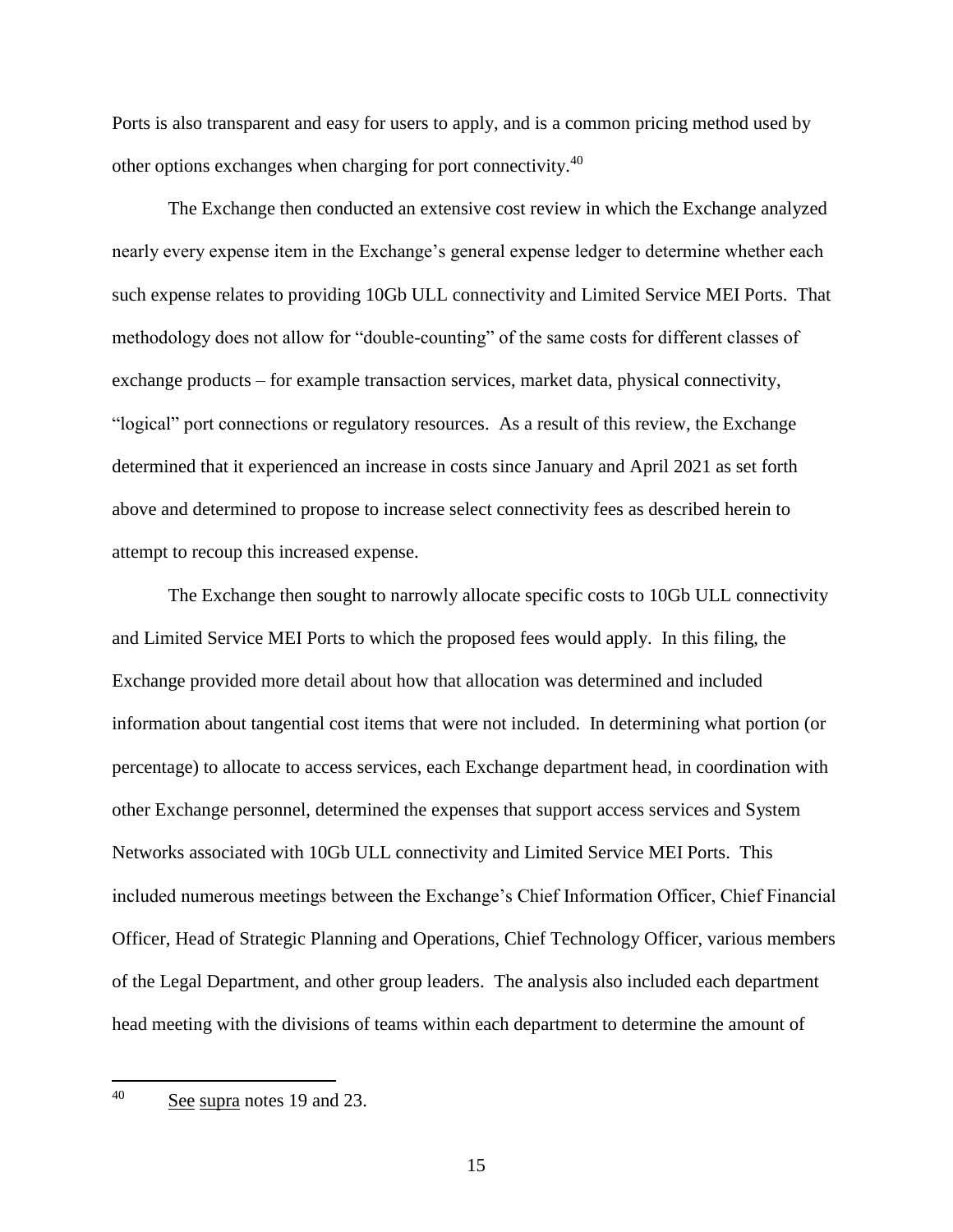time and resources allocated by employees within each division towards the access services and System Networks associated with 10Gb ULL connectivity and Limited Service MEI Ports. The Exchange reviewed each individual expense to determine if such expense was related to 10Gb ULL connectivity and Limited Service MEI Ports. Once the expenses were identified, the Exchange department heads, with the assistance of the Exchange's internal finance department, reviewed such expenses holistically on an Exchange-wide level to determine what portion of that expense supports providing access services and the System Networks. The sum of all such portions of expenses represents the total cost to the Exchange to provide access services associated with 10Gb ULL connectivity and Limited Service MEI Ports. For the avoidance of doubt, no expense amount is allocated twice. Specifically, no expense amount is allocated to more than one expense category within this filing and no expense amount that is allocated as a cost to provide and maintain access to the 10Gb ULL connectivity and Limited Service MEI Ports in this filing have been or will be allocated as a cost to provide any other exchange product or service in any other fee filing. In the suspension orders, the Commission questioned whether further explanation of the Exchange's cost analysis was necessary. The Exchange provides further details concerning its cost analysis in response to this question.

The Exchange believes exchanges, like all businesses, should be provided flexibility when developing and applying a methodology to allocate costs and resources they deem necessary to operate their business, including providing market data and access services. The Exchange notes that costs and resource allocations may vary from business to business and, likewise, costs and resource allocations may differ from exchange to exchange when it comes to providing market data and access services. It is a business decision that must be evaluated by each exchange as to how to allocate internal resources and what costs to incur internally or via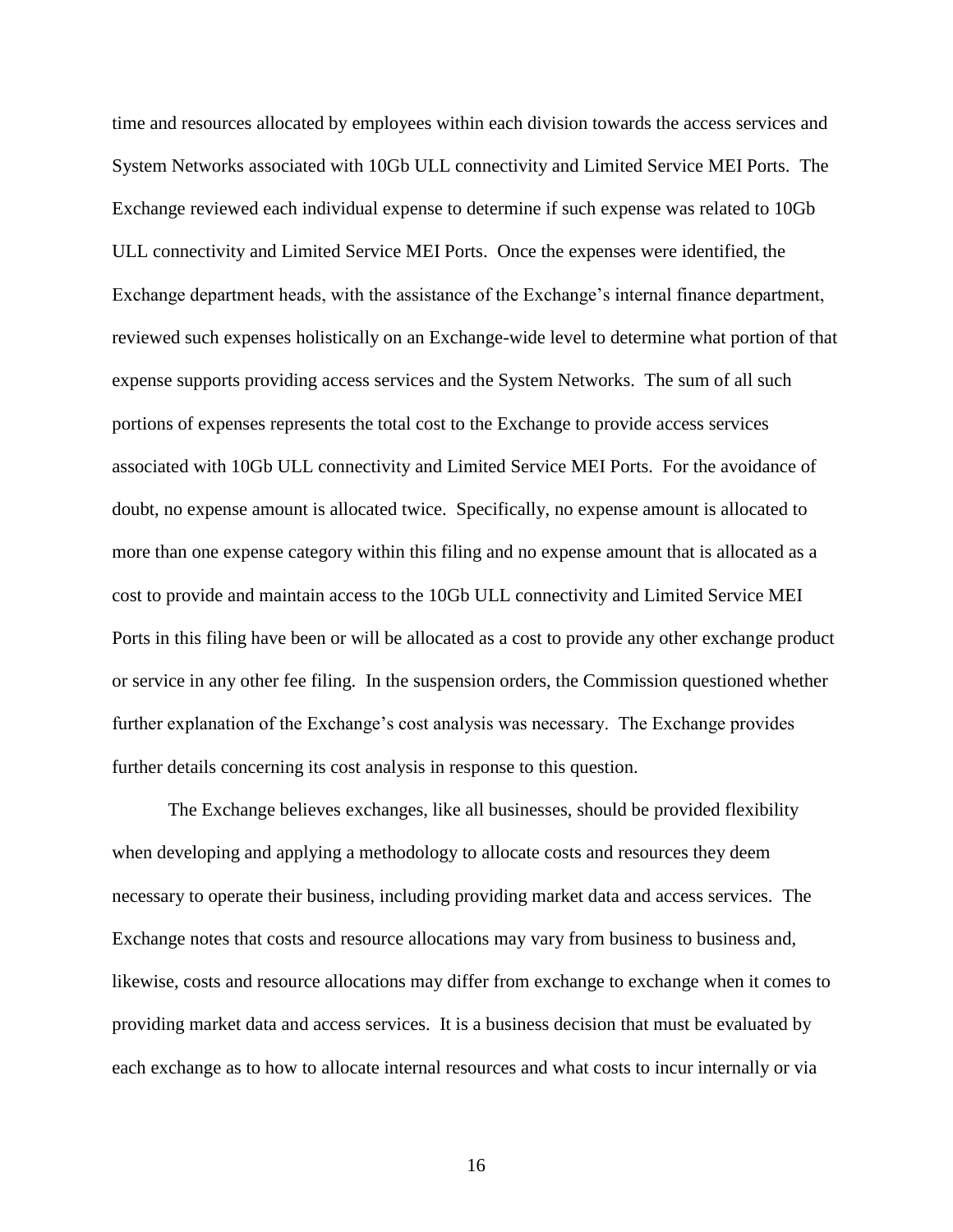third parties that it may deem necessary to support its business and its provision of market data and access services to market participants.

Finally, the Exchange acknowledges that it is difficult to predict how much revenue the Exchange will receive from the proposed fees with precision. The analysis conducted by the Exchange is designed to make a fair and reasonable assessment of costs and resources allocated to support the provision of access services associated with the proposed fees. The Exchange further acknowledges that this assessment can only capture a moment in time and that costs and resource allocations may change. That is why the Exchange historically, and on an ongoing basis, reviews its costs and resource allocations to ensure it appropriately allocates resources to properly provide services to the Exchange's constituents. As part of this proposed rule change, and as described further below, the Exchange is committing to conduct an annual cost review with respect to fees that are cost justified in this proposed rule change beginning one year from the date of this proposal, and annually thereafter. The Exchange expects that it may propose to adjust fees at that time, either to increase fees in the event that revenues fail to reasonably cover costs at the estimated margin set forth below, or to decrease fees in the event that revenue materially exceeds the Exchange's current projections. In the event that the Exchange determines to propose a fee change, updated cost estimates will be included in a rule filing proposing the fee change.

The Exchange believes applying this framework to the proposed fees shows that they are consistent with the requirements of the Act, leaving aside that the proposed fees are relatively similar to fees charged by other exchanges for connectivity and port access.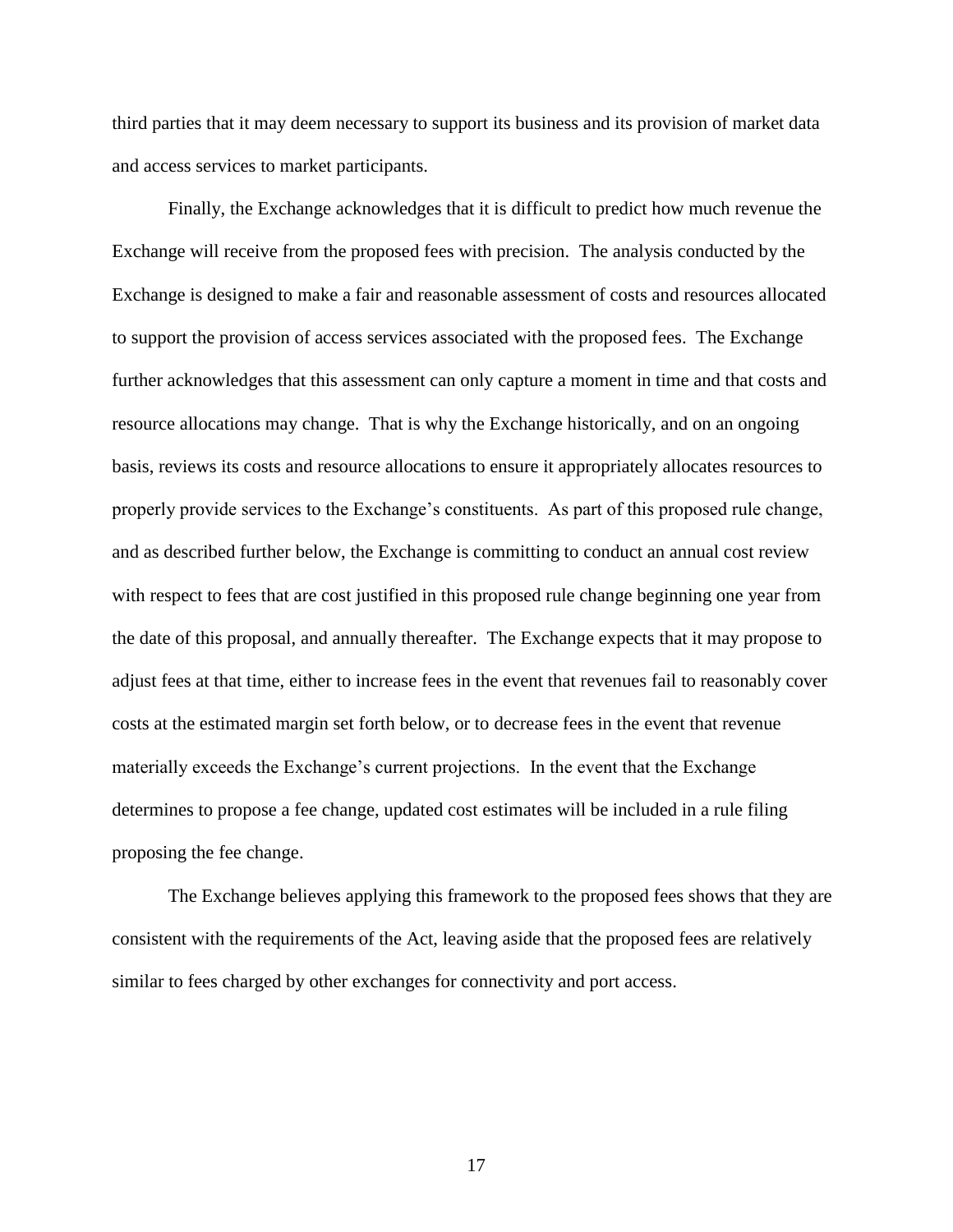# *Exchange Costs and Cost Methodology*

The Exchange notes that there are material costs associated with providing the infrastructure and headcount to fully support access to the Exchange via connectivity and ports. As described below, the Exchange incurs technology expense related to establishing and maintaining Information Security services, enhanced network monitoring and customer reporting, as well as Regulation SCI-mandated processes associated with its network technology. Both fixed and variable expenses have significant impact on the Exchange's overall costs to provide 10Gb ULL connectivity and Limited Service MEI Ports. For example, to accommodate new Members, the Exchange may need to purchase additional hardware to support those Members and provide access through 10Gb ULL connectivity and Limited Service MEI Ports.<sup>41</sup> Further, as the total number of Members increases, the Exchange and its affiliates may need to increase their data center footprint and consume more power, resulting in increased costs charged by their third-party data center provider. Accordingly, the cost to the Exchange and its affiliates to provide access to its Members is not fixed. The Exchange believes the proposed fees are a reasonable attempt to offset those costs associated with providing access to and maintaining its System Networks' infrastructure.

The Exchange estimated its total annual expense to provide 10Gb ULL connectivity and Limited Service MEI Ports based on the following general expense categories: (1) external expenses, which include fees paid to third parties for certain products and services; (2) internal expenses relating to the internal costs to provide the services associated with 10Gb ULL

<sup>41</sup> The Exchange is not considering future costs associated with accommodating new 10Gb ULL connectivity and Limited Service MEI Ports subscriptions.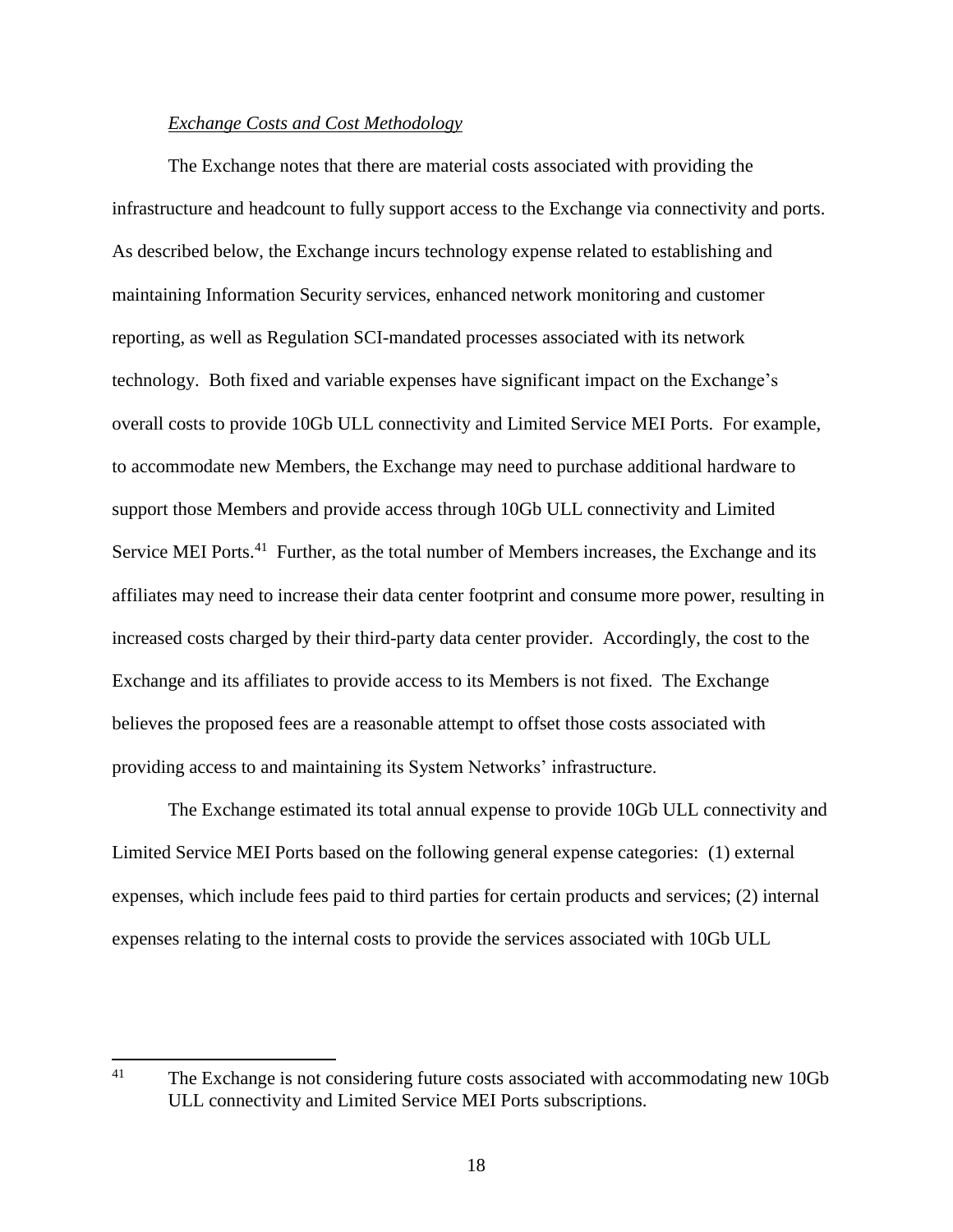connectivity and Limited Service MEI Ports; and (3) general shared expenses.<sup>42</sup> The below table details each of these individual external and internal annual costs considered by the Exchange to be directly related to offering 10Gb ULL connectivity and Limited Service MEI Ports, and not any other product or service offered by the Exchange. The below table also details the general shared expense allocated to this proposal. Each of these expenses are discussed in more detail further below.

For 2022, the total annual expense for providing the access services associated with providing 10Gb ULL connectivity for MIAX and MIAX Pearl Options combined, and Limited Service MEI Ports for MIAX only, is estimated to be \$21,407,728, or \$1,783,977 per month. The Exchange utilized its estimated 2022 revenue and costs, which utilize the same methodology set forth in the Exchange's previously-issued Audited Unconsolidated Financial Statements.<sup>43</sup>

<sup>42</sup> The percentage allocations used in this proposed rule change may differ from past filings from the Exchange or its affiliates due to adjustments to internal resource allocations, and different system architecture of the Exchange as compared to its affiliates.

<sup>&</sup>lt;sup>43</sup> For example, the Exchange previously noted that all third-party expense described in its prior fee filing was contained in the information technology and communication costs line item under the section titled "Operating Expenses Incurred Directly or Allocated From Parent," in the Exchange's 2019 Form 1 Amendment containing its financial statements for 2018. See Securities Exchange Act Release No. 87875 (December 31, 2019), 85 FR 770 (January 7, 2020) (SR-MIAX-2019-51). Accordingly, the third-party expense described in this filing is attributed to the same line item for the Exchange's 2022 Form 1 Amendment, which will be filed in 2023. In its suspension orders, the Commission also asked should the Exchange use cost projections or actual costs estimated for 2021 in a filing made in 2022, or make cost projections for 2022. The Exchange utilized expenses from its most recent audited financial statement as those numbers are more reliable than more recent unaudited numbers, which may be subject to change.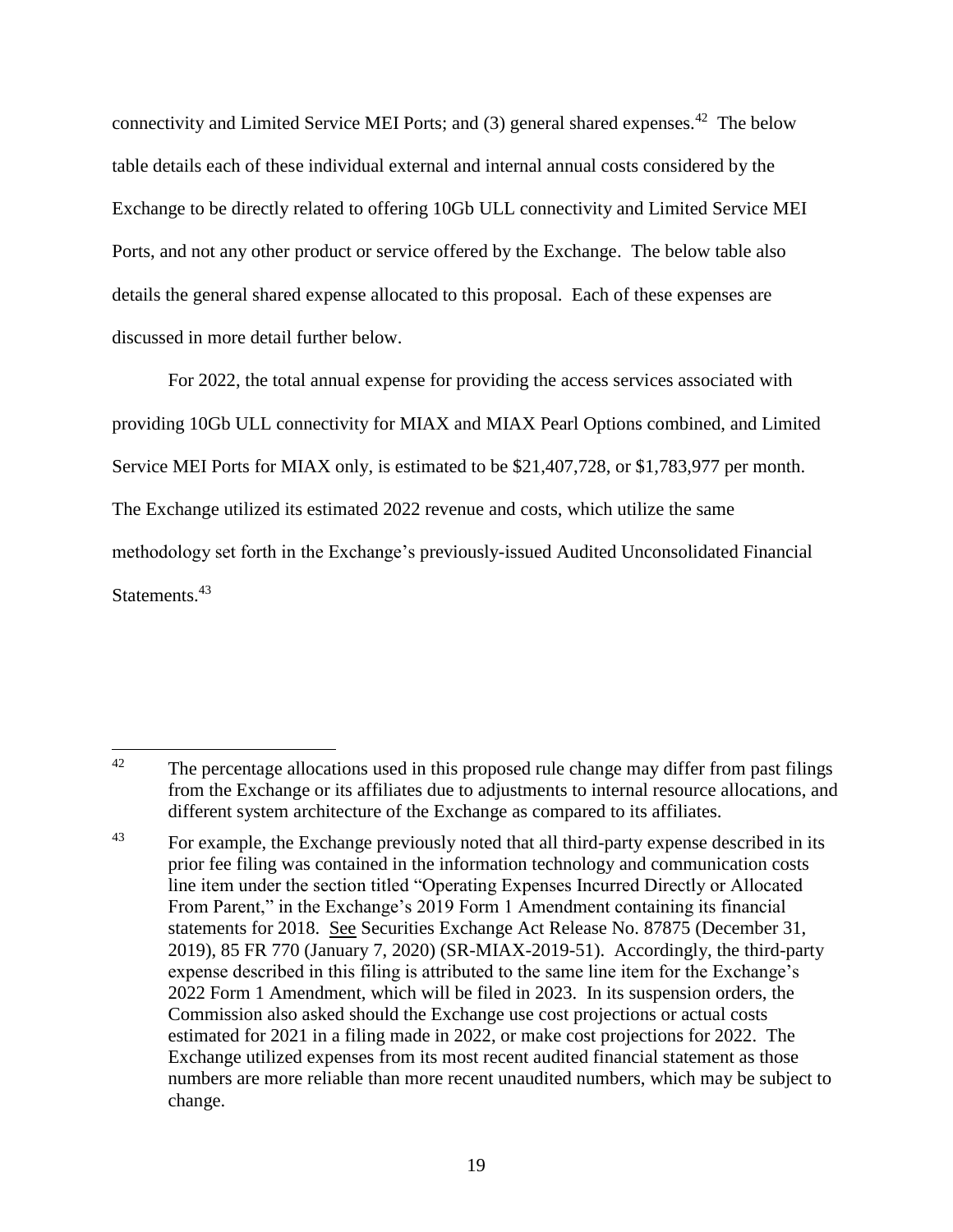| <b>External Expenses</b>                                                                                                                     |                                                                          |                                                                                        |                                                                        |
|----------------------------------------------------------------------------------------------------------------------------------------------|--------------------------------------------------------------------------|----------------------------------------------------------------------------------------|------------------------------------------------------------------------|
| Category                                                                                                                                     | <b>Percentage of Total Expense Amount Allocated</b>                      |                                                                                        |                                                                        |
|                                                                                                                                              | 10Gb ULL<br>Connectivity<br>(MIAX)                                       | 10Gb ULL<br>Connectivity<br>(MIAX Pearl<br>Options)                                    | <b>Limited Service MEI</b><br>Ports (MIAX only)                        |
| Data Center Provider                                                                                                                         | 61%                                                                      | 61%                                                                                    | 4.8%                                                                   |
| <b>Fiber Connectivity</b><br>Provider                                                                                                        | 61%                                                                      | 61%                                                                                    | 2.6%                                                                   |
| <b>Security Financial</b><br>Transaction<br>Infrastructure<br>("SFTI"), and Other<br>Connectivity and<br><b>Content Service</b><br>Providers | 73.6%                                                                    | 73.6%                                                                                  | 4.8%                                                                   |
| Hardware and<br><b>Software Providers</b>                                                                                                    | 50%                                                                      | 50%                                                                                    | 4.8%                                                                   |
| <b>Total of External</b>                                                                                                                     | \$4,556,73444                                                            |                                                                                        |                                                                        |
| <b>Expenses</b>                                                                                                                              |                                                                          |                                                                                        |                                                                        |
|                                                                                                                                              | <b>Internal Expenses</b>                                                 |                                                                                        |                                                                        |
| Category                                                                                                                                     | 10Gb ULL<br>Connectivity<br>(MIAX)                                       | <b>Expense Amount Allocated</b><br>10Gb ULL<br>Connectivity<br>(MIAX Pearl<br>Options) | <b>Limited Service MEI</b><br>Ports (MIAX only)                        |
| Employee<br>Compensation                                                                                                                     | \$4,108,382<br>(representing 27.5%)<br>of total \$14,957,861<br>expense) | \$2,955,419<br>(representing<br>27.5% of total<br>\$10,760,135<br>expense)             | \$1,057,907<br>(representing 7.1% of<br>total \$14,957,861<br>expense) |
| Depreciation and<br>Amortization                                                                                                             | \$2,724,062<br>(representing 66% of<br>total \$4,135,294<br>expense)     | \$1,460,789<br>(representing)<br>61.3% of total<br>\$2,382,314<br>expense)             | \$186,118<br>(representing 4.5% of<br>total \$4,135,294<br>expense)    |

 $44$ The Exchange does not believe it is appropriate to disclose the actual amount it pays to each individual third party provider as those fee arrangements are competitive or the Exchange is contractually prohibited from disclosing that number.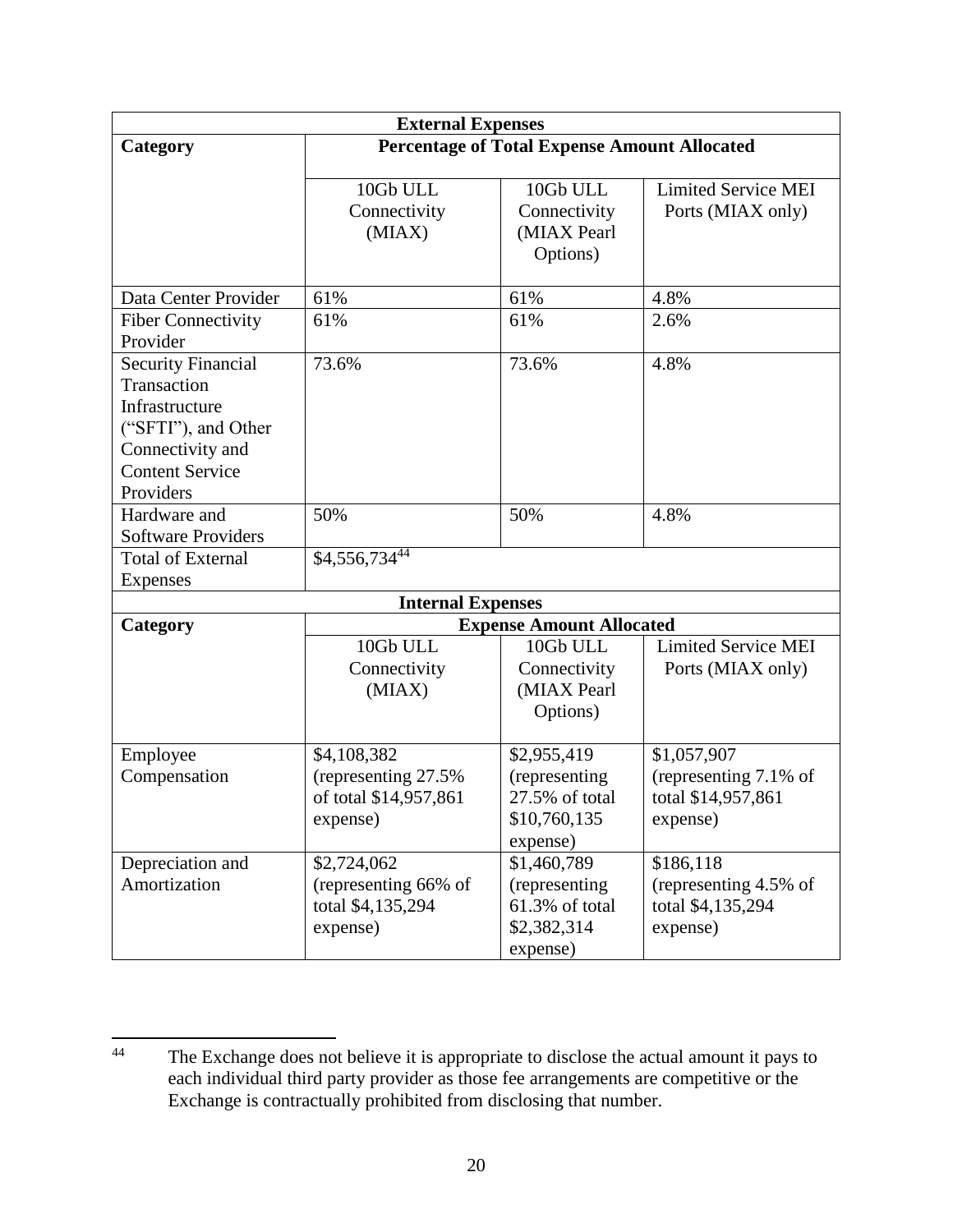| Occupancy                                                                                                      | \$399,859<br>(representing 52% of<br>total \$769,108                 | \$301,578<br>(representing)<br>52% of total                              | \$37,088<br>(representing 4.8% of<br>total \$769,108                |
|----------------------------------------------------------------------------------------------------------------|----------------------------------------------------------------------|--------------------------------------------------------------------------|---------------------------------------------------------------------|
|                                                                                                                | expense)                                                             | \$580,068<br>expense)                                                    | expense)                                                            |
| Total of Internal<br>Expenses                                                                                  | \$13,231,202                                                         |                                                                          |                                                                     |
| <b>Allocated Shared</b><br>Expenses                                                                            | \$1,982,793<br>(representing 49% of<br>total \$4,042,629<br>expense) | \$1,351,081<br>(representing)<br>44% of total<br>\$3,060,734<br>expense) | \$285,918<br>(representing 7.1% of<br>total \$4,042,629<br>expense) |
| <b>Total of Allocated</b><br><b>Shared Expenses</b>                                                            | \$3,619,792                                                          |                                                                          |                                                                     |
| <b>TOTAL</b><br><b>EXTERNAL +</b><br><b>INTERNAL +</b><br><b>ALLOCATED</b><br><b>SHARED</b><br><b>EXPENSES</b> | \$21,407,728                                                         |                                                                          |                                                                     |

In its suspension orders, the Commission solicited commenters' views on whether the Exchange has provided sufficient detail on the identity and nature of services provided by third parties. The Commission further solicited commenters' views on whether the Exchange has provided sufficient detail on the elements that go into connectivity and port costs, including how shared costs are allocated and attributed to connectivity and port expenses, to permit an independent review and assessment of the reasonableness of purported cost-based fees and the corresponding profit margin thereon. In response, the Exchange provides additional detail regarding the identity and nature of services provided by third parties, the elements that go into connectivity and port costs, and how expenses are allocated. The Exchange believes this additional detail is sufficient to support a finding that the proposed fees are consistent with the Exchange Act.

For clarity, the Exchange took a conservative approach in determining the expense and the percentage of that expense to be allocated to providing 10Gb ULL connectivity and Limited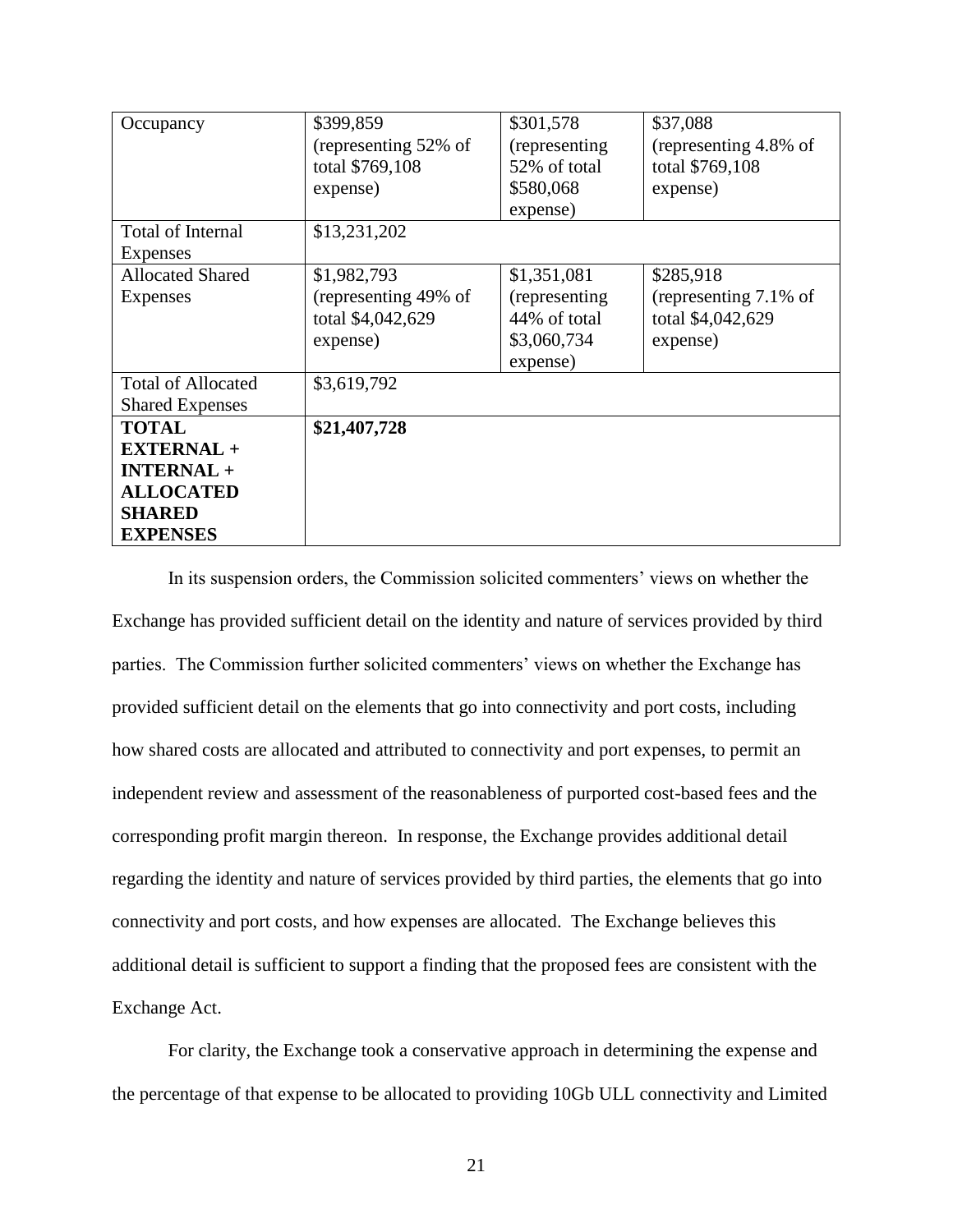Service MEI Ports. The Exchange describes below the analysis conducted for each expense and the resources or determinations that were considered when determining the amount necessary to allocate to each expense. The Exchange notes that, without the specific external and internal expense items, the Exchange would not be able to provide access to its System Networks through 10Gb ULL connectivity and Limited Service MEI Ports. Each of these expense items, including physical hardware, software, employee compensation and benefits, occupancy costs, and the depreciation and amortization of equipment, were identified through a line-by-line cost analysis and determined to be integral to providing access to its System Networks through 10Gb ULL connectivity and Limited Service MEI Ports for the reasons discussed below. Only a portion of all fees paid to such third parties are included in the third party expenses described herein, and, again, no expense amount is allocated twice. For example, the Exchange does not allocate its entire information technology and communication costs to providing access to its System Networks through 10Gb ULL connectivity and Limited Service MEI Ports because it determined that a portion of those costs are attributable to other areas of the Exchange's operations, such as transaction services, market data, and other forms of connectivity offered by the Exchange. This may result in the Exchange under allocating an expense to provide access to its System Networks through 10Gb ULL connectivity and Limited Service MEI Ports, and such expenses may actually be higher than what the Exchange allocated as part of this proposal.<sup>45</sup>

Further, as part its ongoing assessment of costs and expenses, the Exchange recently conducted a periodic thorough review of its expenses and resource allocations, which resulted

 $45 \overline{5}$ The Exchange notes that expenses associated with its affiliates, Emerald and MIAX Pearl's equities trading platform, are accounted for separately and are not included within the scope of this filing.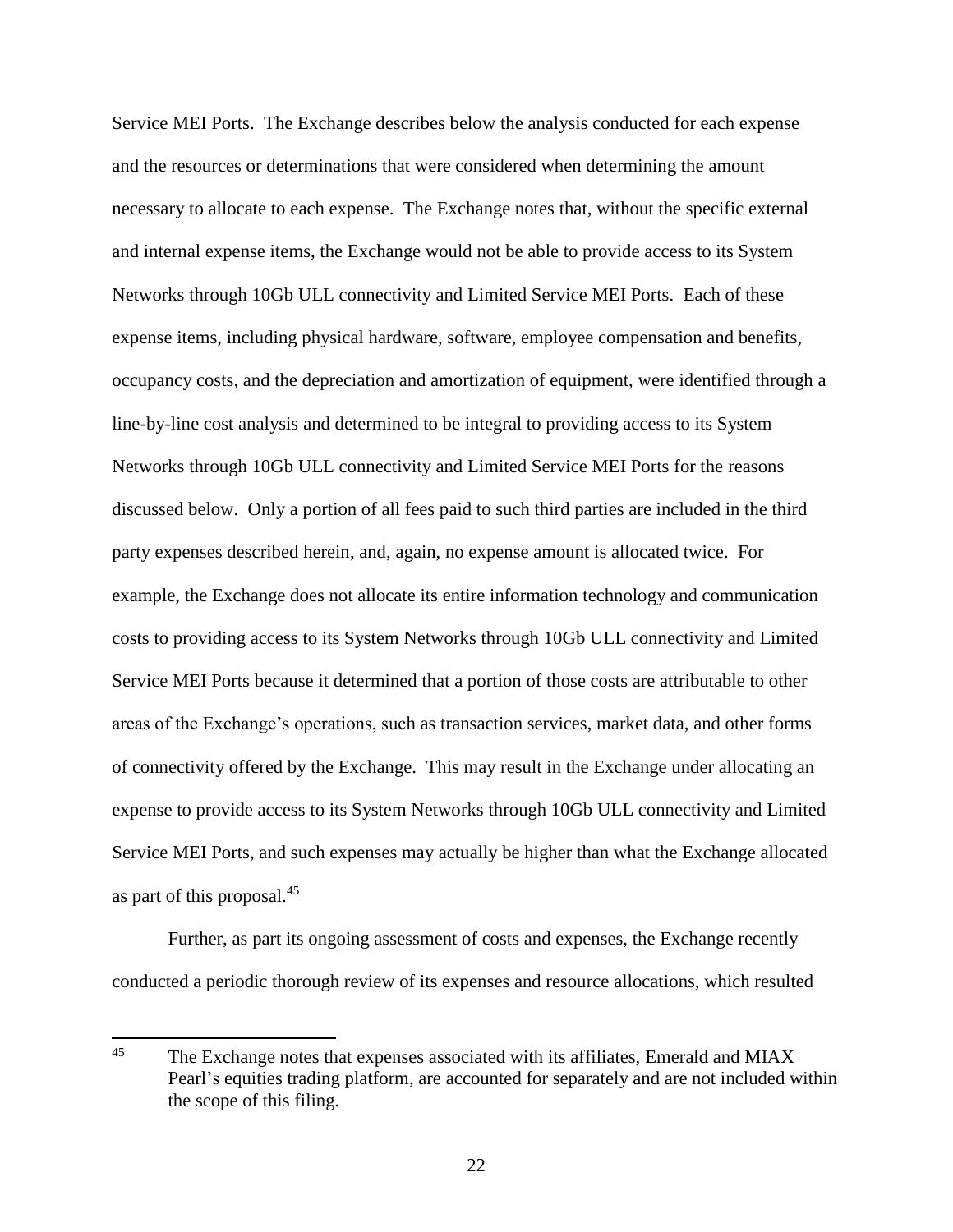in revised percentage allocations in this filing as compared to prior versions of this proposed fee change that were previously withdrawn by the Exchange. The revised percentages are, among other things, the result of the shifting of internal resources in response to business objectives. Therefore, the percentage allocations used in this proposed rule change may differ from past filings from the Exchange or its affiliates due to adjustments to internal resource allocations, and different system architecture of the Exchange as compared to its affiliates.<sup>46</sup>

The Exchange believes it is reasonable to consider the expense and revenue for 10Gb ULL connectivity and Limited Service MEI Ports together because ports and connectivity are inextricably linked components of the network infrastructure, and that both are necessary for a market participant to access the Exchange. The various types of connectivity and port alternatives that the Exchange offers provide a wide array of access alternatives necessary for a market participant to conduct its business using the Exchange, which is a business decision to be made by each particular type of market participant. The different types of connectivity and port alternatives allows Members to conduct their different business strategies – some Members put an emphasis on speed, while others emphasize other strategies, such as redundancy and certainty of execution. The Exchange does not require a Member to have a certain framework for accessing the Exchange, but provides various connectivity and port alternatives for each Member's distinct business lines.

#### *External Expense Allocations*

For 2022, annual expenses relating to fees paid by the Exchange to third parties for products and services necessary to provide 10Gb ULL connectivity and Limited Service MEI

See supra notes 5, 6, and 8 and accompanying text.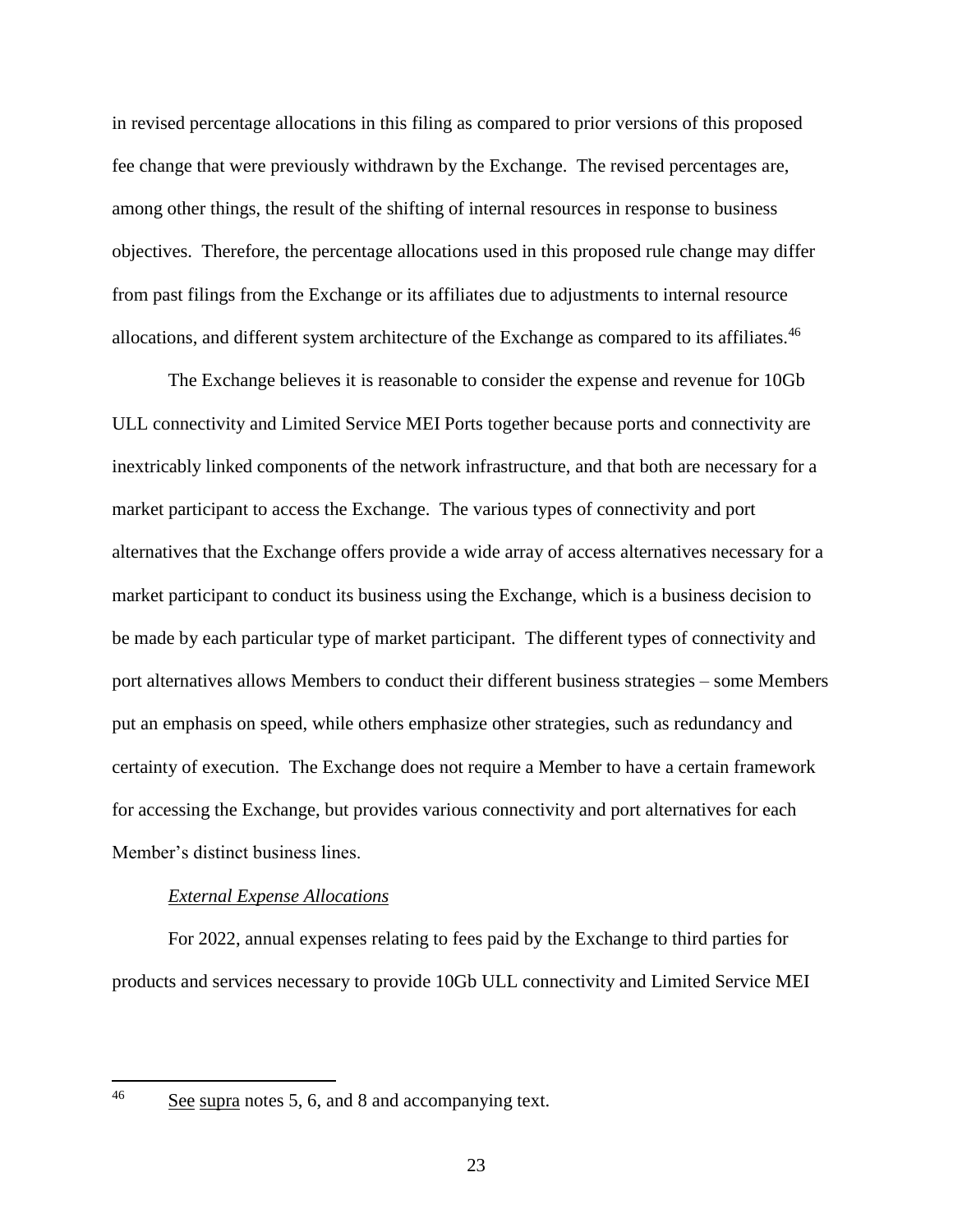Ports are estimated to be  $$4,556,734.<sup>47</sup>$  This includes a portion of the fees paid to: (1) a third party data center provider, including for the primary, secondary, and disaster recovery locations of the Exchange's trading system infrastructure; (2) a fiber connectivity provider for network services (fiber and bandwidth products and services) linking the Exchange's and its affiliates' office locations in Princeton, New Jersey and Miami, Florida, to all data center locations; (3) SFTI, which supports connectivity feeds for the entire U.S. options industry; (4) SFTI and various other content and connectivity service providers, which provide content, connectivity services, and infrastructure services for critical components of options connectivity and network services; and (5) hardware and software providers, which support the production environment in which Members and non-Members connect to the network to trade and receive market data.<sup>48</sup>

## *Data Center Space and Operations Provider*

The Exchange does not own the primary data center or the secondary data center, but instead leases space in data centers operated by third parties where the Exchange houses servers, switches and related equipment. Data center costs include an allocation of the costs the Exchange incurs to provide physical connectivity in the third-party data centers where it maintains its equipment as well as related costs. The data center provider operates the data centers (primary, secondary, and disaster recovery) that host the Exchange's network infrastructure. Without the retention of a third party data center, the Exchange would not be able to operate its systems, provide a trading platform for market participants, and produce and distribute market data. The Exchange does not employ a separate fee to cover its data center

<sup>47</sup> See supra note 44.

<sup>48</sup> Id.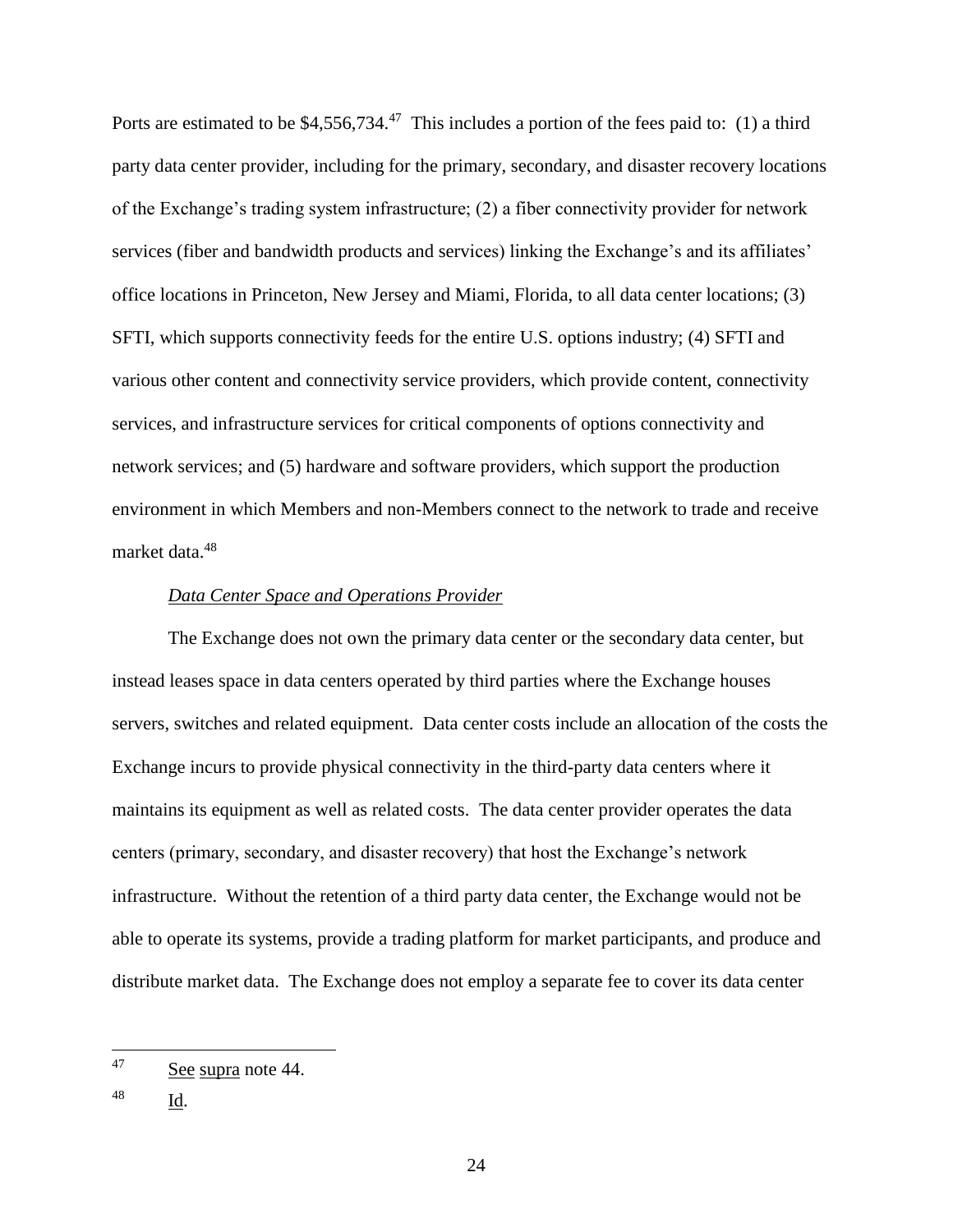expense and recoups that expense, in part, by charging for 10Gb ULL connectivity and Limited Service MEI Ports.

The Exchange reviewed its data center footprint and space utilized, including its total rack space, cage usage, number of servers, switches, cabling within the data center, heating and cooling of physical space, storage space, and monitoring and divided its data center expenses among providing transaction services, market data, connectivity (10Gb ULL and 1Gb ULL separately), and ports based on space utilized by each area.<sup>49</sup> Based on this review, the Exchange and MIAX Pearl Options determined that 61% of the total applicable data center provider expense for each is applicable to providing 10Gb ULL connectivity and 4.8% for Limited Service MEI Ports for MIAX. The Exchange reviewed space utilized to house rack space, cage usage, servers, switches, cabling, storage space, heating and cooling of physical space, and monitoring, and identified that a small portion of that footprint is dedicated to equipment used to support 10Gb ULL connectivity and Limited Service MEI Ports.

The Exchange believes this allocation is reasonable because it represents the costs associated with housing the Exchange's equipment dedicated to supporting 10Gb ULL connectivity and Limited Service MEI Ports. 10Gb ULL connectivity and Limited Service MEI Ports are core means of access to the Exchange's network, providing several methods for market participants to send and receive order and trade messages, as well as receive market data. A large portion of the Exchange's data center expense is due to space utilized to provide

 $\overline{\phantom{a}}$ 

<sup>&</sup>lt;sup>49</sup> The Investors Exchange, Inc. ("IEX") also allocated data center costs to produce market data based on space utilized. See Securities Exchange Act Release No. 94630 (April 7, 2022), 87 FR 21945, at page 21949 (April 13, 2022) (SR-IEX-2022-02) ("IEX Market Data Fee Proposal") (noting that "[d]ata Center costs consist of the fees charged by the third-party data centers used by IEX and represent less than 10% the Exchange's total data center costs *based on space utilized*" (*emphasis added*)).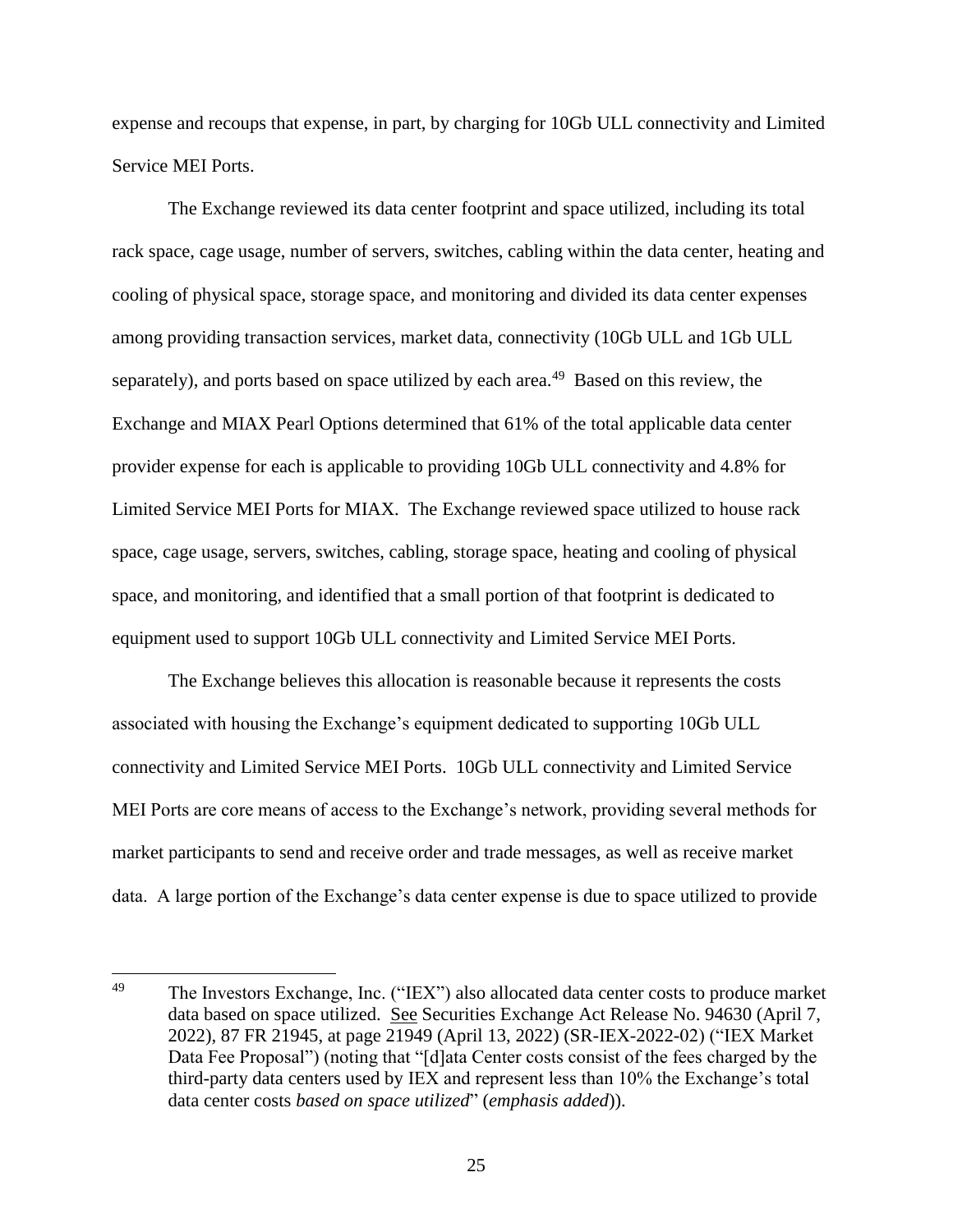and maintain connectivity and port access to the Exchange's System Networks, including providing cabling within the data center between market participants and the Exchange. The Exchange excluded from this allocation servers and space that are dedicated to market data. The Exchange also did not allocate the remainder of the data center expense because it pertains to space utilized by other areas of the Exchange's operations, such as 1Gb ULL connectivity, other types of ports, market data, and transaction services.

#### *Fiber Connectivity Provider*

The Exchange engages a third-party service provider that provides the internet, fiber and bandwidth connections between the Exchange's networks, primary and secondary data center, and office locations in Princeton and Miami. Fiber connectivity is necessary for the Exchange to switch to its secondary data center in the case of an outage in its primary data center. Fiber connectivity also allows the Exchange's National Operations & Control Center ("NOCC") and Security Operations Center ("SOC") in Princeton to communicate with the Exchange's primary and secondary data centers. As such, all trade data, including the billions of messages each day, flow through this third party provider's infrastructure over the Exchange's network. Fiber connectivity is also necessary for personnel responsible for overseeing and providing customer service related to supporting 10Gb ULL connectivity and Limited Service MEI Ports, receiving relevant data and being able to communicate between the Exchange's various locations and data centers. Without these services, the Exchange would not be able to operate and support the network and provide and maintain access services and System Networks associated with the 10Gb ULL connectivity and Limited Service MEI Ports to its Members and their customers. Without the retention of a third party fiber connectivity provider, the Exchange would not be able to communicate between its data centers and office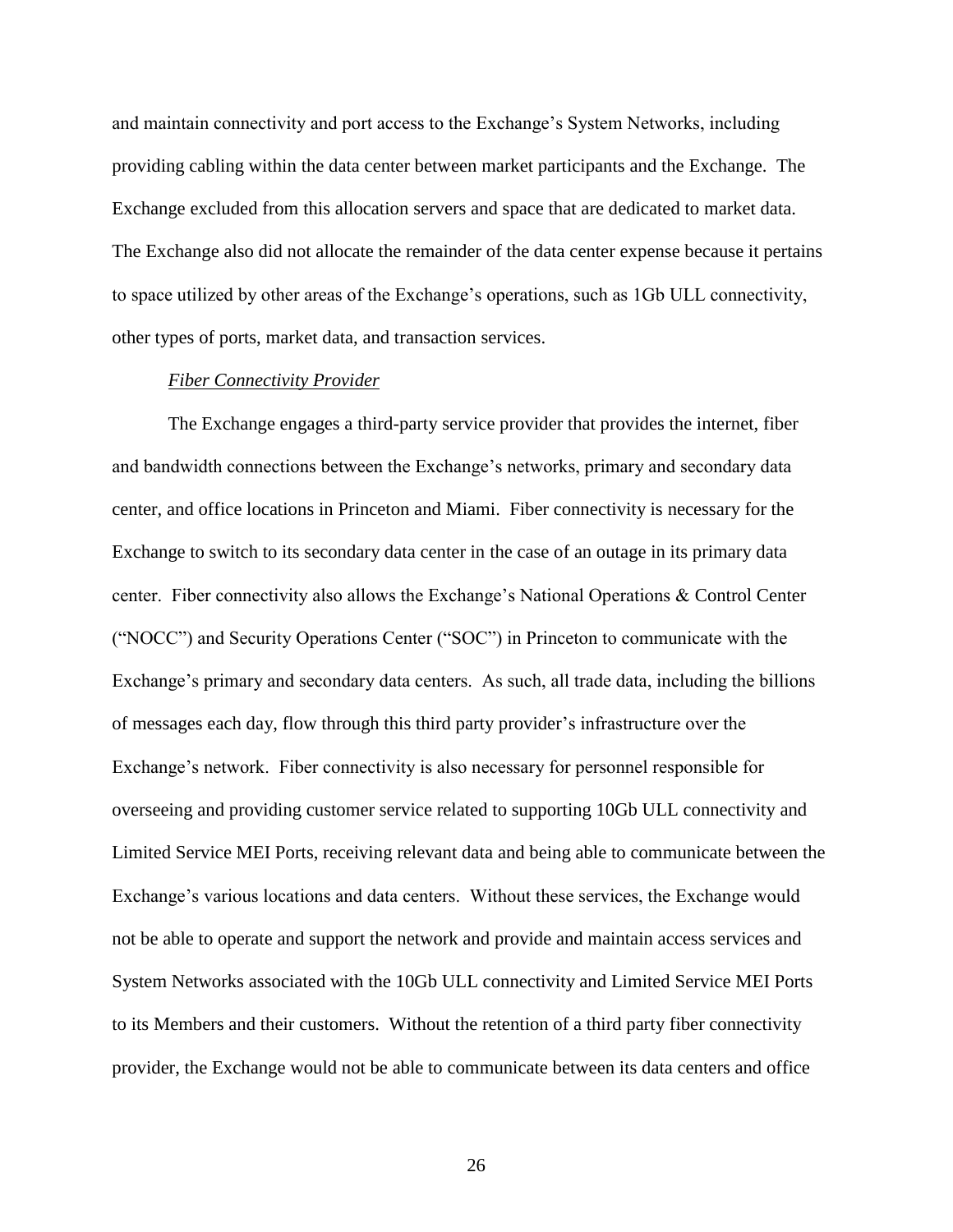locations in a manner necessary to maintain and support 10Gb ULL connectivity and Limited Service MEI Ports. Fiber connectivity is a necessary integral means to disseminate information, including data related to supporting 10Gb ULL connectivity and Limited Service MEI Ports, from the Exchange's primary data center to other Exchange locations. It is necessary for Exchange employees located in various locations to be able to communicate and receive the necessary data to maintain and provide customer support related to 10Gb ULL connectivity and Limited Service MEI Ports. The Exchange would not be able to operate and support the network and provide and maintain access services and System Networks associated with 10Gb ULL connectivity and Limited Service MEI Ports without third party fiber connectivity. The Exchange does not employ a separate fee to cover its fiber connectivity expense and recoups that expense, in part, by charging for 10Gb ULL connectivity and Limited Service MEI Ports.

The Exchange reviewed it costs to retain fiber connectivity from a third party, including the ongoing costs to support fiber connectivity, ensuring adequate bandwidth and infrastructure maintenance to support exchange operations, and ongoing network monitoring and maintenance. Based on this review, the Exchange and MIAX Pearl Options determined that 61% of the total fiber connectivity expense for each was applicable to providing and maintaining access services and System Networks associated with 10Gb ULL connectivity and 2.6% for Limited Service MEI Ports for MIAX. The Exchange reviewed its total fiber connectivity expense and allocated it among transaction services, connectivity, ports, market data, and administrative operations, based on usage. The Exchange then further divided up its fiber connectivity costs related to connectivity and ports and identified the portion that is attributable to supporting 10Gb ULL connectivity and Limited Service MEI Ports, also based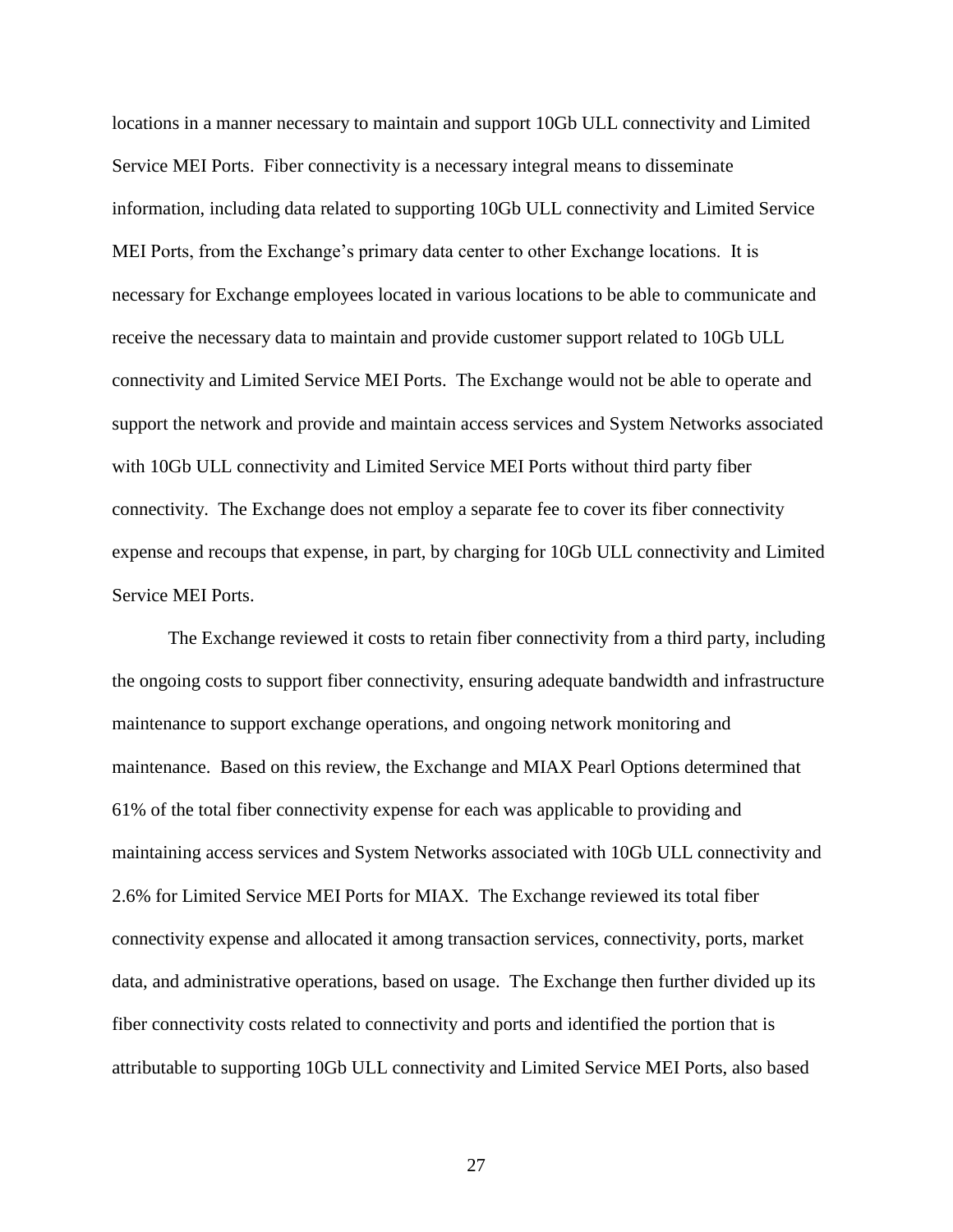on usage. This allocation is, therefore, based on the amount of bandwidth and fiber connectivity the Exchange calculated is utilized to support exchange operations, and ongoing network monitoring and maintenance that are necessary to provide 10Gb ULL connectivity and Limited Service MEI Ports. The Exchange believes this allocation is reasonable because 10Gb ULL connectivity and Limited Service MEI Ports are core means of access to the Exchange's network, providing several methods for market participants to send and receive order and trade messages, as well as receive market data. A large portion of the Exchange's fiber connectivity expense is due to providing and maintaining connectivity between the Exchange's System Networks, data centers, and office locations and is core to the daily operation of the Exchange. The Exchange also excluded from this allocation fiber connectivity usage related to other business lines, such as transaction services, market data, and other forms of connectivity offered by the Exchange, or unrelated administrative services. The Exchange also did not allocate the remainder of this expense because it pertains to other areas of the Exchange's operations and does not directly relate to providing and maintaining access services and System Networks associated with 10Gb ULL connectivity and Limited Service MEI Ports. The Exchange believes this allocation is reasonable because it represents the Exchange's cost to providing and maintaining access services and System Networks associated with 10Gb ULL connectivity and Limited Service MEI Ports.

#### *Connectivity and Content Services Provided by SFTI and Other Providers*

The Exchange relies on SFTI and various other connectivity and content service providers for connectivity and data feeds for the entire U.S. options industry, as well as content, connectivity, and infrastructure services for critical components of the network that are necessary to provide and maintain its System Networks and access to its System Networks via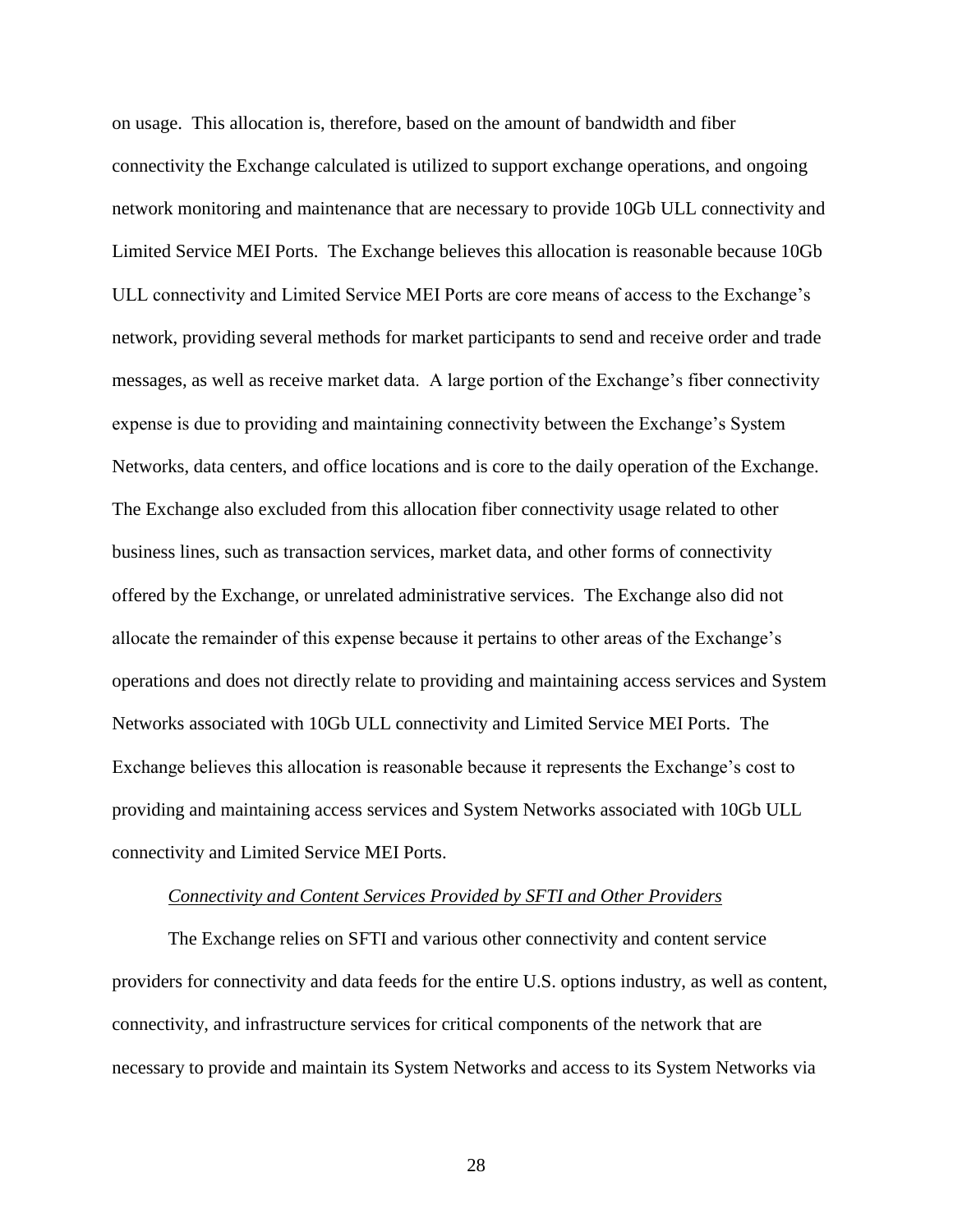10Gb ULL connectivity and Limited Service MEI Ports. Specifically, the Exchange utilizes SFTI and other content service provider to connect to other national securities exchanges, the Options Price Reporting Authority ("OPRA"), and to receive market data from other exchanges and market data providers. SFTI is operated by the Intercontinental Exchange, the parent company of five registered exchanges, and has become integral to the U.S. markets. The Exchange understands SFTI provides services to most, if not all, of the other U.S. exchanges and other market participants. Connectivity and market data provided by SFTI and other service is critical to the Exchanges daily operations and performance of its System Networks to which market participants connect to via 10Gb ULL connectivity and Limited Service MEI Ports. Without services from SFTI and various other service providers, the Exchange would not be able to connect to other national securities exchanges, market data providers, or OPRA and, therefore, would not be able to operate and support its System Networks. The Exchange does not employ a separate fee to cover its SFTI and content service provider expense and recoups that expense, in part, by charging for 10Gb ULL connectivity and Limited Service MEI Ports.

The Exchange reviewed it costs to retain SFTI and other content service providers, including network monitoring and maintenance, remediation of connectivity related issues, and ongoing administrative activities related to connectivity management. Based on this review, the Exchange and MIAX Pearl determined that 73.6% of the total applicable SFTI and other service provider expense for each is allocated to providing and maintaining access services and System Networks associated with 10Gb ULL connectivity and 4.8% for Limited Service MEI Ports for MIAX. The Exchange reviewed its total SFTI and other service provider expense and allocated it among transaction services, connectivity, ports, other market data products, and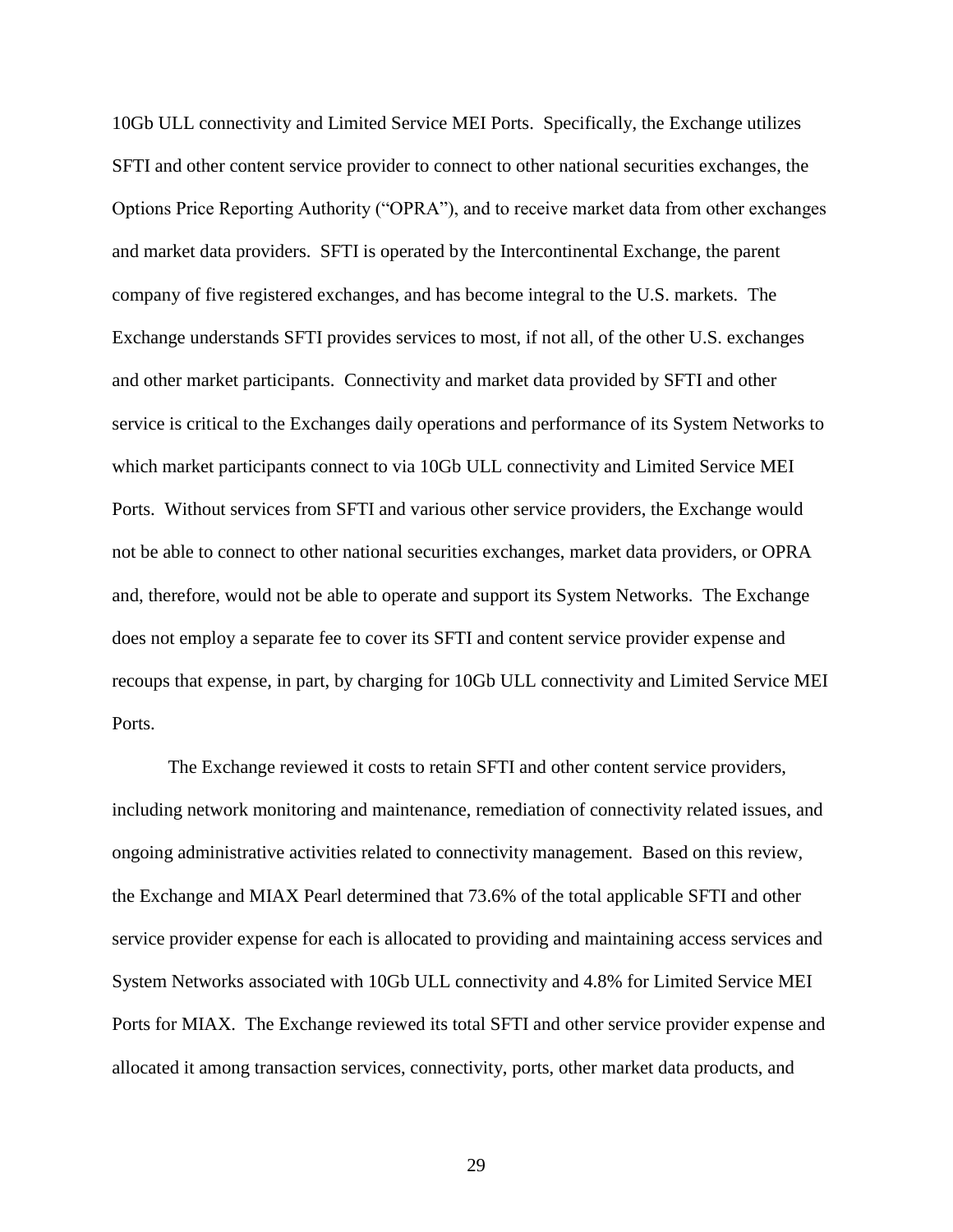administrative operations, based on usage. The Exchange then further divided up its SFTI and other service provider costs related to connectivity and ports and identified the portion that is attributable to supporting 10Gb ULL connectivity and Limited Service MEI Ports, also based on usage. This allocation is, therefore, based on the amount of SFTI and other service provider resources utilized to support exchange operations, and ongoing network monitoring and maintenance that are necessary to provide 10Gb ULL connectivity and Limited Service MEI Ports. SFTI and other content service providers are key vendors and necessary components in providing access to the Exchange. The primary service SFTI provides for the Exchange is connectivity to other national securities exchanges and their disaster recovery facilities and, therefore, a vast portion of this expense is allocated to providing access to the System Networks via 10Gb ULL connectivity and Limited Service MEI Ports. Connectivity via SFTI is necessary for purposes of order routing and accessing disaster recovery facilities in the case of a system outage. Engaging SFTI and other like vendors provides purchasers of 10Gb ULL connectivity to other national securities exchanges for purposes of order routing and disaster recovery. The Exchange did not allocate a portion of this expense that relates to the receipt of market data from other national securities exchanges and OPRA. The Exchange also did not allocate the remainder of this expense because it pertains to other areas of the Exchange's operations and does not directly relate to providing and maintaining the System Networks or access to its System Networks via 10Gb ULL connectivity or Limited Service MEI Ports, such as transaction services, market data, other forms of connectivity offered by the Exchange, or unrelated administrative services. The Exchange believes this allocation is reasonable because it represents the Exchange's cost to provide and maintain its System Networks and access to its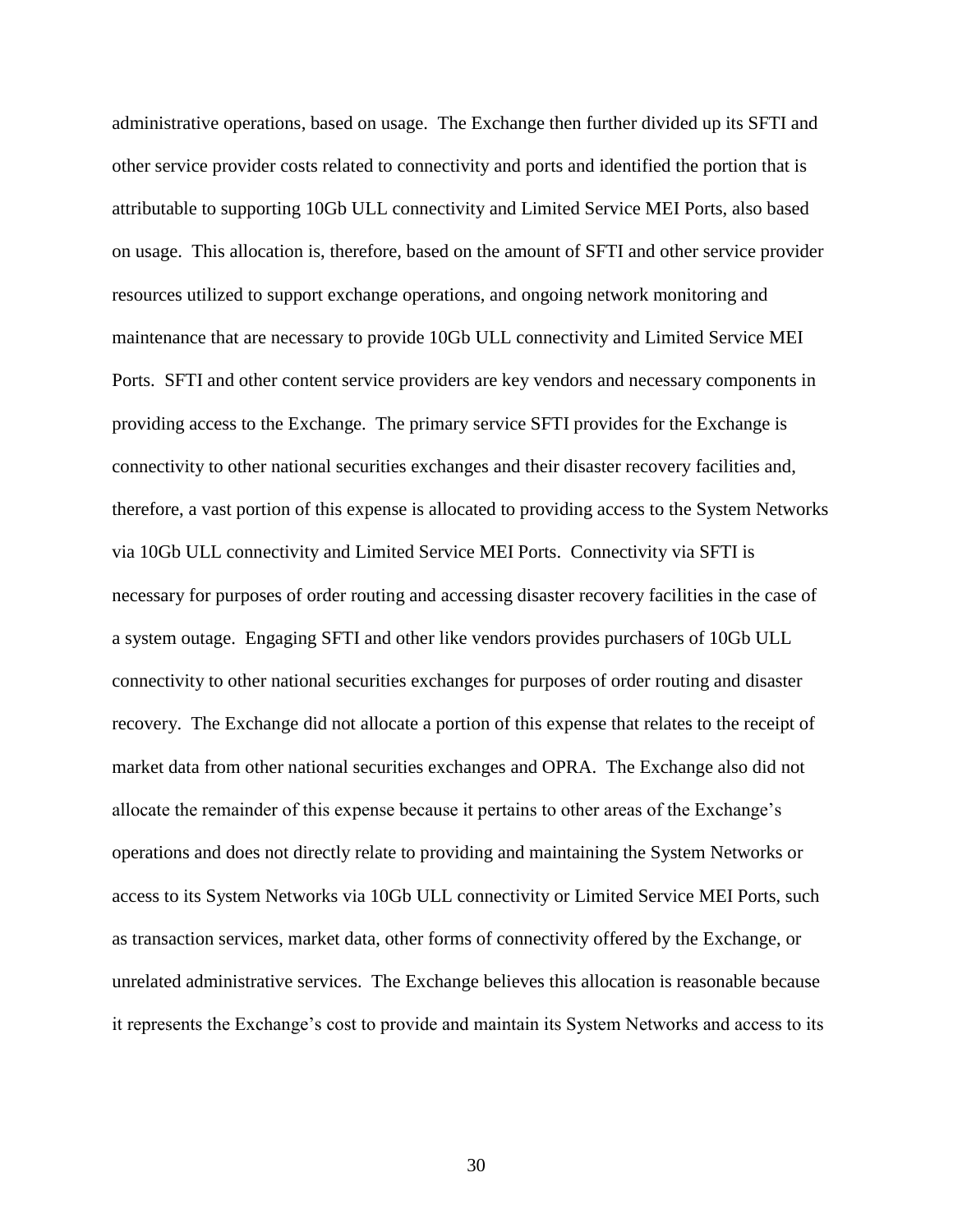System Networks via 10Gb ULL connectivity and Limited Service MEI Ports, and not any other service, as supported by its cost review.

### *Hardware and Software Providers*

The Exchange relies on dozens of third-party hardware and software providers for equipment necessary to operate its System Networks. This includes either the purchase or licensing of physical equipment, such as servers, switches, cabling, and devices needed by Exchange personnel to monitor servers and the health 10Gb ULL connectivity and Limited Service MEI Ports. This consists of real-time monitoring of system performance, integrity, and latency of 10Gb ULL connectivity and Limited Service MEI Ports. It also includes the Exchange purchasing or licensing software necessary for security monitoring, data analysis and Exchange operations. Hardware and software providers are necessary to maintain its System Networks and provide access to its System Networks via a 10Gb ULL connectivity and Limited Service MEI Ports. Hardware and software equipment and licenses for that equipment are also necessary to operate and monitor physical assets necessary to offer physical connectivity to the Exchange. Hardware and software equipment and licenses are key to the operation of the Exchange and, without them, the Exchange would not be able to operate and support its System Networks and provide access to its Members and their customers. The Exchange does not employ a separate fee to cover its hardware and software expense and recoups that expense, in part, by charging for 10Gb ULL connectivity and Limited Service MEI Ports.

The Exchange reviewed its hardware and software related costs, including software patch management, vulnerability management, administrative activities related to equipment and software management, professional services for selection, installation and configuration of equipment and software supporting exchange operations. The Exchange then divided those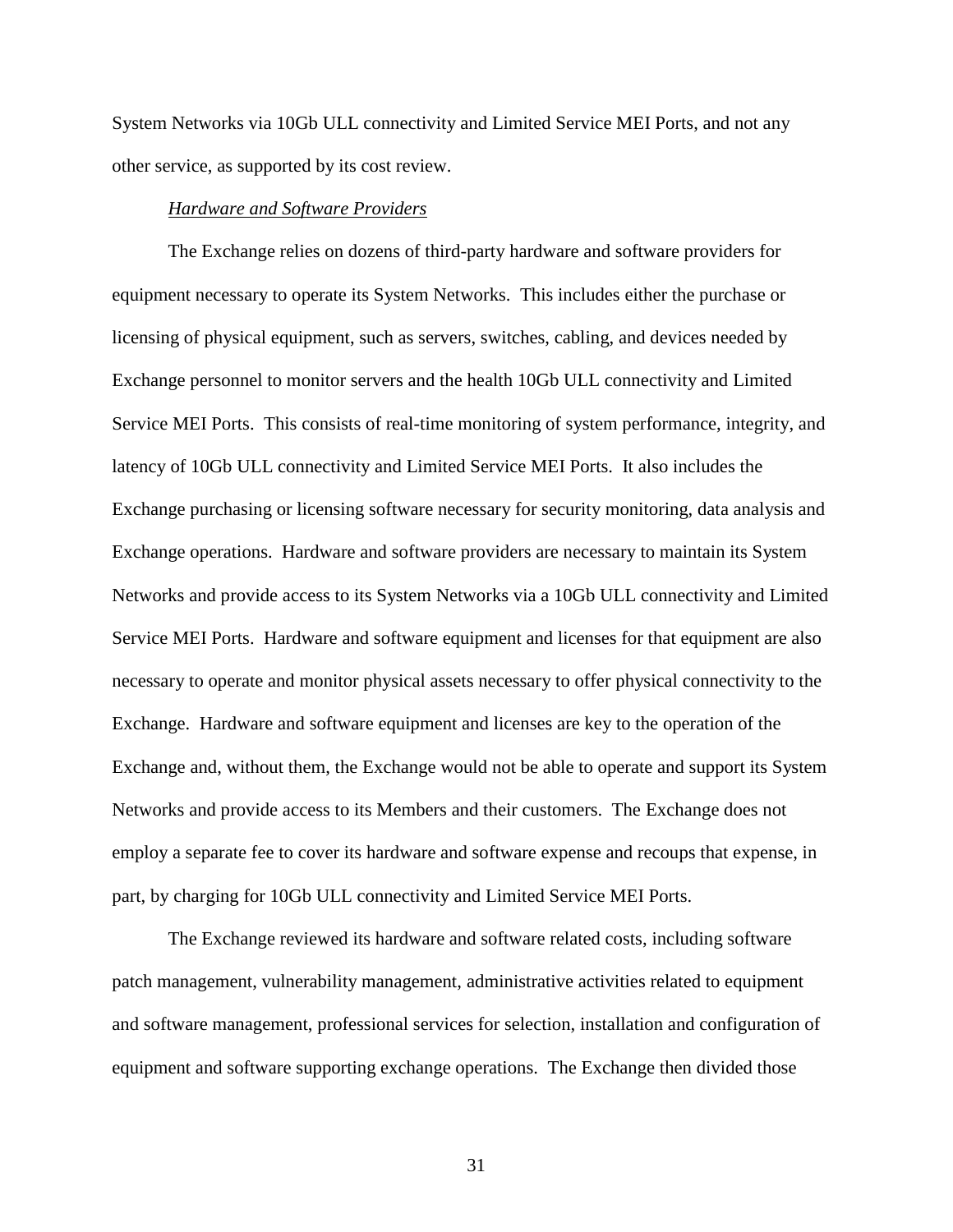costs among transaction services, ports, connectivity, market data, and other Exchange operations based on whether all of that hardware or software is based on usage. The Exchange then reviewed the amount allocated to connectivity and ports generally and what portion of that hardware and software equipment or license is used to support 10Gb ULL connectivity and Limited Service MEI Ports specifically. Based on this review, the Exchange and MIAX Pearl determined that 50% of the total applicable hardware and software expense for each is allocated to providing and maintaining access services and System Networks associated with 10Gb ULL connectivity and 4.8% for Limited Service MEI Ports for MIAX. These percentages reflect the amount of hardware and software equipment and licenses dedicated to support 10Gb ULL connectivity and Limited Service MEI Ports.<sup>50</sup> Hardware and software equipment and licenses are key to the operation of the Exchange and its System Networks. Without them, the Exchange would not be able to provide and maintain access services and System Networks associated with 10Gb ULL connectivity and Limited Service MEI Ports. The Exchange only allocated the portion of this expense to the hardware and software that is related to 10Gb ULL connectivity and Limited Service MEI Ports, such as operating servers and equipment necessary to provide and maintain access services and System Networks associated with 10Gb ULL connectivity and Limited Service MEI Ports. The Exchange, therefore, did not allocate portions of its hardware and software expense that related to other areas of the Exchange's business, such as hardware and software used for market data or unrelated administrative services. The Exchange also did not allocate the remainder of this expense because it pertains

l

<sup>&</sup>lt;sup>50</sup> The Exchange notes that IEX used a similar methodology to allocate hardware costs to market data. See IEX Market Data Fee Proposal, supra note 49 at page 21950 (noting that "IEX only included hardware specifically dedicated to the market data feeds in calculating the costs of providing market data").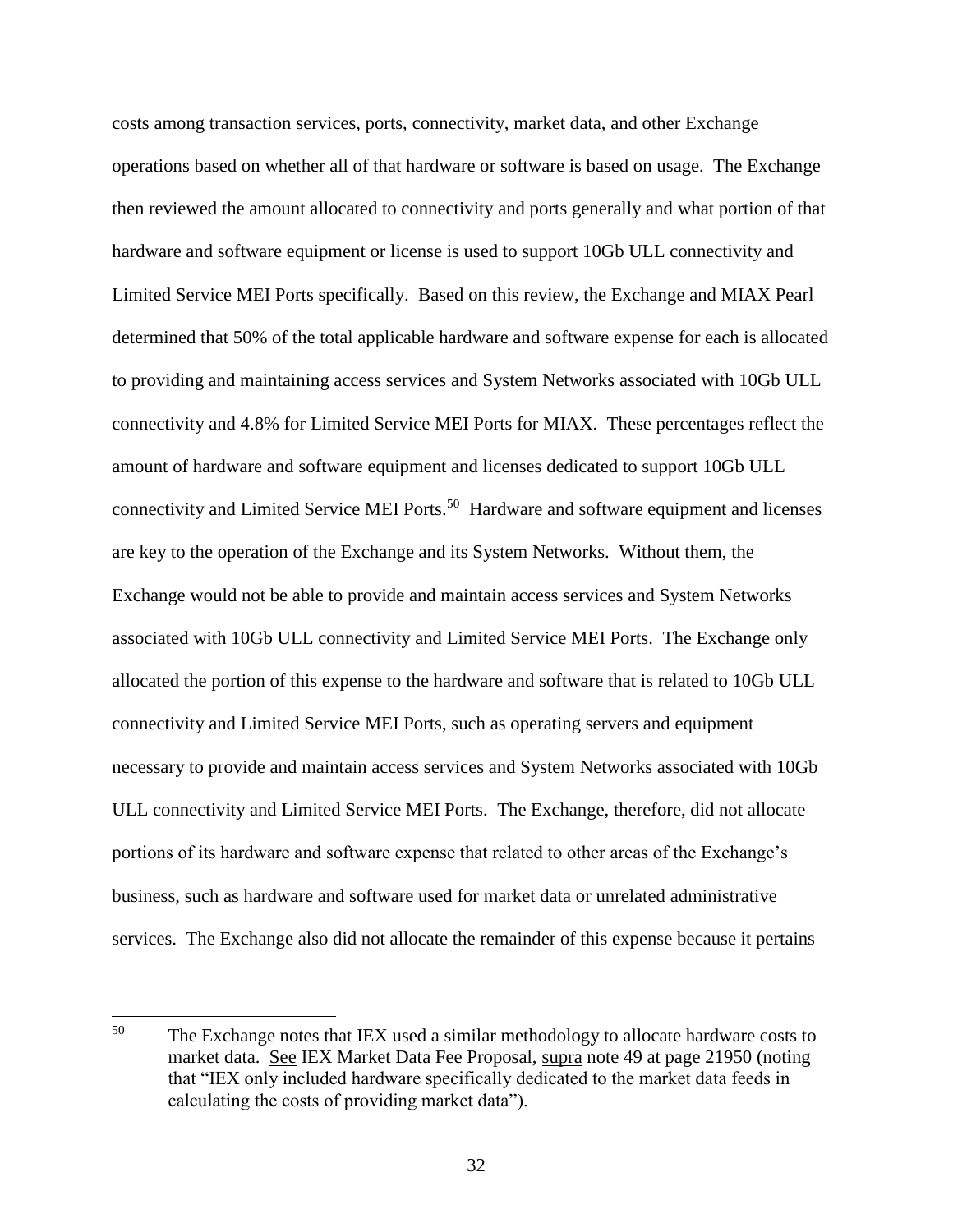to other areas of the Exchange's operations, such as transaction services, market data, and other forms of connectivity offered by the Exchange, and is not directly relate to providing 10Gb ULL connectivity or Limited Service MEI Ports. The Exchange believes this allocation is reasonable because it represents the Exchange's cost to provide and maintain access services and System Networks associated with 10Gb ULL connectivity and Limited Service MEI Ports, and not any other service, as supported by its cost review.

### *Internal Expense Allocations*

For 2022, total combined internal annual expense relating to the Exchange and MIAX Pearl Options to provide and maintain their System Networks and access to their System Networks for 10Gb ULL connectivity, and for access via Limited Service MEI Ports for MIAX, is estimated to be \$13,231,202. This includes costs associated with: (1) employee compensation and benefits for full-time employees that support the System Networks and access to System Networks via 10Gb ULL connectivity and Limited Service MEI Ports, including staff in network operations, trading operations, development, system operations, business, as well as staff in general corporate departments (such as legal, regulatory, and finance) that support those employees and functions as well as important system upgrades; (2) depreciation and amortization of hardware and software used to provide and maintain access services and System Networks associated with the 10Gb ULL connectivity and Limited Service MEI Ports, including equipment, servers, cabling, purchased software and internally developed software used in the production environment to support the network for trading; and (3) occupancy costs for leased office space for staff that provide and maintain the System Networks and access to System Networks via 10Gb ULL connectivity and Limited Service MEI Ports.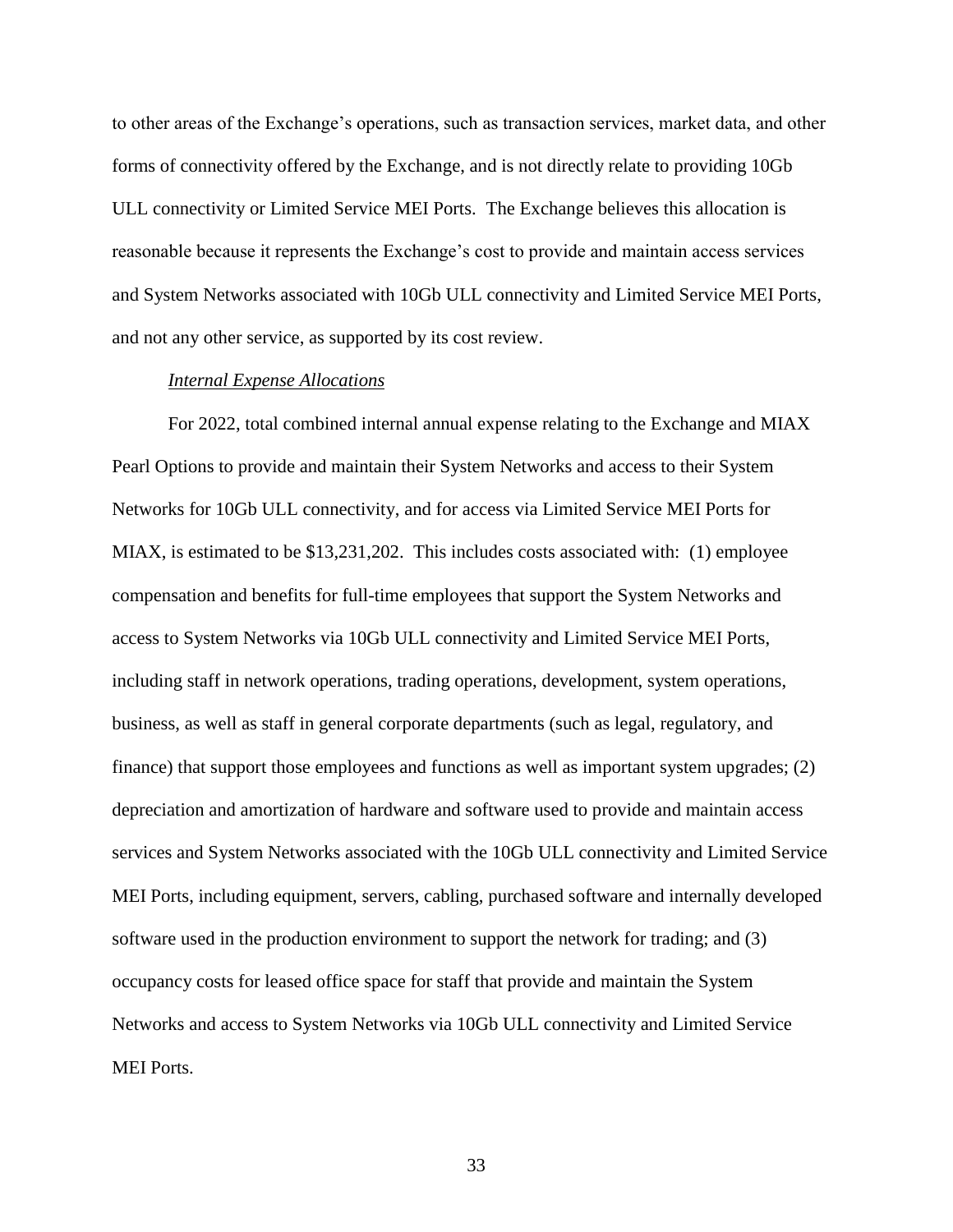# *Employee Compensation and Benefits*

Human personnel are key to exchange operations and supporting the Exchange's ongoing provision of 10Gb ULL connectivity and Limited Service MEI Ports. The Exchange reviewed its employee compensation and benefits expense and the portion of that expense allocated to providing 10Gb ULL connectivity and Limited Service MEI Ports. As part of this review, the Exchange considered employees whose functions include providing and maintaining access services and System Networks associated with 10Gb ULL connectivity and Limited Service MEI Ports and used a blended rate of compensation reflecting salary, stock and bonus compensation, bonuses, benefits, payroll taxes, and 401K matching contributions.<sup>51</sup>

In its suspension orders, the Commission asked the Exchange provide more detail about the methodology the Exchange used to determine how much of an employee's time is devoted to connectivity and port related activities. In considering the cost of personnel, the Exchange generally considered the time spent on various access service projects and initiatives through project management tracking tools and analysis of employee resource allocations, among its Technology Team in the following areas: Technical Operations, Software Engineering, Quality Assurance, and Infrastructure. The Exchange did not consider non-Technology Teams such as Market Operations, Project Management, Regulatory, Legal, and Accounting/Finance.<sup>52</sup>

<sup>51</sup> For purposes of this allocation, the Exchange did not consider expenses related to office space, supplies, or equipment use by employees who support 10Gb ULL connectivity and Limited Service MEI Ports.

 $52$  The Exchange notes that IEX used a similar methodology to allocate employee compensation related costs to market data. See IEX Market Data Fee Proposal, supra note 49 at page 29150 (noting that "[f]or personnel costs, IEX calculated an allocation of employee time for employees whose functions include providing and maintaining IEX Data and/or the proprietary market data feeds used to transmit IEX Data, and used a blended rate of compensation reflecting salary, stock and bonus compensation, benefits, payroll taxes, and 401(k) matching contributions").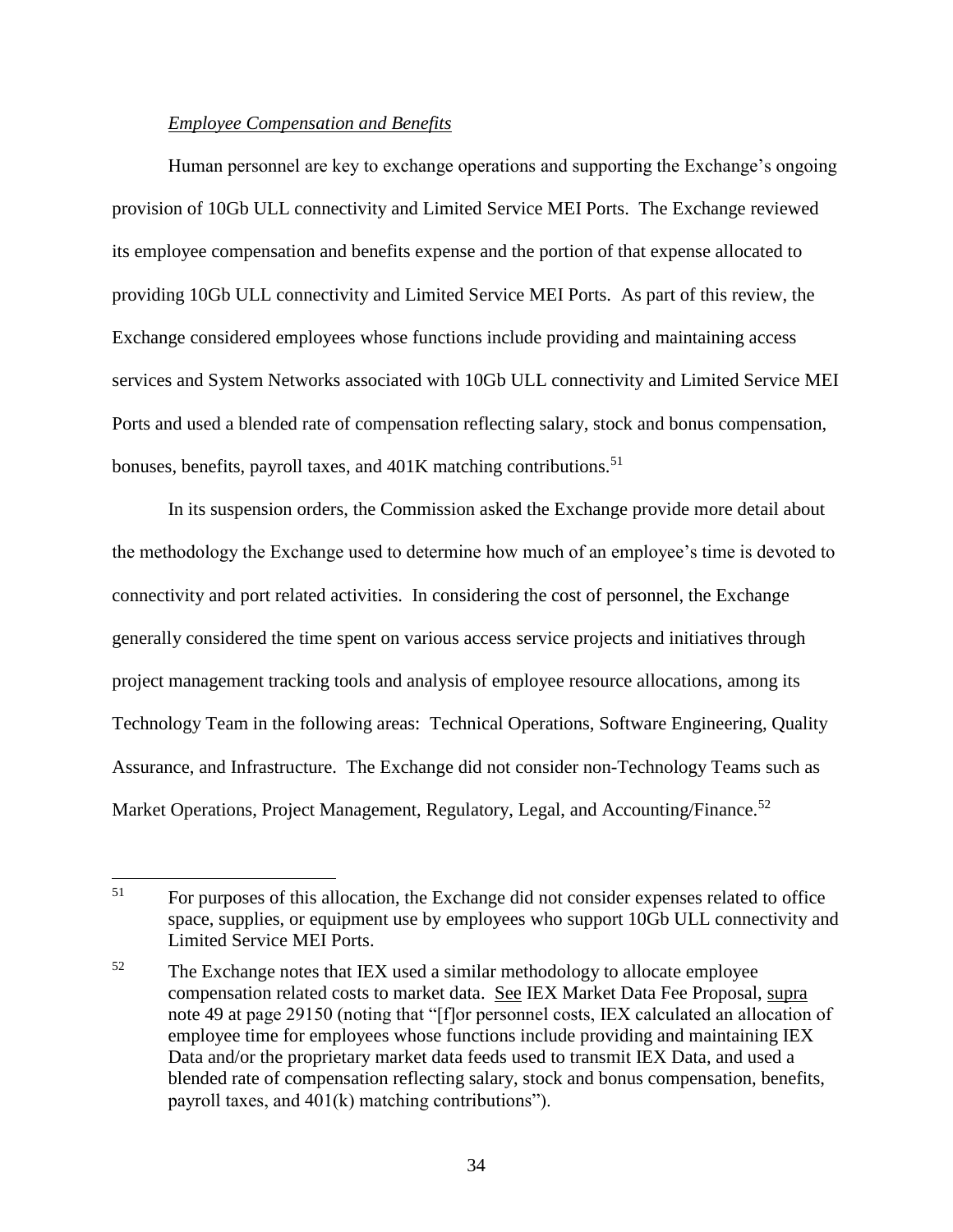Based on this review, the Exchange and MIAX Pearl Options determined to allocate a combined \$8,121,708 in combined employee compensation and benefits expense to provide and maintain access services and System Networks associated with 10Gb ULL connectivity and Limited Service MEI Ports. This is only a portion of the \$25,717,996 total projected combined expense for employee compensation and benefits for MIAX and MIAX Pearl Options. Of that total, the Exchange and MIAX Pearl Options allocated approximately 27.5% of the total applicable employee compensation and benefits expense for each to providing and maintaining access services and System Networks associated with 10Gb ULL connectivity and 7.1% for Limited Service MEI Ports for MIAX. The Exchange and MIAX Pearl Options determined the cost allocations for employees who perform work in support of providing and maintaining access services and System Networks associated with 10Gb ULL connectivity and Limited Service MEI Ports to arrive at full time equivalents ("FTE") of 12.0 FTEs for MIAX and 8.9 FTEs for MIAX Pearl Options across all the identified personnel related to 10Gb ULL connectivity, and 3.1 FTEs across all the identified personnel related to Limited Service MEI Ports for MIAX. The Exchange then multiplied the FTE times a blended compensation rate for all relevant Exchange personnel to determine the personnel costs associated with providing and maintaining access services and System Networks associated with 10Gb ULL connectivity and Limited Service MEI Ports. Senior staff also reviewed these time allocations with department heads and team leaders to determine whether those allocations were appropriate. These employees are critical to the Exchange to providing and maintaining access services and System Networks associated with 10Gb ULL connectivity and Limited Service MEI Ports. The Exchange determined the above allocation based on the personnel whose work focused on functions necessary to providing and maintaining access services and System Networks associated with 10Gb ULL connectivity and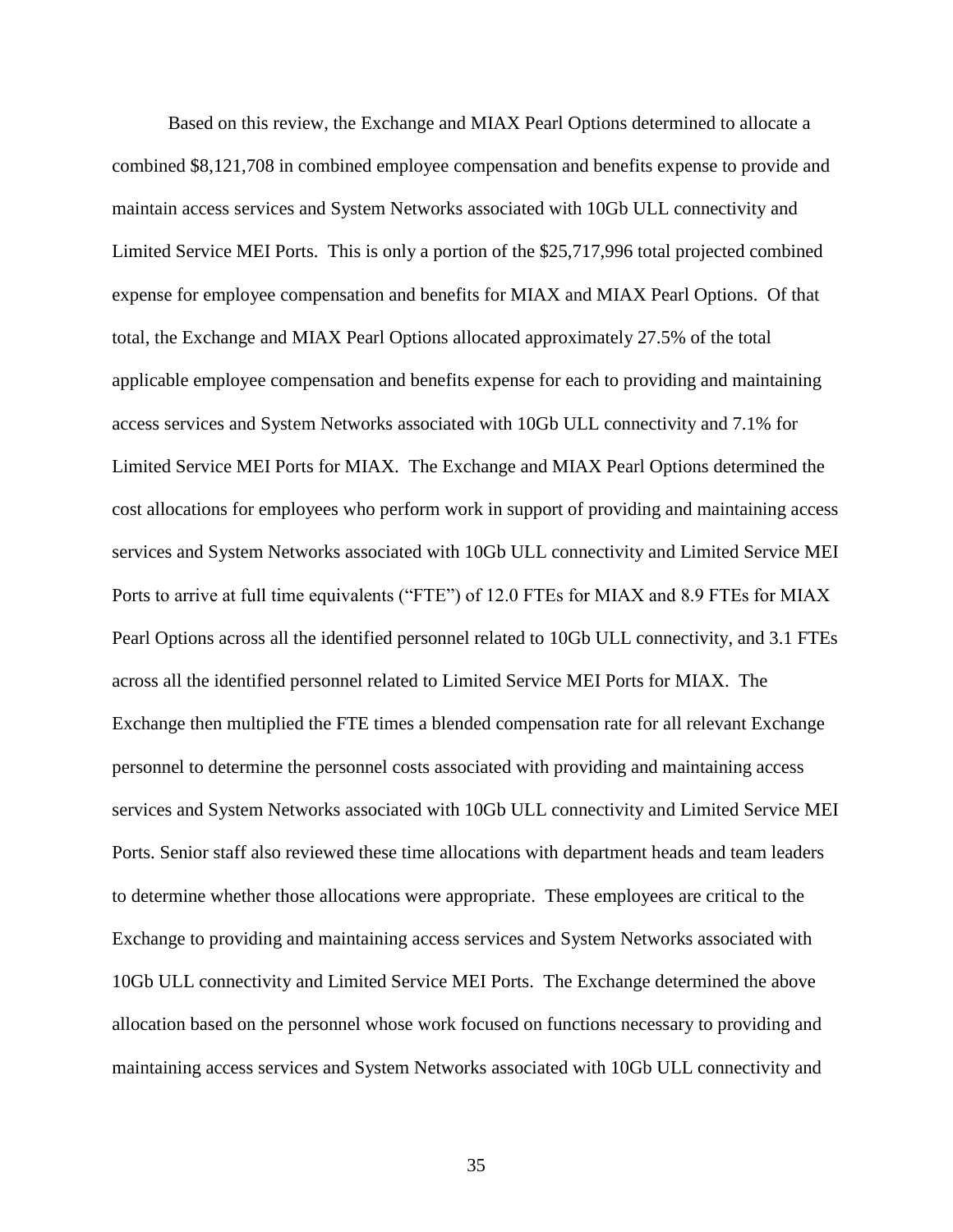Limited Service MEI Ports. The Exchange does not charge a separate fee regarding employees who support 10Gb ULL connectivity and Limited Service MEI Ports and the Exchange seeks to recoup those expenses, in part, by charging for 10Gb ULL connectivity and Limited Service MEI Ports.

The Exchange believes it is appropriate to include incentive compensation in the blended personnel compensation rate on the same basis as other personnel costs for in-scope employees because incentive compensation is a part of the total personnel costs associated with the Exchange's provision of 10Gb ULL connectivity and Limited Service MEI Ports. Moreover, the Exchange notes that it has taken a conservative approach in determining which employees to include in its cost analysis, in terms of function and percent allocation, so that the included personnel costs are directly and closely tied to the costs of providing 10Gb ULL connectivity and Limited Service MEI Ports. The FTE allocations represent just 31.5% of the Exchange's and MIAX Pearl's overall personnel costs. Consistent with the Exchange's conservative methodology to limit costs allocated to 10Gb ULL connectivity and Limited Service MEI Ports, this approach includes only a de minimis personnel cost allocation for senior level executives and no allocation for members of the Exchange's board of directors. Accordingly, the Exchange believes that the allocated personnel expenses included are appropriately attributable to 10Gb ULL connectivity and Limited Service MEI Ports.

#### *Depreciation and Amortization*

A key expense incurred by the Exchange relates to the depreciation and amortization of equipment that the Exchange procured to provide and maintain access services and System Networks associated with 10Gb ULL connectivity and Limited Service MEI Ports. The Exchange reviewed all of its physical assets and software, owned and leased, and determined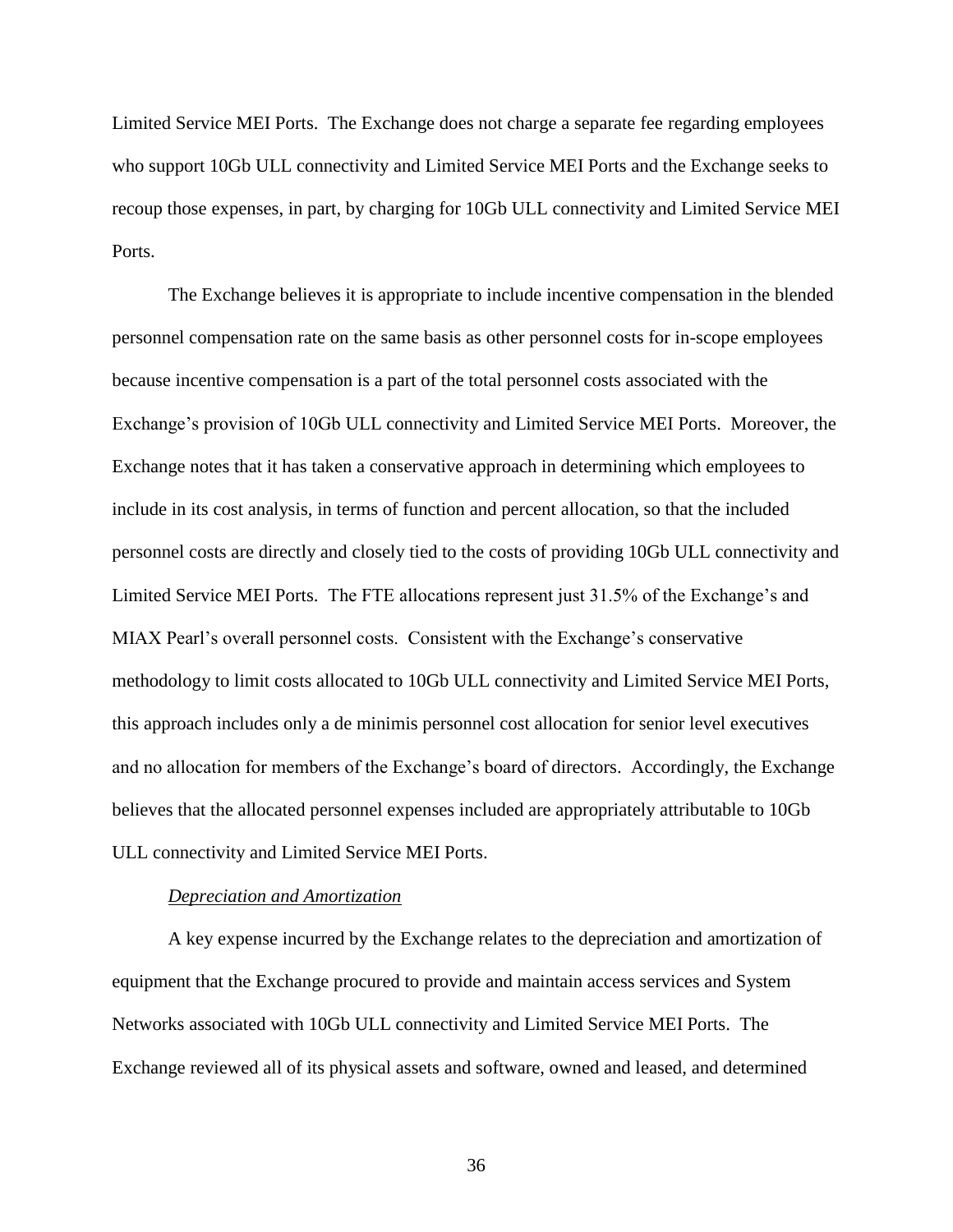whether each asset is related to providing and maintaining the 10Gb ULL connectivity and Limited Service MEI Ports, and added up the depreciation of those assets. All physical assets and software, which includes assets used for testing and monitoring of Exchange infrastructure, were valued at cost and depreciated or leased over periods ranging from three to five years. Based on the Exchange's experience, this depreciation period equals the typical life expectancy of those assets. In determining the amount of depreciation and amortization to apply to providing and maintaining access services and System Networks associated with 10Gb ULL connectivity and Limited Service MEI Ports, the Exchange considered the depreciation of hardware and software that are key to the operation of the Exchange and its provision of 10Gb ULL connectivity and Limited Service MEI Ports. This includes servers, computers, laptops, monitors, information security appliances and storage, and network switching infrastructure equipment, including switches and taps that were previously purchased to provide and maintain access services and System Networks associated with 10Gb ULL connectivity and Limited Service MEI Ports. Without them, market participants would not be able to access the Exchange. The Exchange seeks to recoup a portion of its depreciation expense by charging for 10Gb ULL connectivity and Limited Service MEI Ports.

Based on this review, the Exchange and MIAX Pearl Options determined to allocate a combined \$4,370,969 in combined depreciation and amortization expense to provide and maintain access services and System Networks associated with 10Gb ULL connectivity and Limited Service MEI Ports. This is only a portion of the \$6,517,608 total projected combined expense for depreciation and amortization for MIAX and MIAX Pearl Options. This allocation represents approximately 66% for MIAX and 61.3% for MIAX Pearl Options of the total applicable depreciation expenses to providing and maintaining access services and System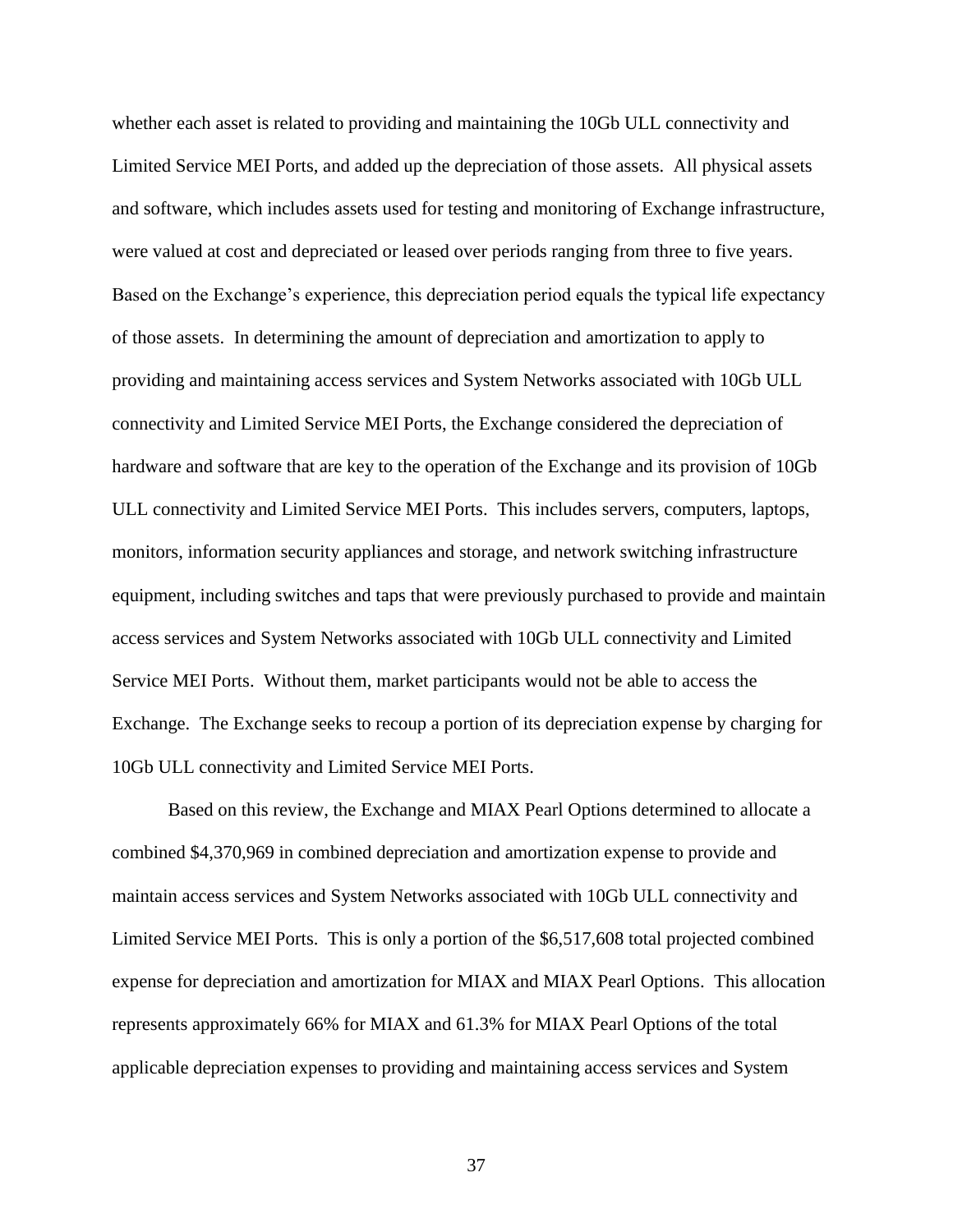Networks associated with 10Gb ULL connectivity and 4.5% for Limited Service MEI Ports for MIAX. For purposes of the allocation of these costs to 10Gb ULL connectivity and Limited Service MEI Ports, the Exchange allocates the annual depreciation (i.e., one-third or one-fifth of the initial asset value based on the typical life expectancy of those assets). One-third or onefifth of the cost of each asset is included in the annual costs allocated to 10Gb ULL connectivity and Limited Service MEI Ports. The Exchange only included assets specifically dedicated to 10Gb ULL connectivity and Limited Service MEI Ports in calculating the costs of providing 10Gb ULL connectivity and Limited Service MEI Ports. This means that physical assets used for such as transaction services, market data, other forms of connectivity offered by the Exchange, or other Exchange operations were excluded from the calculation.<sup>53</sup> The Exchange, therefore, did not allocate portions of depreciation expense that relates to other areas of the Exchange's business, such as the depreciation of hardware and software used for market data, unrelated administrative services, or other connectivity or ports offered by the Exchange. All of the expenses outlined in this proposed fee change refer to the operating expenses of the Exchange. In the suspension orders, the Commission asked for additional detail or explanation to ensure that no expense amount is allocated twice. The Exchange did not included any future capital expenditures within these costs ensuring that no cost is counted twice. Depreciation and amortization represent the expense of previously purchased hardware and internally developed

<sup>53</sup> The Exchange notes that IEX used a similar methodology to allocate hardware costs to market data. See IEX Market Data Fee Proposal at note 54, supra note 49 at page 21950 (noting that "[h]ardware is depreciated on a straight-line three-year period, which in IEX's experience, is equal to the typical life expectancy of those assets. As noted above, one-third of the cost of each hardware asset is included in the annual costs allocated to market data. IEX only included hardware specifically dedicated to the market data feeds in calculating the costs of providing market data. This means that physical assets used for both order entry and market data were excluded from the calculation").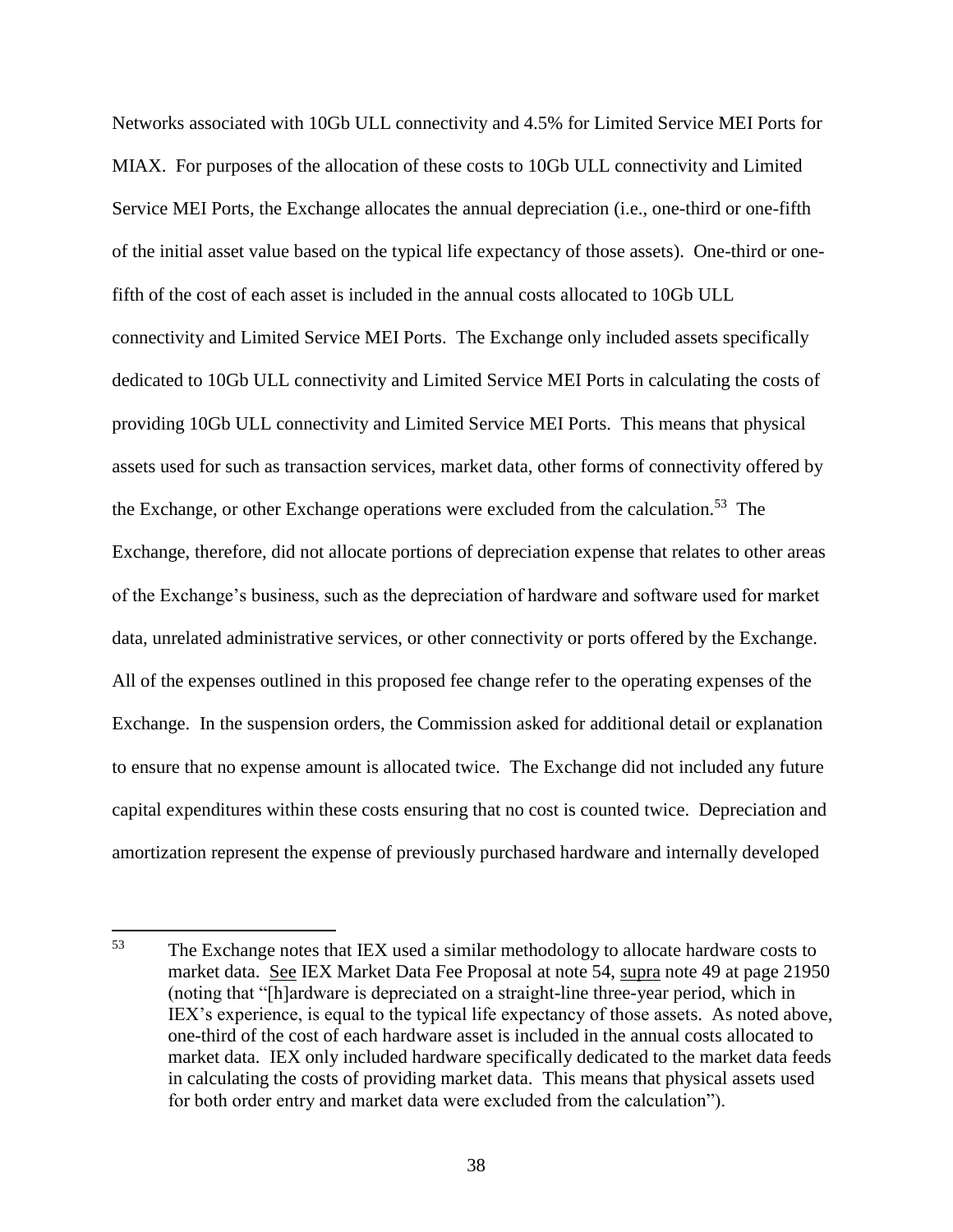software spread over the useful life of the assets. Due to the fact that the Exchange has only included operating expense and historical purchases, there is no double counting of expenses in the Exchange's cost estimates.

### *Occupancy*

l

The Exchange rents and maintains multiple physical locations to house staff and equipment necessary to support access to System Networks via 10Gb ULL connectivity and Limited Service MEI Ports. The Exchange's occupancy expense is not limited to the housing of personnel and includes locations used to store equipment necessary for Exchange operations. In determining the amount of its occupancy related expense, the Exchange considered actual physical space used to house employees whose functions include providing and maintaining access services and System Networks associated with 10Gb ULL connectivity and Limited Service MEI Ports. Similarly, the Exchange also considered the actual physical space used to house hardware and other equipment necessary to provide and maintain the 10Gb ULL connectivity and Limited Service MEI Ports. The Exchange maintains staff that support 10Gb ULL connectivity and Limited Service MEI Ports in various locations and needs to provide workplaces for that staff as well as space to house hardware and equipment necessary for those employees to perform those functions.<sup>54</sup> This equipment includes computers, servers, and accessories necessary to support the access to the System Networks via 10Gb ULL connectivity and Limited Service MEI Ports. Based on this review, the Exchange and MIAX Pearl Options determined to allocate a combined \$738,525 in occupancy expense to providing and

<sup>&</sup>lt;sup>54</sup> For the avoidance of doubt, the Exchange did not include within this cost any portion of its costs related to third party fiber connectivity used by Exchange staff in different office locations to communicate as part of their role in supporting 10Gb ULL connectivity and Limited Service MEI Ports.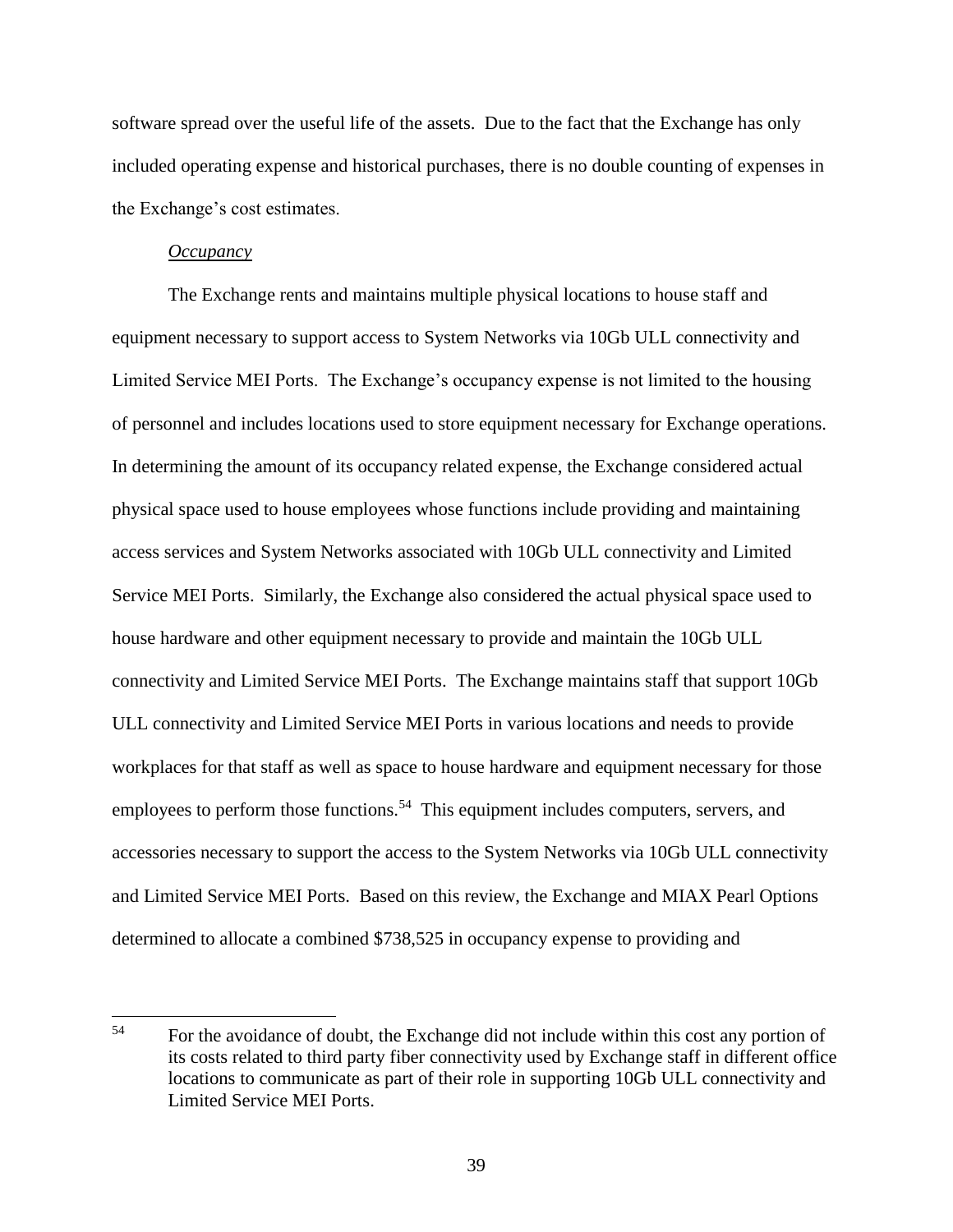maintaining access services and System Networks associated with 10Gb ULL connectivity and Limited Service MEI Ports for MIAX. According to the Exchange's calculations, MIAX and MIAX Pearl Options each allocated approximately 52% of their total applicable occupancy expense to providing and maintaining access services and System Networks associated with 10Gb ULL connectivity and 4.8% for Limited Service MEI Ports for MIAX. This is only a portion of the \$1,349,176 total projected combined expense for occupancy for MIAX and MIAX Pearl Options. The Exchange believes this allocation is reasonable because it represents the Exchange's cost to rent and maintain a physical location for the Exchange's staff who operate and support 10Gb ULL connectivity and Limited Service MEI Ports. The Exchange considered the rent paid for the Exchange's Princeton and Miami offices, as well as various related costs, such as physical security, property management fees, property taxes, and utilities at each of those locations. The Exchange did not include occupancy expenses related to housing employees and equipment related to other Exchange operations, such as transaction and administrative services.

#### *Allocated Shared Expense*

Finally, a limited portion of general shared expenses was allocated to providing and maintaining access services and System Networks associated with 10Gb ULL connectivity and Limited Service MEI Ports as without these general shared costs, the Exchange would not be able to operate in the manner that it does. The costs included in general shared expenses include recruiting and training, marketing and advertising costs, professional fees for legal, tax and accounting services, and telecommunications costs. For 2022, the Exchange's and MIAX Pearl Options's combined general shared expense allocated to 10Gb ULL connectivity and Limited Service MEI Ports for MIAX is estimated to be \$3,619,792. This represents approximately 49%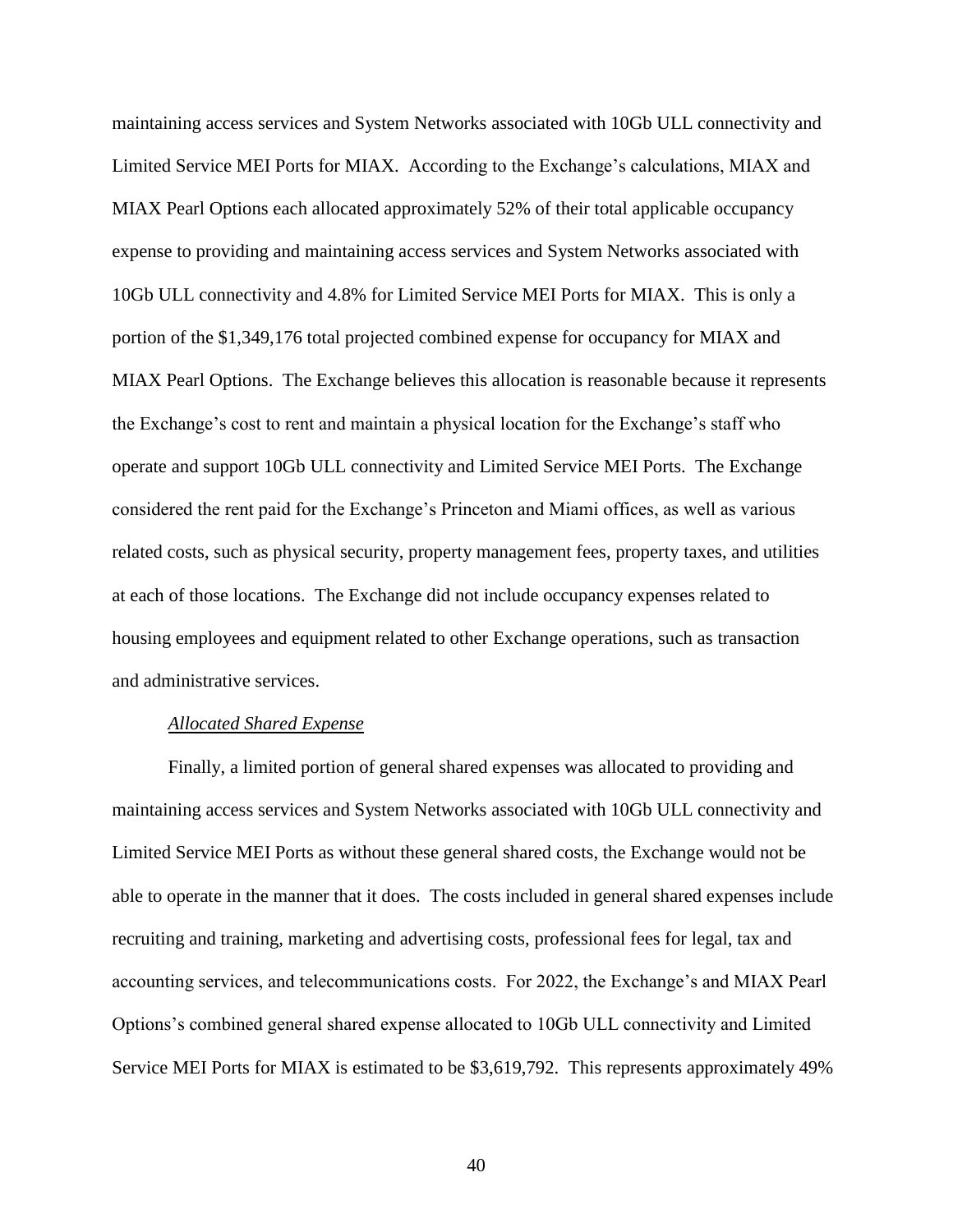for MIAX and 44% for MIAX Pearl Options for 10Gb ULL connectivity, and 7.1% for MIAX for Limited Service MEI Ports, of the \$7,103,363 total projected combined general shared expense for MIAX and MIAX Pearl Options. The Exchange used the weighted average of the above allocations to determine the amount of general shared expenses to allocate to the Exchange. Next, based on additional management and expense analysis, these fees are allocated to the proposal.

### *Revenue and Estimated Profit Margin*

The Exchange only has four primary sources of revenue and cost recovery mechanisms to fund all of its operations: transaction fees, access fees, regulatory fees, and market data fees. Accordingly, the Exchange must cover all of its expenses from these four primary sources of revenue and cost recovery mechanisms.

To determine the Exchange's and MIAX Pearl Option's estimated revenue associated with 10Gb ULL connectivity and Limited Service MEI Ports for MIAX, the Exchange and MIAX Pearl Options analyzed the number of subscribers currently utilizing 10Gb ULL connectivity (for both on the shared network) and Limited Service MEI Ports (for MIAX) and used a recent monthly billing cycle representative of current monthly revenue. The Exchange also provided its baseline by analyzing March 2022, the monthly billing cycle prior to the proposed fees, and compared this to its expenses for that month. As discussed below, the Exchange does not believe it is appropriate to factor into its analysis future revenue growth or decline into its estimates for purposes of these calculations, given the uncertainty of such estimates due to the continually changing access needs of market participants and potential changes in internal and external expenses, as well as because the Exchange is committing to review this cost analysis for these fees on an annual basis going forward.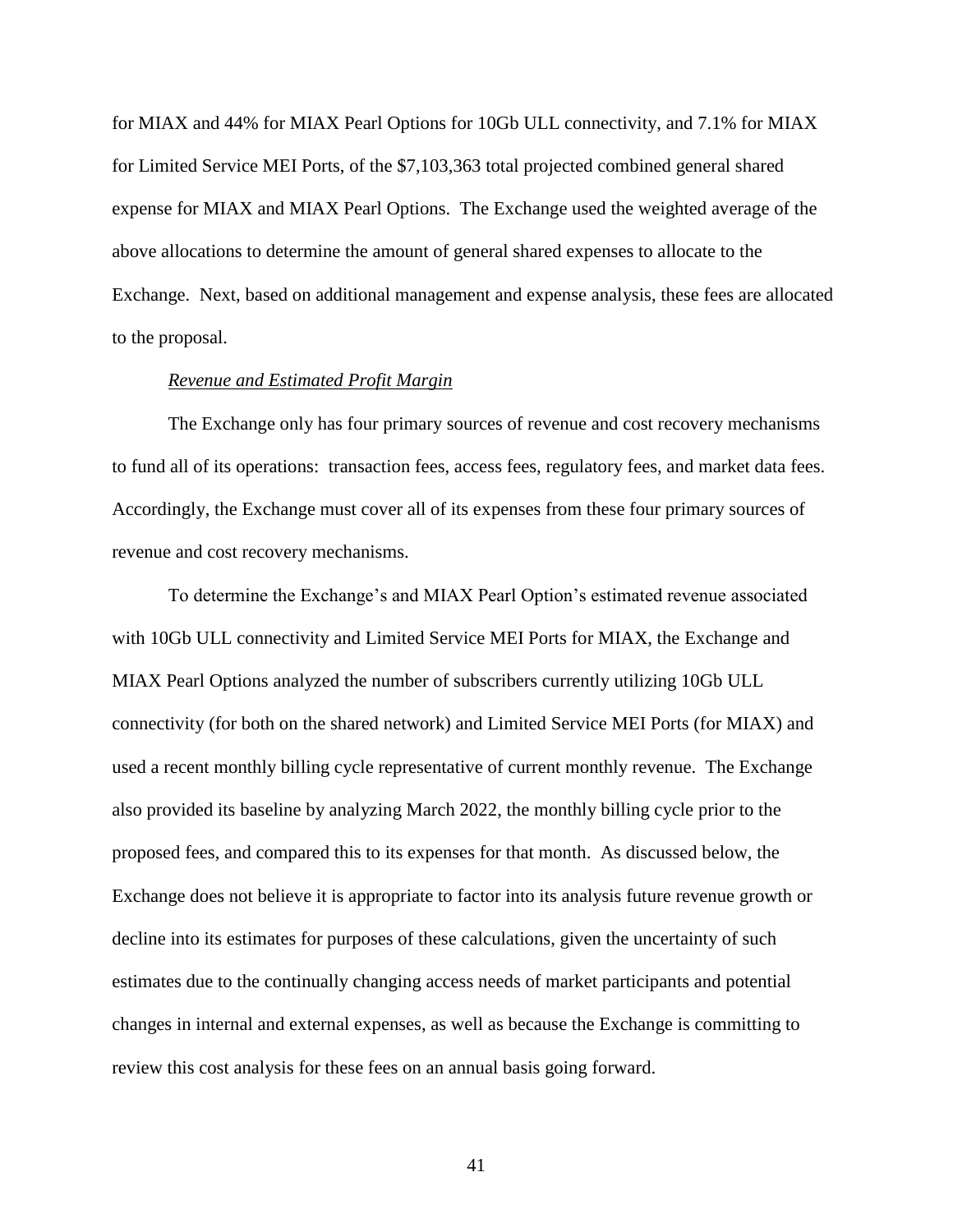For March 2022, prior to the proposed fees, the Exchange and MIAX Pearl Options had a combined 173 10Gb ULL connections and MIAX had 1,645 Limited Service MEI Ports purchased, for which the Exchange and MIAX Pearl Options charged a total of \$1,829,387 (including charges for connections that were dropped or added mid-month, resulting in prorated charges). This resulted in a profit of \$45,410 for that month (a profit margin of 2.5%). For April 2022, the Exchange and MIAX Pearl Options anticipate that a combined 174 10Gb ULL connections and 1,677 Limited Service MEI Ports for MIAX will be charged for (as of the date of this filing).<sup>55</sup> Assuming the Exchange and MIAX Pearl Options charge the proposed monthly rate of \$12,000 per 10Gb ULL connection and the proposed tiered-pricing rates for Limited Service MEI Ports for MIAX, the Exchange and MIAX Pearl Options would generate revenue of \$2,329,450 for April 2022 (not including potential pro-rated connection charges for mid-month connections) for 10Gb ULL connectivity for both exchanges and Limited Service MEI Ports for MIAX combined. This would result in a profit of \$545,473 (\$2,329,450 minus \$1,783,977) for that month (a 23.4% profit margin). As discussed above, the Exchange believes it is reasonable to consider the expense and revenue for 10Gb ULL connectivity and Limited Service MEI Ports together because ports and connectivity are inextricably linked components of the network infrastructure, and that both are necessary for a market participant to access the Exchange.

<sup>55</sup> <sup>55</sup> The Exchange notes that the number of subscribers of 10Gb ULL connections and Limited Service MEI Ports may change over time. For example, from June 2021 to April 2022, MIAX and MIAX Pearl Options had the following number of combined subscribers of 10Gb ULL connectivity per month: June (152); July (156); August (154); September (154); October (154); November (152); December (159); January (174); February (171); March (173); April (174). From June 2021 to April 2022, MIAX had the following number of Limited Service MEI Ports utilized per month: June (1,246); July (1,248); August (1.720); September (1,729); October (1,681); November (1,674); December (1,628); January (1,670); February (1,638); March (1,645); April (1,677).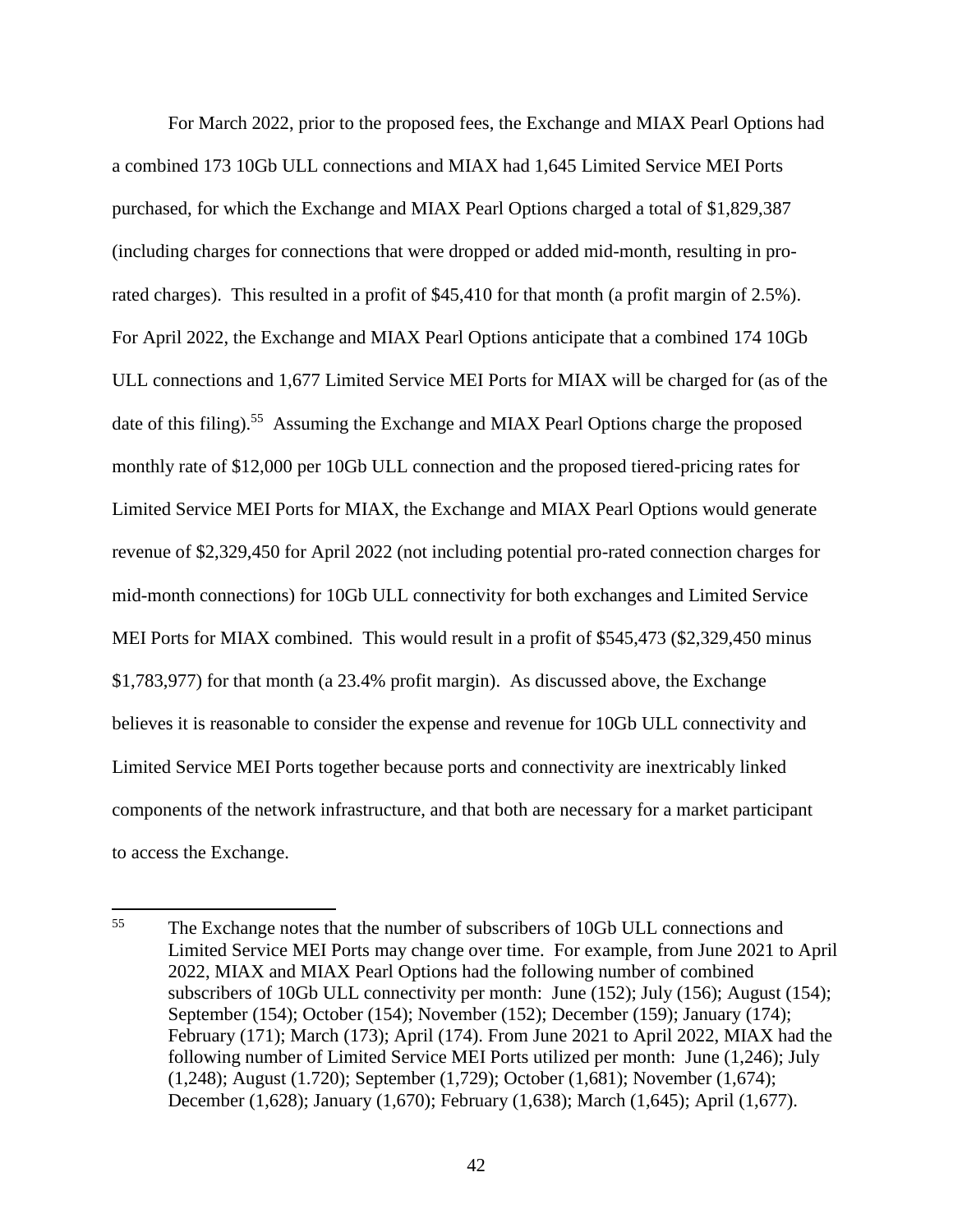The Exchange believes that conducting the above analysis on a per month basis is reasonable as the revenue generated from access services subject to the proposed fee generally remains static from month to month. The Exchange also conducted the above analysis on a per month basis to comply with the Commission Staff's Guidance, which requires a baseline analysis to assist in determining whether the proposal generates a supra-competitive profit. The Exchange cautions that this profit margin may also fluctuate from month to month based on the uncertainty of predicting how many connections and ports may be purchased from month to month as Members and non-Members are free to add and drop connections and ports at any time based on their own business decisions.

The Exchange believes the proposed profit margin is reasonable and will not result in a "supra-competitive" profit. The Guidance defines "supra-competitive profit" as "profits that exceed the profits that can be obtained in a competitive market."<sup>56</sup> Until recently, the Exchange has operated at a cumulative net annual loss since it launched operations in 2008.<sup>57</sup> The Exchange has operated at a net loss due to a number of factors, one of which is choosing to forgo revenue by offering certain products, such as connectivity, at lower rates than other options exchanges to attract order flow and encourage market participants to experience the high determinism, low latency, and resiliency of the Exchange's trading systems. The Exchange should not now be penalized for seeking to raise it fees to near market rates after offering such products as discounted prices. Therefore, the Exchange believes the proposed

<sup>56</sup> See supra note 34.

<sup>57</sup> The Exchange has incurred a cumulative loss of \$175 million since its inception in 2008 to 2020, the last year for which the Exchange's Form 1 data is available. See Exchange's Form 1/A, Application for Registration or Exemption from Registration as a National Securities Exchange, filed July 28, 2021, available at [https://www.sec.gov/Archives/edgar/vprr/2100/21000460.pdf.](https://www.sec.gov/Archives/edgar/vprr/2100/21000460.pdf)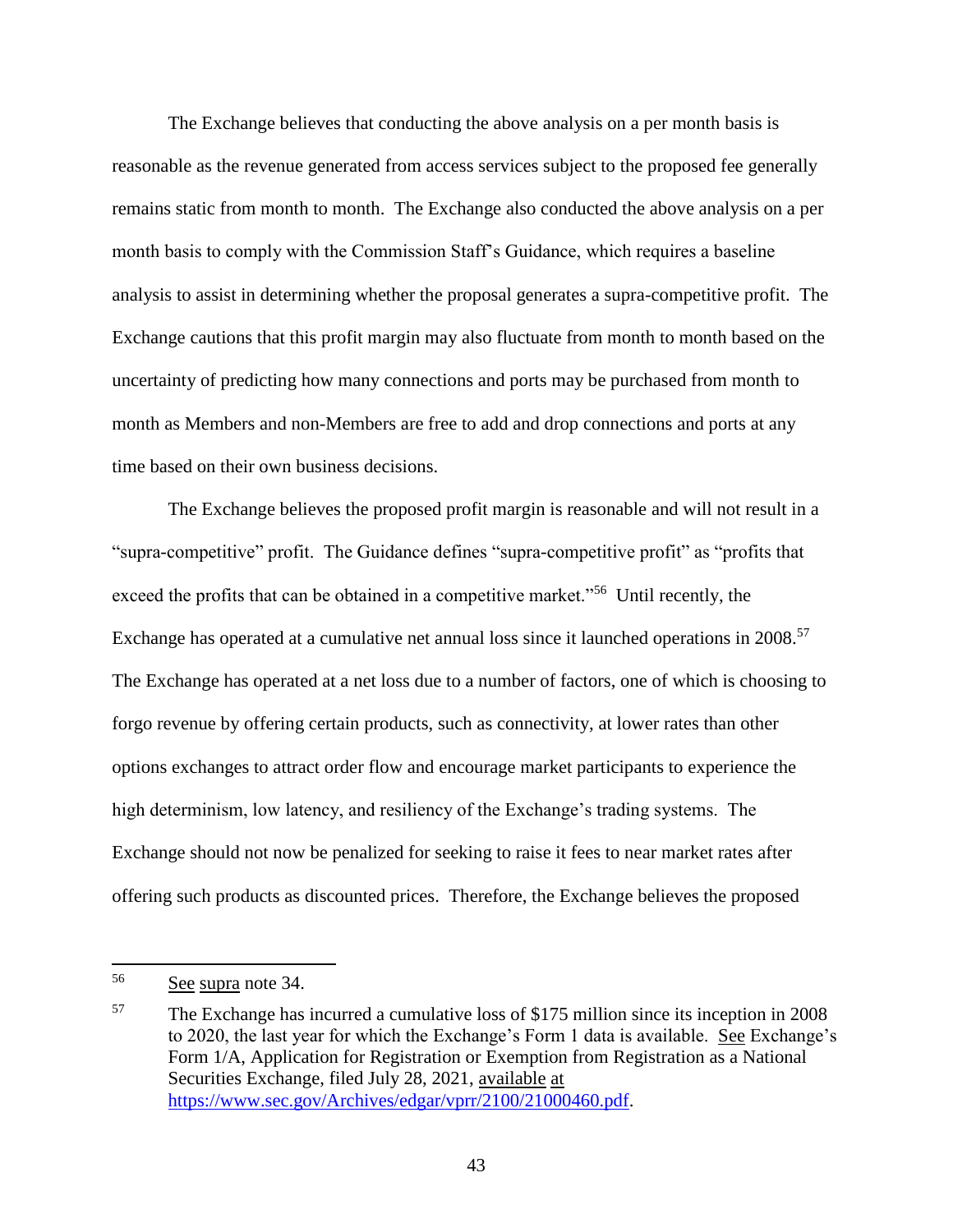fees are reasonable because they are based on both relative costs to the Exchange to provide 10Gb ULL connectivity and Limited Service MEI Ports, the extent to which the product drives the Exchange's overall costs and the relative value of the product, as well as the Exchange's objective to make access to its Systems broadly available to market participants. The Exchange also believes the proposed fees are reasonable because they are designed to generate annual revenue to recoup the Exchange's costs of providing 10Gb ULL connectivity and Limited Service MEI Ports.

The Exchange notes that its revenue estimate is based on projections and will only be realized to the extent such revenue actually produces the revenue estimated. As a competitor in the hyper-competitive exchange environment, and an exchange focused on driving competition, the Exchange does not yet know whether such expectations will be realized. For instance, in order to generate the revenue expected from 10Gb ULL connectivity and Limited Service MEI Ports, the Exchange will have to be successful in retaining existing clients that wish to utilize 10Gb ULL connectivity and Limited Service MEI Ports or obtaining new clients that will purchase such access. To the extent the Exchange is successful in encouraging new clients to utilize 10Gb ULL connectivity and Limited Service MEI Ports, the Exchange does not believe it should be penalized for such success. The Exchange, like other exchanges, is, after all, a forprofit business. While the Exchange believes in transparency around costs and potential margins, the Exchange does not believe that these estimates should form the sole basis of whether or not a proposed fee is reasonable or can be adopted. Instead, the Exchange believes that the information should be used solely to confirm that an Exchange is not earning supracompetitive profits, and the Exchange believes this proposal demonstrates this fact.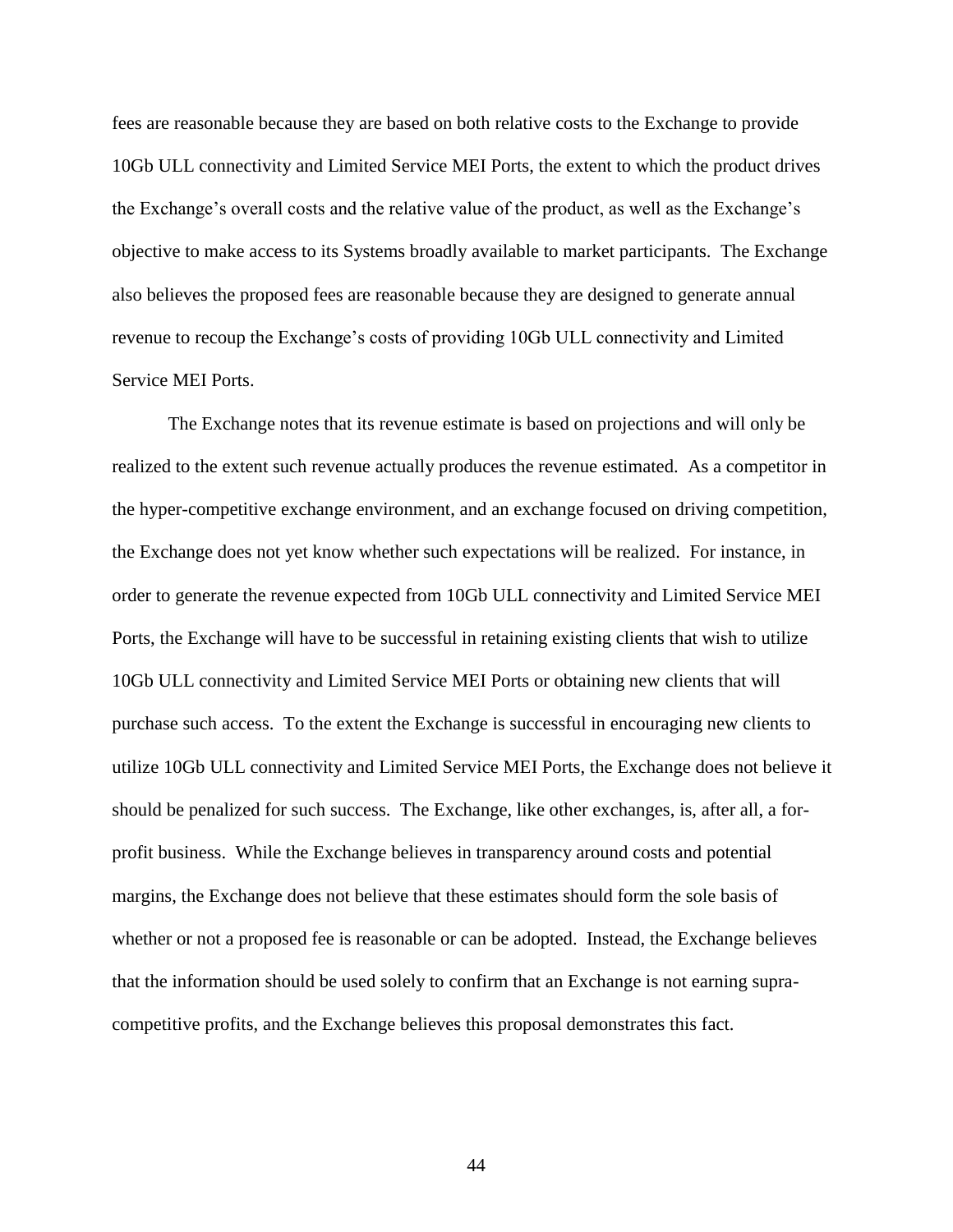Further, the proposed profit margin reflects the Exchange's efforts to control its costs. A profit margin should not be judged alone based on its size, but whether the ultimate fee reflects the value of the services provided and is in line with other exchanges. A profit margin on one exchange should not be deemed excessive where that exchange has been successful in controlling costs, but not excessive where an exchange is charging the same fee but has a lower profit margin due to higher costs.

The expected profit margin is reasonable because the Exchange offers a premium System Network, System Networks connectivity, and a highly deterministic trading environment. The Exchange is recognized as a leader in network monitoring, determinism, risk protections, and network stability. For example, the Exchange experiences approximately a 95% determinism rate, system throughput of approximately 36 million quotes per second and average round trip latency rate of approximately 19 microseconds for a single quote. The Exchange provides extreme performance and radical scalability designed to match the unique needs of trading differing asset class/market model combinations. Exchange systems offer two customer interfaces, FIX gateway for orders, and ultra-low latency interfaces and data feeds with best-inclass wire order determinism. The Exchange also offers automated continuous testing to ensure high reliability, advanced monitoring and systems security, and employs a software architecture that results in minimizing the demands on power, space, and cooling while allowing for rapid scalability, resiliency and fault isolation. The Exchange also provides latency equalized crossconnects in the primary data center ensures fair and cost efficient access to the Exchange's Systems. The Exchange, therefore, believes the anticipated profit margin is reasonable because it reflects the Exchange's cost controls and the quality of the Exchanges systems.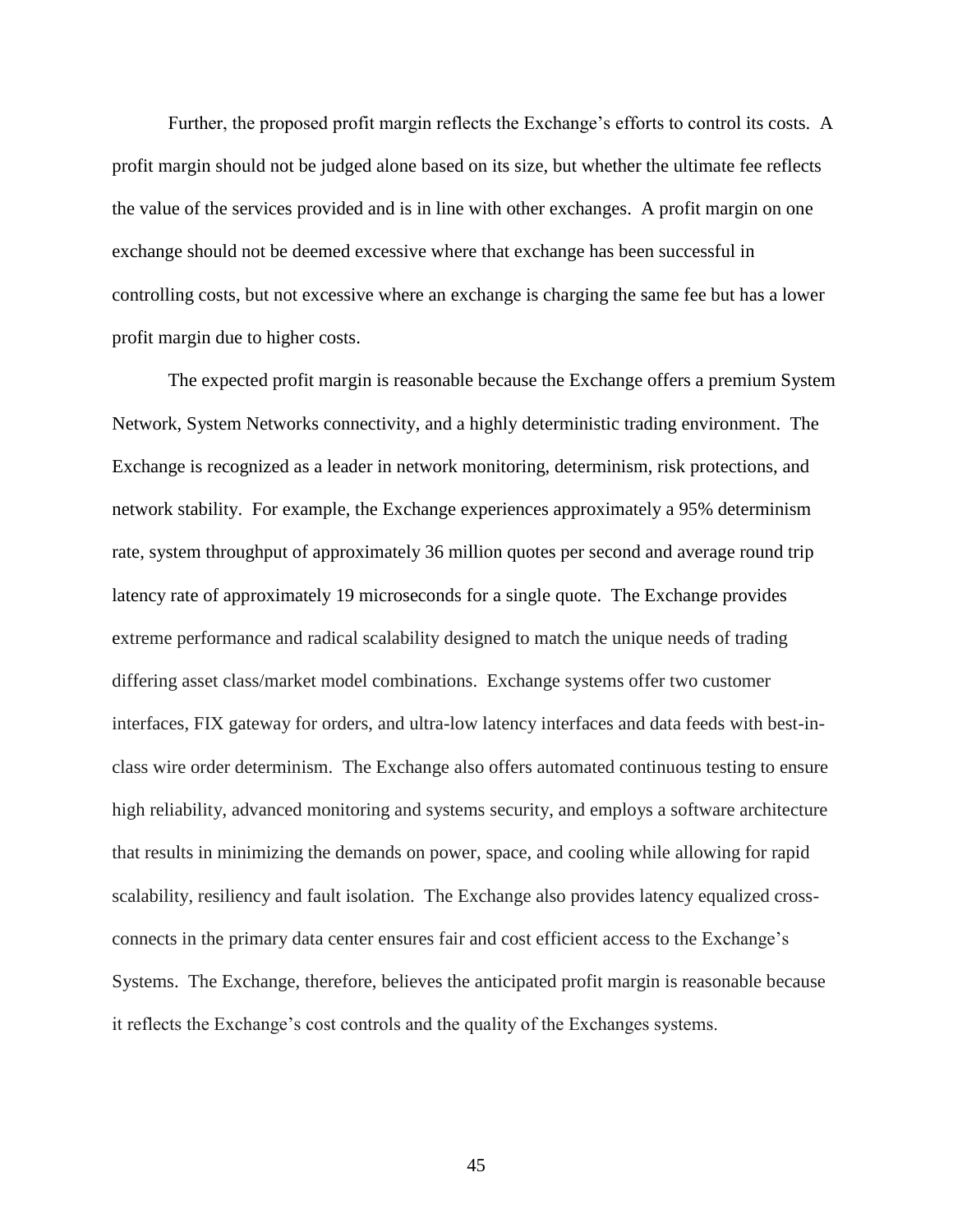Finally, the Exchange believes that the proposed fees are reasonable because they will not impose onerous audit requirements on subscribers, because there will be no need to substantiate the number of users of 10Gb ULL connectivity and Limited Service MEI Ports or the manner in which it is being used.

#### *Annual Review of Fees*

In its suspension orders, the Commission asks whether exchanges should periodically reevaluate fees on an ongoing and periodic basis in order to assure that actual revenue aligns with a reasonable cost-plus model. As described above and as part of this proposed rule change, the Exchange is committing to conduct a one year review of the fees that are cost justified as part of this proposed rule change after the date of this proposal, and annually thereafter. The Exchange expects that it may propose to adjust fees at that time, either to increase fees in the event that revenues fail to reasonably cover costs at the estimated margin set forth below [sic], or to decrease fees in the event that revenue materially exceeds the Exchange's current projections. In the event that the Exchange determines to propose a fee change, updated cost estimates will be included in a rule filing proposing the fee change. The Exchange believes this approach will further increase transparency around market data costs and help to ensure that Exchange fees continue to be reasonably related to costs.

# **The Proposed Fees are Reasonable when Compared to the Fees of other Options Exchanges with Similar Market Share**

The Exchange does not have visibility into other options exchanges' costs to provide connectivity and port access or their fee markup over those costs, and therefore cannot use other exchange's connectivity and port fees as benchmarks to determine a reasonable markup over the costs of providing such access. Nevertheless, the Exchange believes the other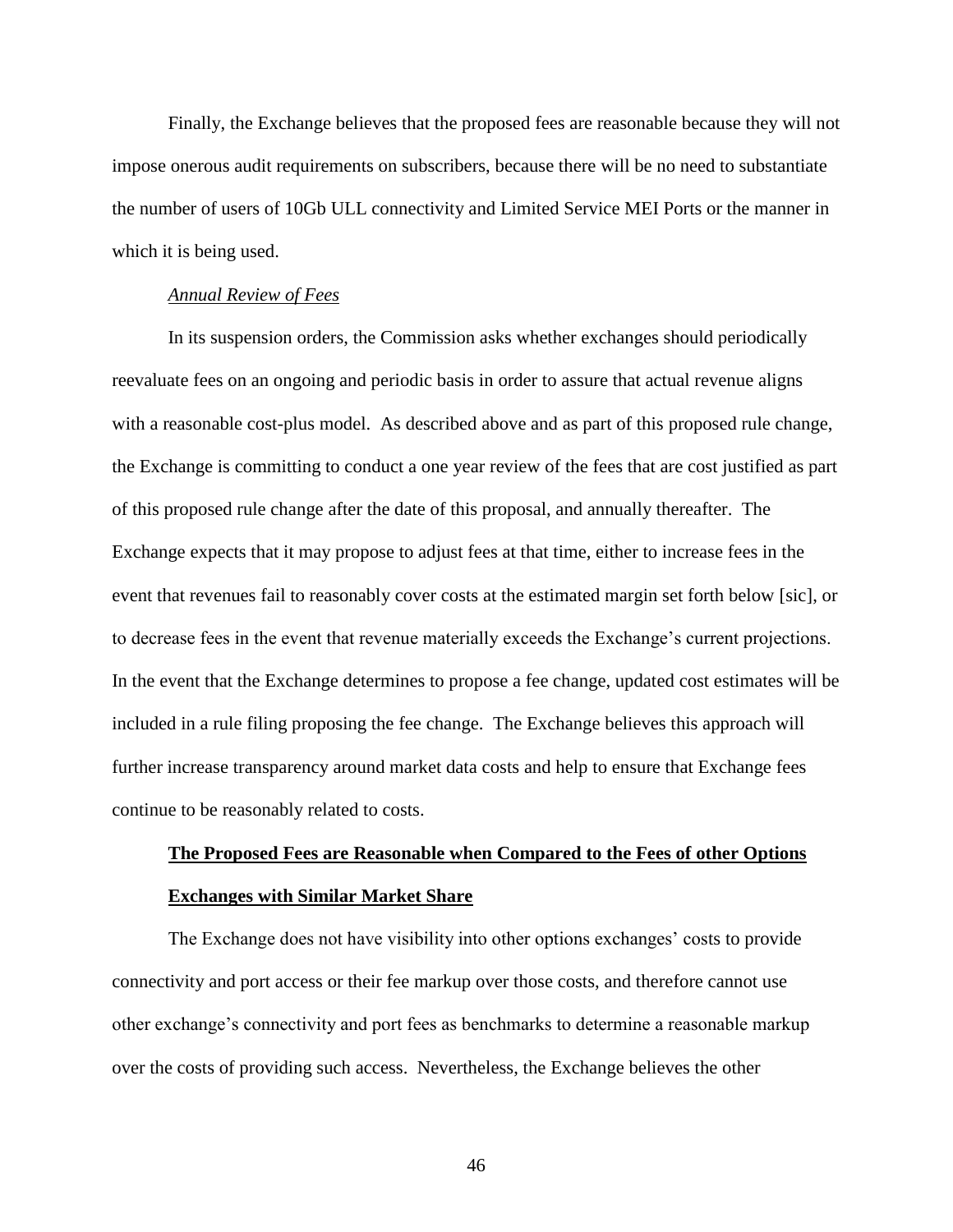exchanges' 10Gb connectivity and port fees are useful examples of alternative approaches to providing and charging for access notwithstanding that the competing exchanges may have different system architectures that may result in different cost structures for the provision of connectivity and ports. To that end, the Exchange believes the proposed fees are reasonable because the proposed fees are similar to or less than fees charged for similar connectivity and port access provided by other options exchanges with comparable market shares.

As described in the table below, the Exchange's proposed fees remain similar to or less than fees charged for similar connectivity and port access provided by other options exchanges with similar market share. In the each of the below cases, the Exchange's proposed fees are still significantly lower than that of competing options exchanges with similar market share. Each of the market data rates in place at competing options exchanges were filed with the Commission for immediate effectiveness and remain in place today.

| <b>Exchange</b>                                                                                                                 | <b>Type of Connection or Port</b>                      | <b>Monthly Fee</b><br>(per connection or per port)                                                                              |
|---------------------------------------------------------------------------------------------------------------------------------|--------------------------------------------------------|---------------------------------------------------------------------------------------------------------------------------------|
| MIAX (as proposed)<br>(equity options market share)<br>of 5.67% as of April 29, 2022<br>for the month of April) <sup>58</sup>   | 10Gb ULL connection<br><b>Limited Service MEI Port</b> | \$12,000<br>1-2 ports. FREE (not<br>changed in this proposal)<br>3-4 ports. \$150<br>5-6 ports. \$200<br>7 or more ports. \$250 |
| NASDAQ <sup>59</sup><br>(equity options market share)<br>of 8.47% as of April 29, 2022<br>for the month of April) <sup>60</sup> | 10Gb Ultra fiber connection<br><b>SQF Port</b>         | \$15,000<br>1-5 ports. \$1,500<br>6-20 ports. \$1,000<br>21 or more ports. \$500                                                |
|                                                                                                                                 | 10Gb Ultra fiber connection                            | \$15,000                                                                                                                        |

<sup>58</sup> See supra note 18.

<sup>59</sup> See supra note 19.

<sup>60</sup> See supra note 18.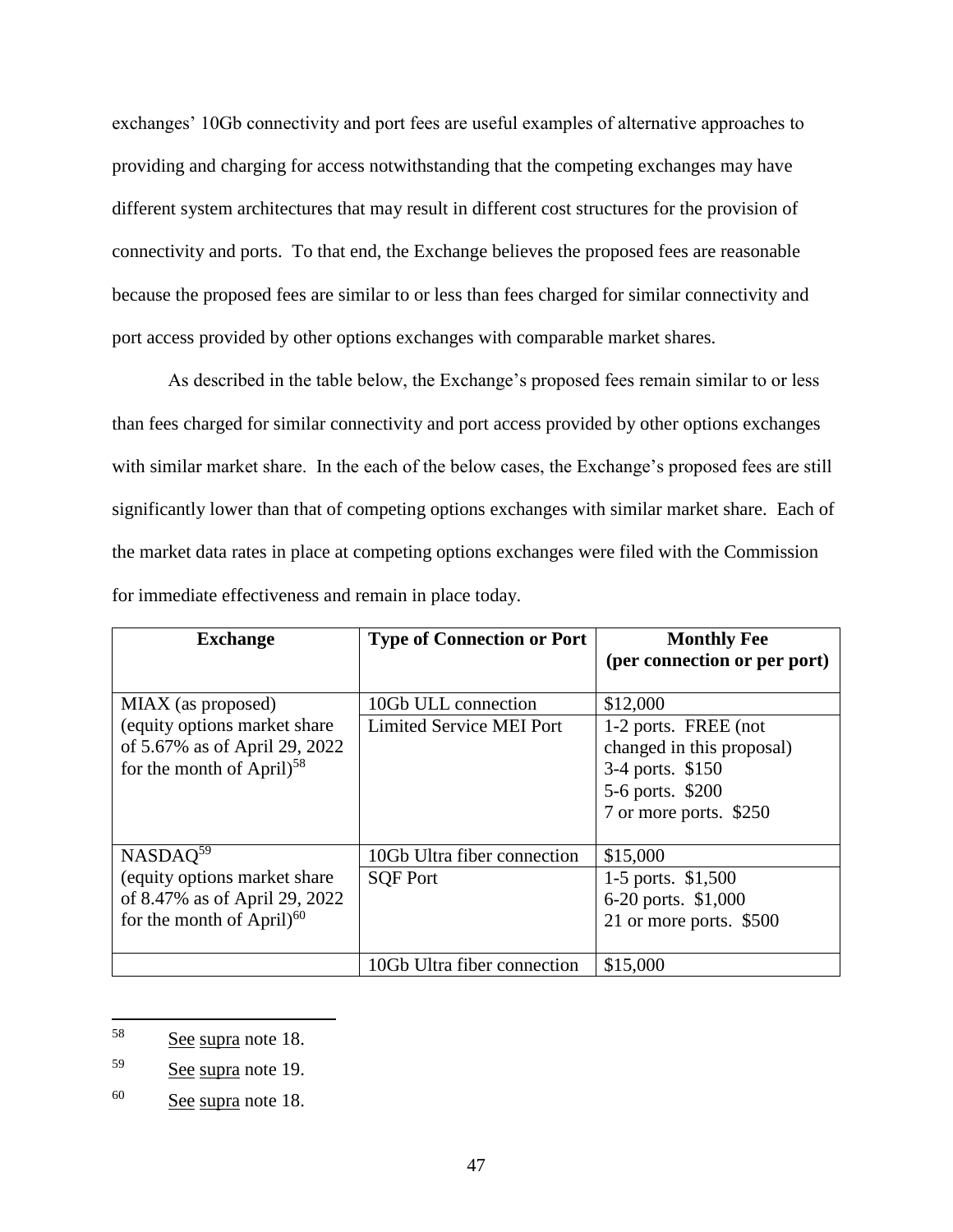| ISE <sup>61</sup>              | <b>SQF Port</b>        | \$1,100                     |
|--------------------------------|------------------------|-----------------------------|
| (equity options market share)  |                        |                             |
| of 5.48% as of April 29, 2022  |                        |                             |
| for the month of April $6^{2}$ |                        |                             |
|                                |                        |                             |
| NYSE American <sup>63</sup>    | 10Gb LX LCN connection | \$22,000                    |
| (equity options market share)  | Order/Quote Entry Port | Ports 1-40. \$450           |
| of 8.13% as of April 29, 2022  |                        | Ports 41 and greater. \$150 |
| for the month of April $6^{4}$ |                        |                             |
|                                |                        |                             |
| GEMX <sup>65</sup>             | 10Gb Ultra connection  | \$15,000                    |
| (equity options market share)  | <b>SOF Port</b>        | \$1,250                     |
| of 2.36% as of April 29, 2022  |                        |                             |
| for the month of April $^{66}$ |                        |                             |

# **The Proposed Pricing is not Unfairly Discriminatory and Provides for the Equitable**

# **Allocation of Fees, Dues, and other Charges**

The Exchange believes that the proposed fees are reasonable, fair, equitable, and not unfairly discriminatory because they are designed to align fees with services provided and will apply equally to all subscribers.

# *10Gb ULL Connectivity*

The Exchange believes that the proposed fees are reasonable, equitably allocated and not unfairly discriminatory because, for one 10Gb ULL connection, the Exchange provides each Member or non-Member access to all twenty-four (24) matching engines on MIAX and a vast

<sup>64</sup> See supra note 18.

<sup>61</sup> See supra note 21.

 $62 \qquad \text{See } \text{supra note } 18.$ 

<sup>63</sup> See supra note 23.

<sup>65</sup> See supra note 25.

<sup>66</sup> See supra note 18.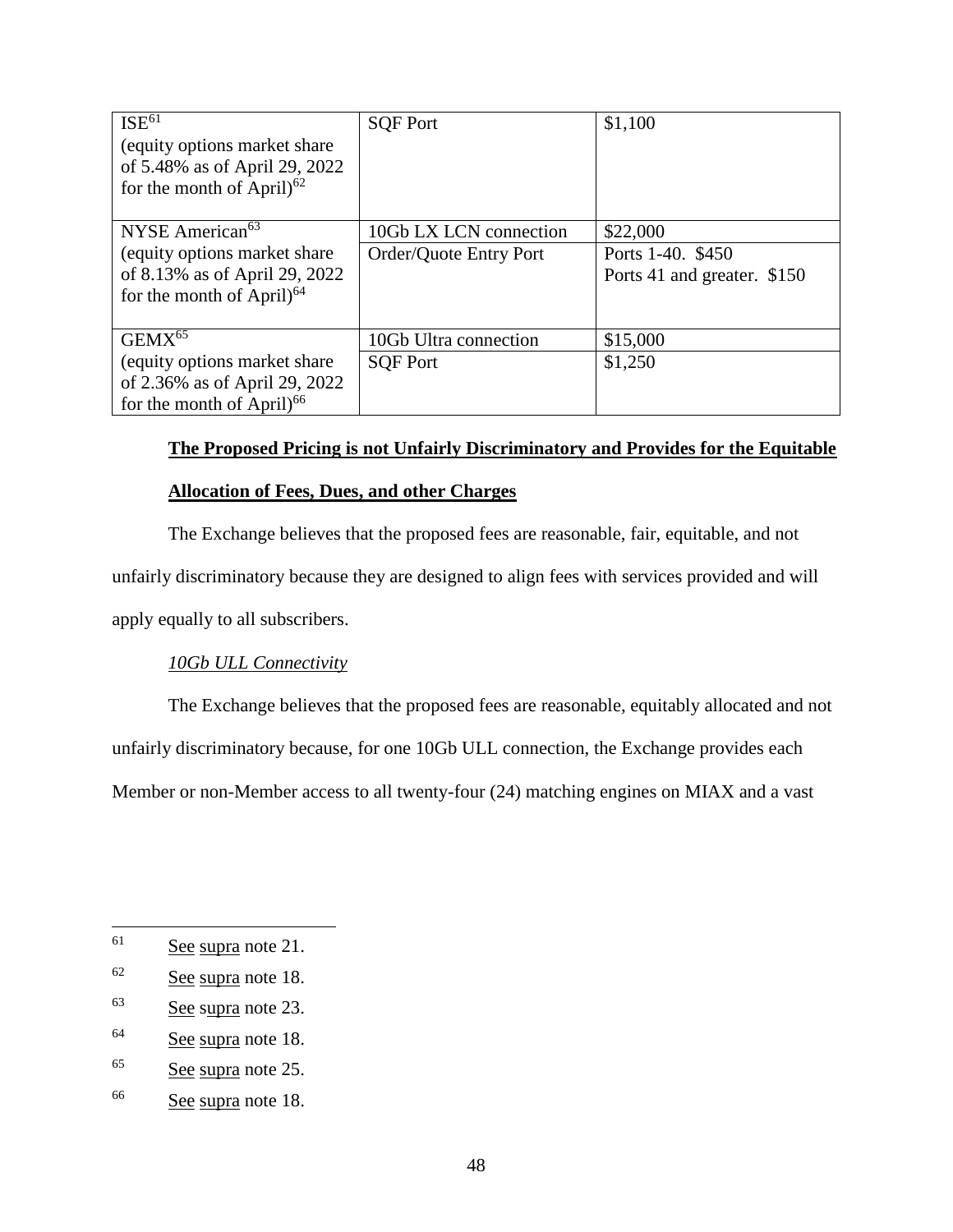majority choose to connect to all twenty-four (24) matching engines. The Exchange believes that other exchanges require firms to connect to multiple matching engines.<sup>67</sup>

The Exchange believes that the proposed fees are equitably allocated among users of the network connectivity and port alternatives, as the users of 10Gb ULL connections consume the more bandwidth and network resources than users of 1Gb ULL connection. Specifically, the Exchange notes that 10Gb ULL connection users account for approximately more than 99% of message traffic over the network, while the users of the 1Gb ULL connections account for approximately less than 1% of message traffic over the network. In the Exchange's experience, users of the 1Gb connections do not have a business need for the high performance network solutions required by 10Gb ULL users. The Exchange's high performance network solutions and supporting infrastructure (including employee support), provides unparalleled system throughput with the network ability to support access to several distinct options markets and the capacity to handle approximately 38 million quote messages per second. On an average day, the Exchange and MIAX Pearl handle over approximately 8,304,500,000 billion total messages. Of that total, users of the 10Gb ULL connections generate approximately 8.3 billion messages, and users of the 1Gb connections generate approximately 4.5 million messages. To achieve a consistent, premium network performance, the Exchange must build out and maintain a network

<sup>67</sup> <sup>67</sup> See Specialized Quote Interface Specification, Nasdaq PHLX, Nasdaq Options Market, Nasdaq BX Options, Version 6.5a, Section 2, Architecture (revised August 16, 2019), available at [http://www.nasdaqtrader.com/content/technicalsupport/specifications/TradingProducts/S](http://www.nasdaqtrader.com/content/technicalsupport/specifications/TradingProducts/SQF6.5a-2019-Aug.pdf) [QF6.5a-2019-Aug.pdf.](http://www.nasdaqtrader.com/content/technicalsupport/specifications/TradingProducts/SQF6.5a-2019-Aug.pdf) The Exchange notes that it is unclear whether the NASDAQ exchanges include connectivity to each matching engine for the single fee or charge per connection, per matching engine. See also NYSE Technology FAQ and Best Practices: Options, Section 5.1 (How many matching engines are used by each exchange?) (September 2020). The Exchange notes that NYSE provides a link to an Excel file detailing the number of matching engines per options exchange, with Arca and Amex having 19 and 17 matching engines, respectively.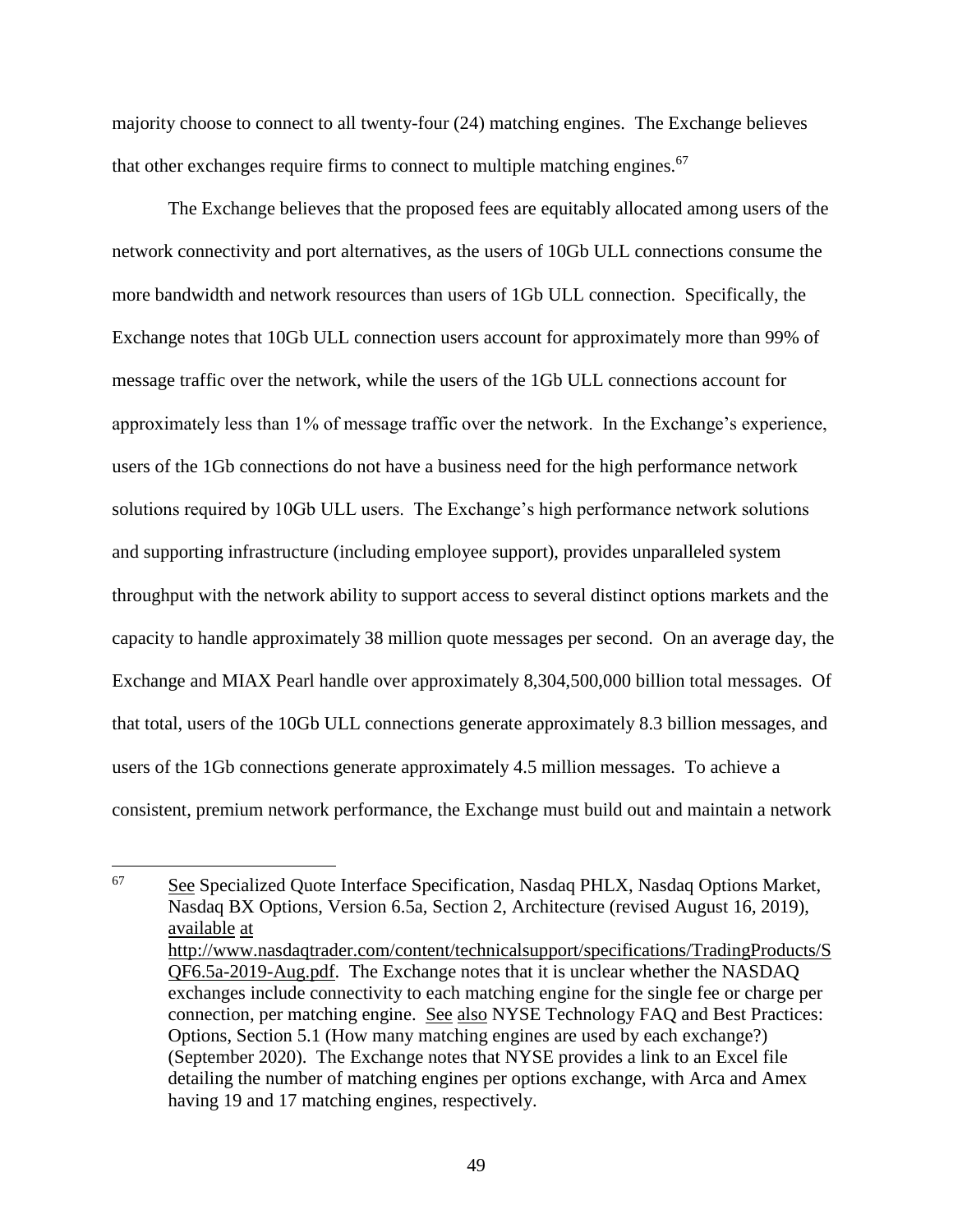that has the capacity to handle the message rate requirements of its most heavy network consumers. These billions of messages per day consume the Exchange's resources and significantly contribute to the overall network connectivity expense for storage and network transport capabilities. The Exchange must also purchase additional storage capacity on an ongoing basis to ensure it has sufficient capacity to store these messages as part of it surveillance program and to satisfy its record keeping requirements under the Exchange Act.<sup>68</sup> Thus, as the number of messages an entity increases, certain other costs incurred by the Exchange that are correlated to, though not directly affected by, connection costs (e.g., storage costs, surveillance costs, service expenses) also increase. Given this difference in network utilization rate, the Exchange believes that it is reasonable, equitable, and not unfairly discriminatory that the 10Gb ULL users pay for the vast majority of the shared network resources from which all market participants' benefit.

The Exchange also believes that the connectivity fees are equitably allocated amongst users of the network connectivity alternatives, when these fees are viewed in the context of the overall trading volume on the Exchange. To illustrate, the purchasers of the 10Gb ULL connectivity account for approximately 94% of the volume on the Exchange. This overall volume percentage (94% of total Exchange volume) is in line with the amount of network connectivity revenue collected from 10Gb ULL purchasers (87% of total Exchange connectivity revenue). For example, utilizing a recent billing cycle, Exchange Members and non-Members that purchased 10Gb ULL connections accounted for approximately 87% of the total network connectivity revenue collected by the Exchange from all connectivity alternatives; and Members

<sup>68</sup> <sup>68</sup> 17 CFR 240.17a-1 (recordkeeping rule for national securities exchanges, national securities associations, registered clearing agencies and the Municipal Securities Rulemaking Board).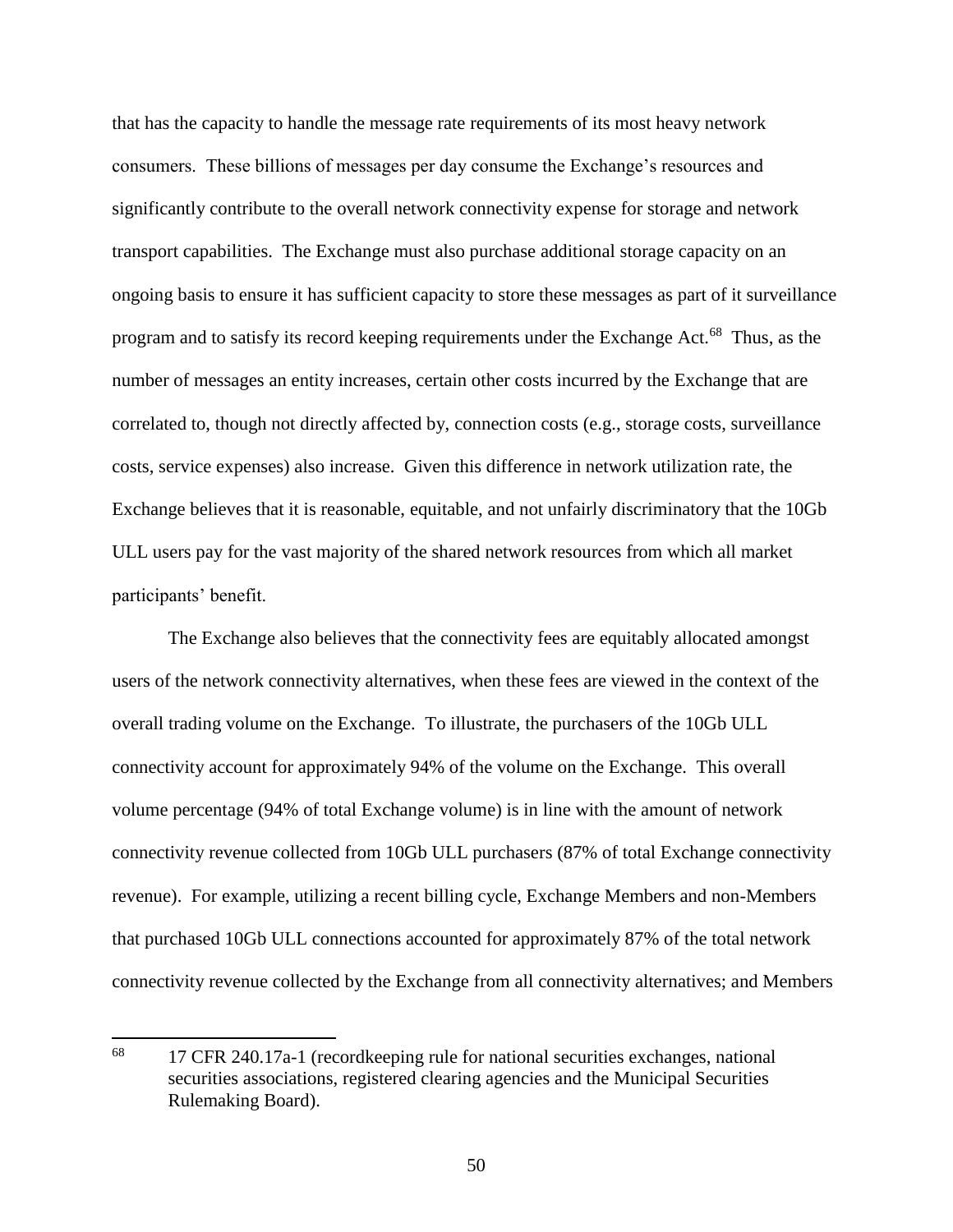and non-Members that purchased 1Gb and 10Gb connections accounted for approximately 13% of the revenue collected by the Exchange from all connectivity alternatives.

### *Limited Service MEI Ports*

The Exchange believes that the proposed fees are equitably allocated among users of the network connectivity alternatives, as the users of the Limited Service MEI Ports consume the most bandwidth and resources of the network. Specifically, like above for the 10Gb ULL connectivity, the Exchange notes that the Market Makers who take the maximum amount of Limited Service MEI Ports account for approximately greater than 99% of message traffic over the network, while Market Makers with fewer Limited Service MEI Ports account for approximately less than 1% of message traffic over the network. In the Exchange's experience, Market Makers who only utilize the two free Limited Service MEI Ports do not have a business need for the high performance network solutions required by Market Makers who take the maximum amount of Limited Service MEI Ports. The Exchange's high performance network solutions and supporting infrastructure (including employee support), provides unparalleled system throughput and the capacity to handle approximately 18 million quote messages per second. On an average day, the Exchange handles over approximately 9.1 billion total quotes. Of that total, Market Makers with the maximum amount of Limited Service MEI Ports generate approximately 6 billion messages, and Market Makers who utilize the two free Limited Service MEI Ports generate 1.5 billion messages. Specifically, Market Makers who receive 1 to 2 Limited Service MEI ports for free submitted an average of 312,274,040 quotes per day for the month of April 2022. Also for April 2022, Market Makers who purchased 3 to 4 Limited Service MEI ports submitted an average of 774,859,930 quotes per day and Market Makers who purchased 7 or more Limited Service MEI ports submitted an average of 1,198,621,664 quotes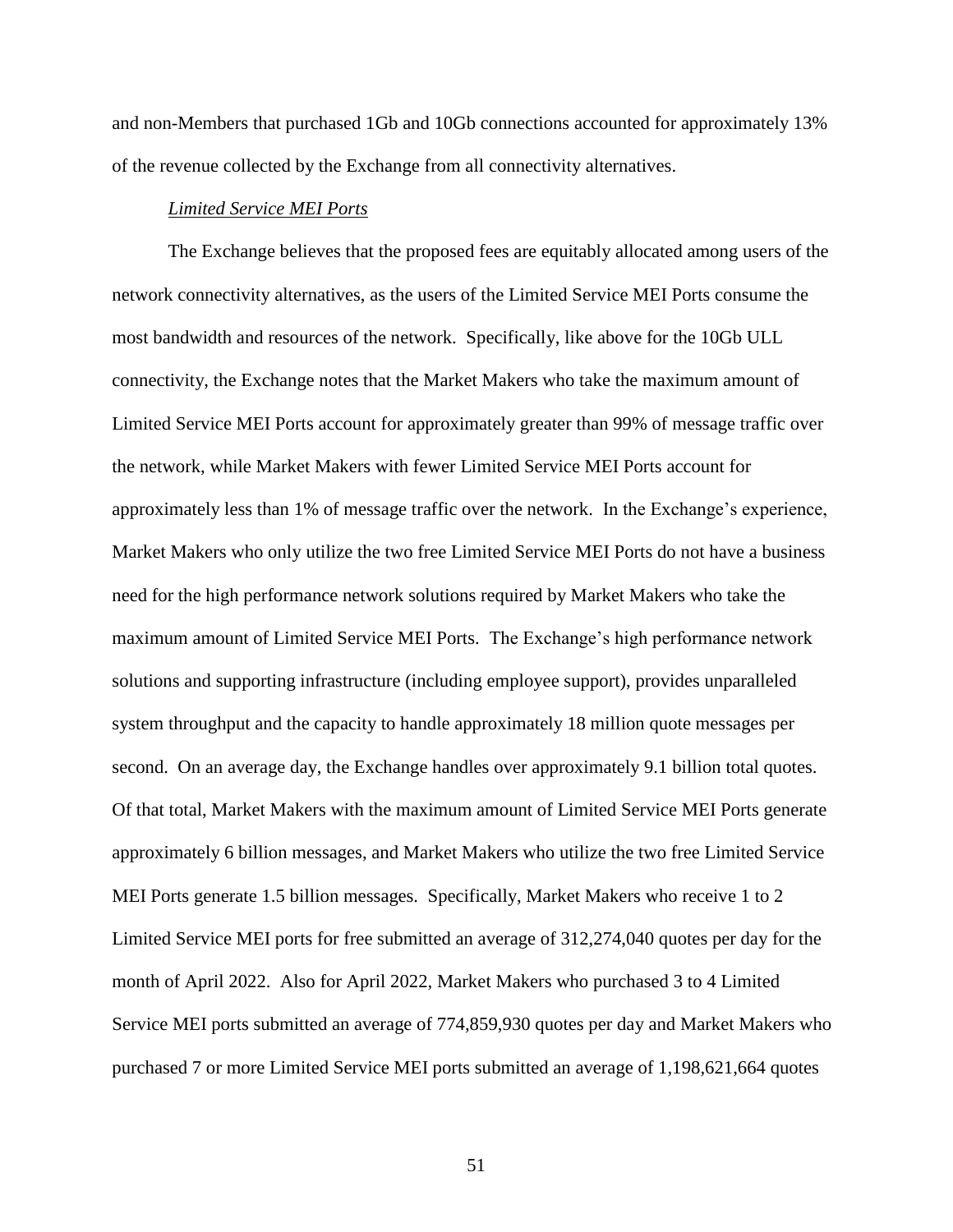per day.<sup>69</sup> To achieve a consistent, premium network performance, the Exchange must build out and maintain a network that has the capacity to handle the message rate requirements of its most heavy network consumers. These billions of messages per day consume the Exchange's resources and significantly contribute to the overall network connectivity expense for storage and network transport capabilities. The Exchange must also purchase additional storage capacity on an ongoing basis to ensure it has sufficient capacity to store these messages as part of it surveillance program and to satisfy its record keeping requirements under the Exchange Act.<sup>70</sup> Thus, as the number of connections a Market Maker has increases, certain other costs incurred by the Exchange that are correlated to, though not directly affected by, connection costs (e.g., storage costs, surveillance costs, service expenses) also increase. The Exchange sought to design the proposed tiered-pricing structure to set the amount of the fees to relate to the number of connections a firm purchases. The more connections purchased by a Market Maker likely results in greater expenditure of Exchange resources and increased cost to the Exchange. With this in mind, the Exchange proposes no fee or lower fees for those Market Makers who receive fewer Limited Service MEI Ports since those Market Makers generally tend to send the least amount of orders and messages over those connections. Given this difference in network utilization rate, the Exchange believes that it is reasonable, equitable, and not unfairly discriminatory that Market Makers who take the most Limited Service MEI Ports pay for the vast majority of the shared network resources from which all Member and non-Member users benefit, but is designed and

l

<sup>&</sup>lt;sup>69</sup> No one purchased 5 or 6 Limited Service Ports in April 2022.

<sup>70</sup> 17 CFR 240.17a-1 (recordkeeping rule for national securities exchanges, national securities associations, registered clearing agencies and the Municipal Securities Rulemaking Board).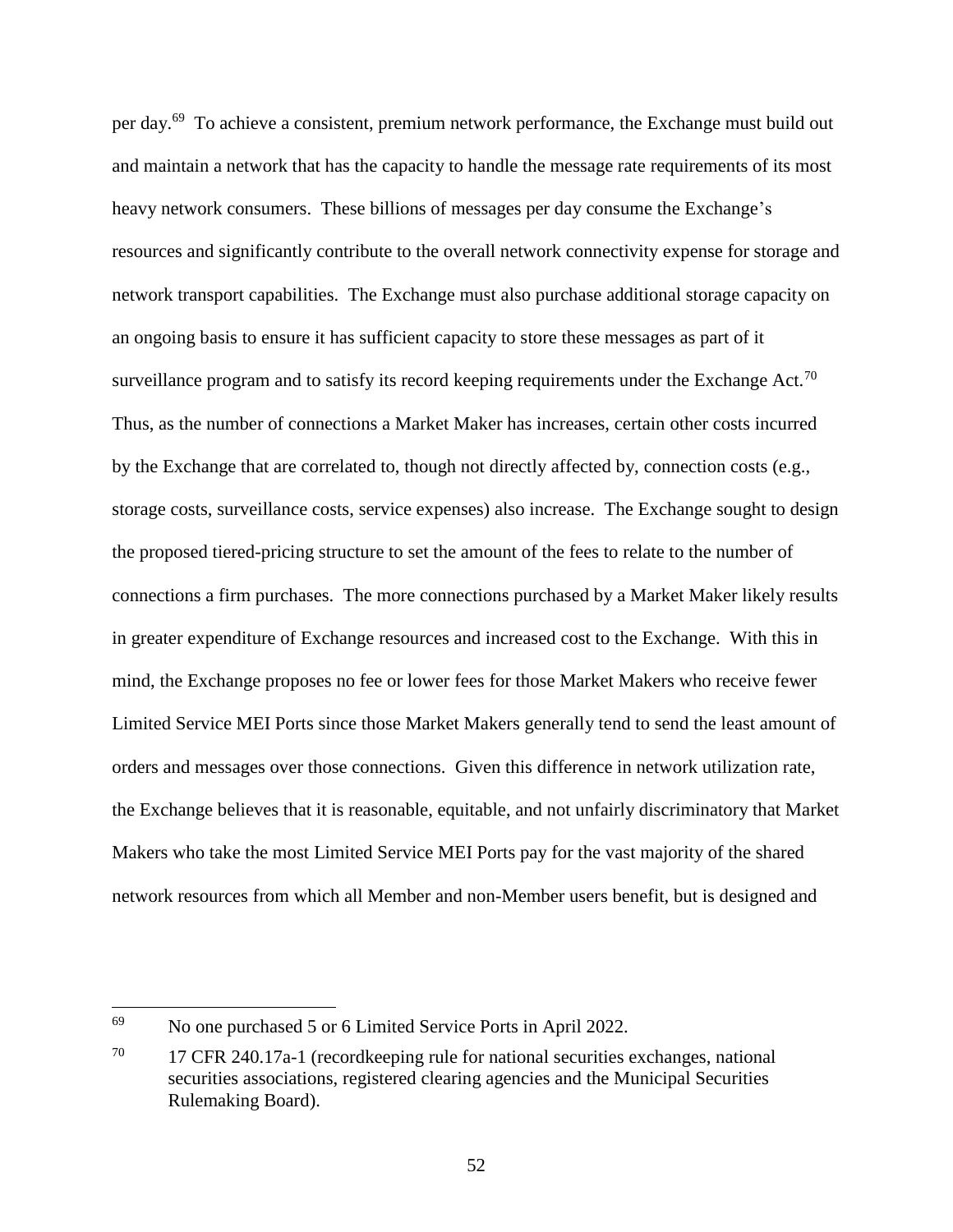maintained from a capacity standpoint to specifically handle the message rate and performance requirements of those Market Makers.

### B. Self-Regulatory Organization's Statement on Burden on Competition

The Exchange does not believe that the proposed rule change will impose any burden on competition that is not necessary or appropriate in furtherance of the purposes of the Act.

### Intra-Market Competition

The Exchange believes the proposed fees will not result in any burden on intra-market competition that is not necessary or appropriate in furtherance of the purposes of the Act because the proposed fees will allow the Exchange to recoup some of its costs in providing 10Gb ULL connectivity and Limited Service MEI Ports at below market rates to market participants since the Exchange launched operations. As described above, the Exchange has operated at a cumulative net annual loss since it launched operations in  $2008<sup>71</sup>$  due to providing a low cost alternative to attract order flow and encourage market participants to experience the high determinism and resiliency of the Exchange's trading Systems. To do so, the Exchange chose to waive the fees for some non-transaction related services and Exchange products or provide them at a very marginal cost, which was not profitable to the Exchange. This resulted in the Exchange forgoing revenue it could have generated from assessing any fees or higher fees. The Exchange could have sought to charge higher fees at the outset, but that could have served to discourage participation on the Exchange. Instead, the Exchange chose to provide a low cost exchange alternative to the options industry, which resulted in lower initial revenues. Examples of this are 10Gb ULL connectivity and Limited Service MEI Ports, for which the Exchange only now seeks to adopt fees at a level similar to or lower than those of other options exchanges.

<sup>71</sup> See supra note 57.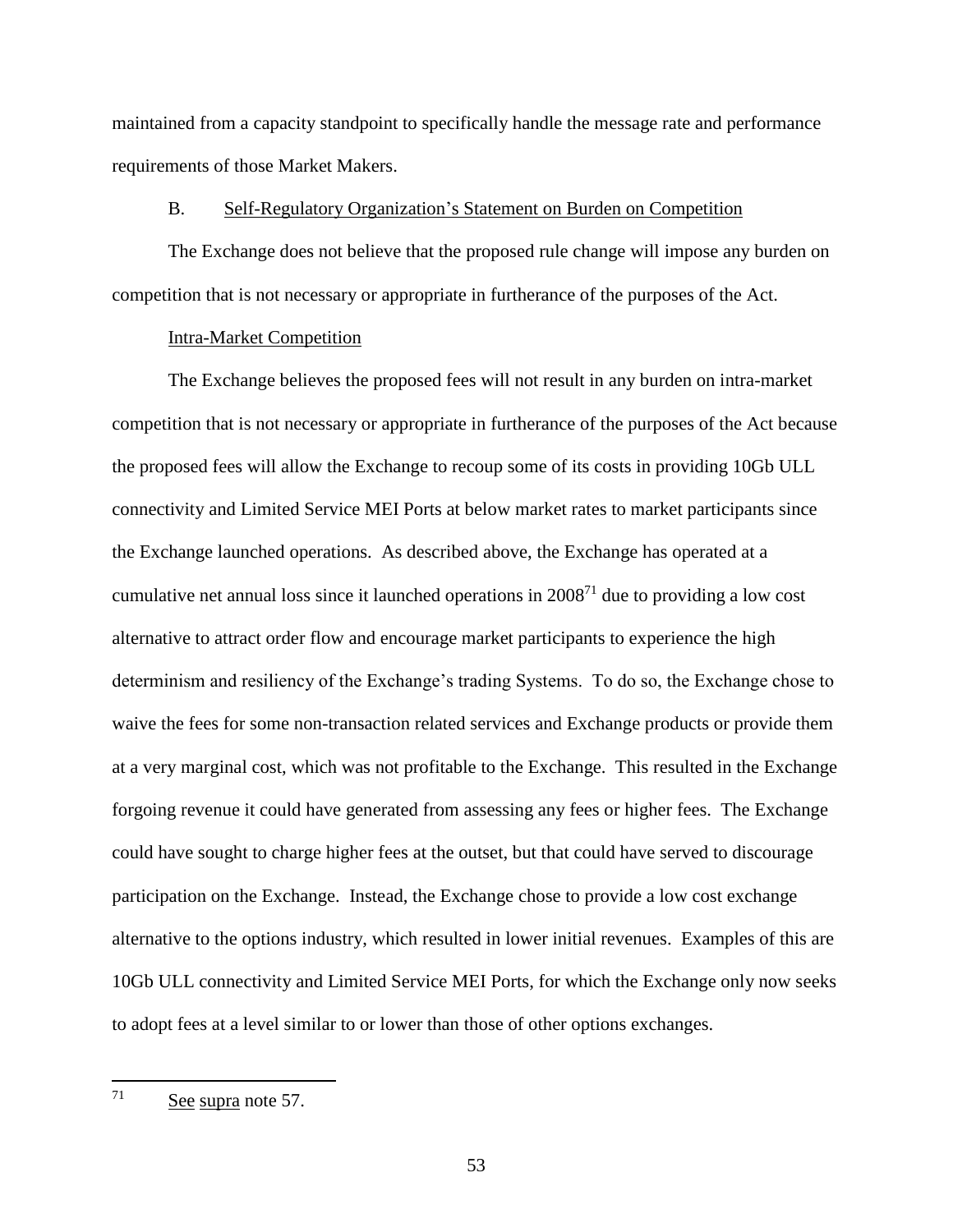Further, the Exchange does not believe that the proposed fee increase for the 10Gb ULL connection change would place certain market participants at the Exchange at a relative disadvantage compared to other market participants or affect the ability of such market participants to compete. As is the case with the current proposed flat fee, the proposed fee would apply uniformly to all market participants regardless of the number of connections they choose to purchase. The proposed fee does not favor certain categories of market participants in a manner that would impose an undue burden on competition.

### Inter-Market Competition

The Exchange also does not believe that the proposed rule change will result in any burden on inter-market competition that is not necessary or appropriate in furtherance of the purposes of the Act. As discussed above, options market participants are not forced to connect to all options exchanges. There is no reason to believe that our proposed price increase will harm another exchange's ability to compete. There are other options markets of which market participants may connect to trade options. There is also a possible range of alternative strategies, including routing to the exchange through another participant or market center or accessing the Exchange indirectly. Market participants are free to choose which exchange or reseller to use to satisfy their business needs. Accordingly, the Exchange does not believe its proposed fee changes impose any burden on competition that is not necessary or appropriate in furtherance of the purposes of the Act.

# C. Self-Regulatory Organization's Statement on Comments on the Proposed Rule Change Received from Members, Participants, or Others

Written comments were neither solicited nor received.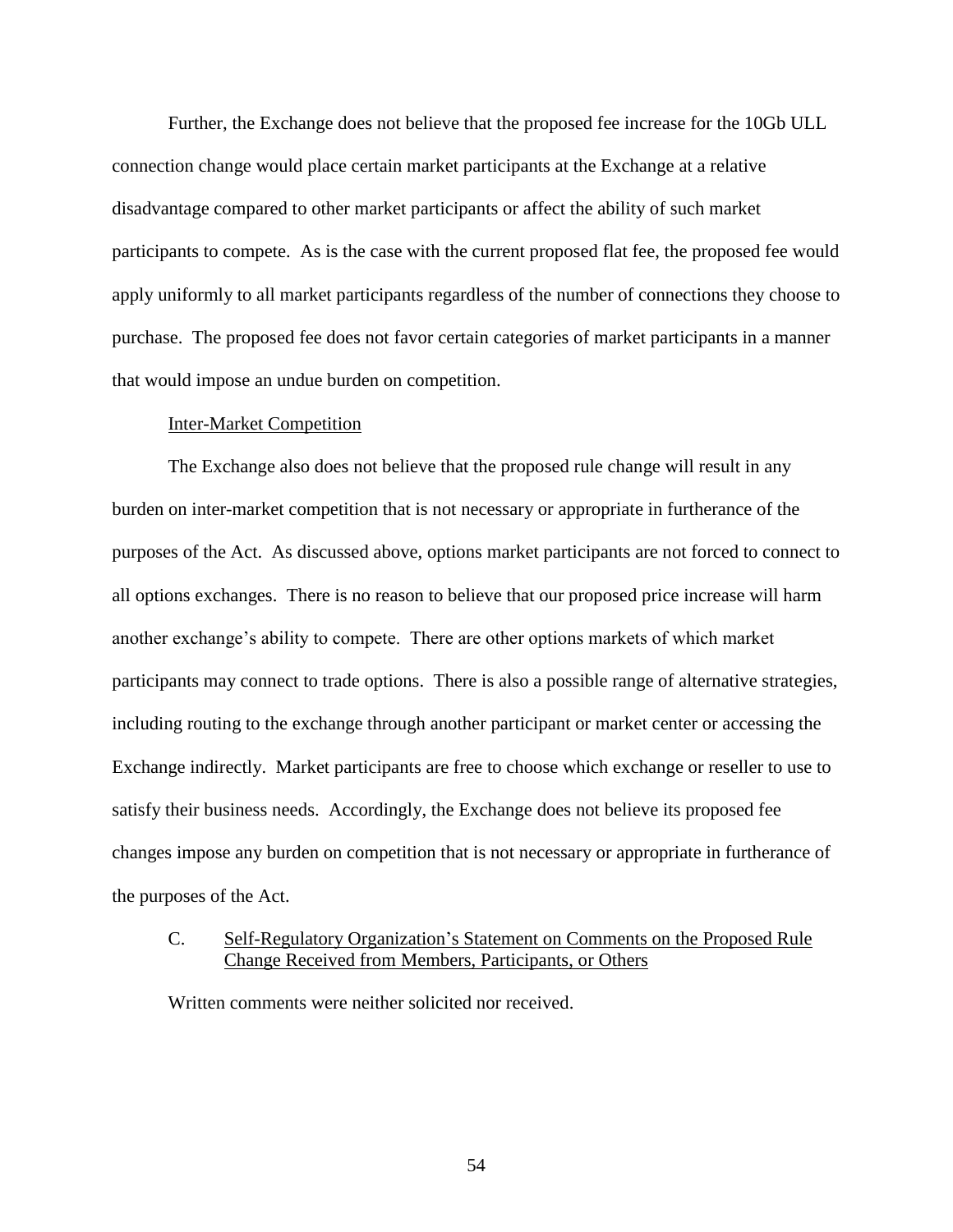# III. Suspension of the Proposed Rule Change

Pursuant to Section 19(b)(3)(C) of the Act,<sup>72</sup> at any time within 60 days of the date of filing of a proposed rule change pursuant to Section 19(b)(1) of the Act,<sup>73</sup> the Commission summarily may temporarily suspend the change in the rules of a self-regulatory organization ("SRO") if it appears to the Commission that such action is necessary or appropriate in the public interest, for the protection of investors, or otherwise in furtherance of the purposes of the Act. As discussed below, the Commission believes a temporary suspension of the proposed rule change is necessary and appropriate to allow for additional analysis of the proposed rule change's consistency with the Act and the rules thereunder.

When exchanges file their proposed rule changes with the Commission, including fee filings like the Exchange's present proposal, they are required to provide a statement supporting the proposal's basis under the Act and the rules and regulations thereunder applicable to the exchange.<sup>74</sup> The instructions to Form 19b-4, on which exchanges file their proposed rule changes, specify that such statement "should be sufficiently detailed and specific to support a finding that the proposed rule change is consistent with [those] requirements."<sup>75</sup>

Among other things, exchange proposed rule changes are subject to Section 6 of the Act, including Sections  $6(b)(4)$ ,  $(5)$ , and  $(8)$ , which requires the rules of an exchange to:  $(1)$  provide for the equitable allocation of reasonable fees among members, issuers, and other persons using

 $\overline{\phantom{a}}$ 

 $^{72}$  15 U.S.C. 78s(b)(3)(C).

 $^{73}$  15 U.S.C. 78s(b)(1).

<sup>74</sup> See 17 CFR 240.19b-4 (Item 3 entitled "Self-Regulatory Organization's Statement of the Purpose of, and Statutory Basis for, the Proposed Rule Change").

<sup>75</sup> See id.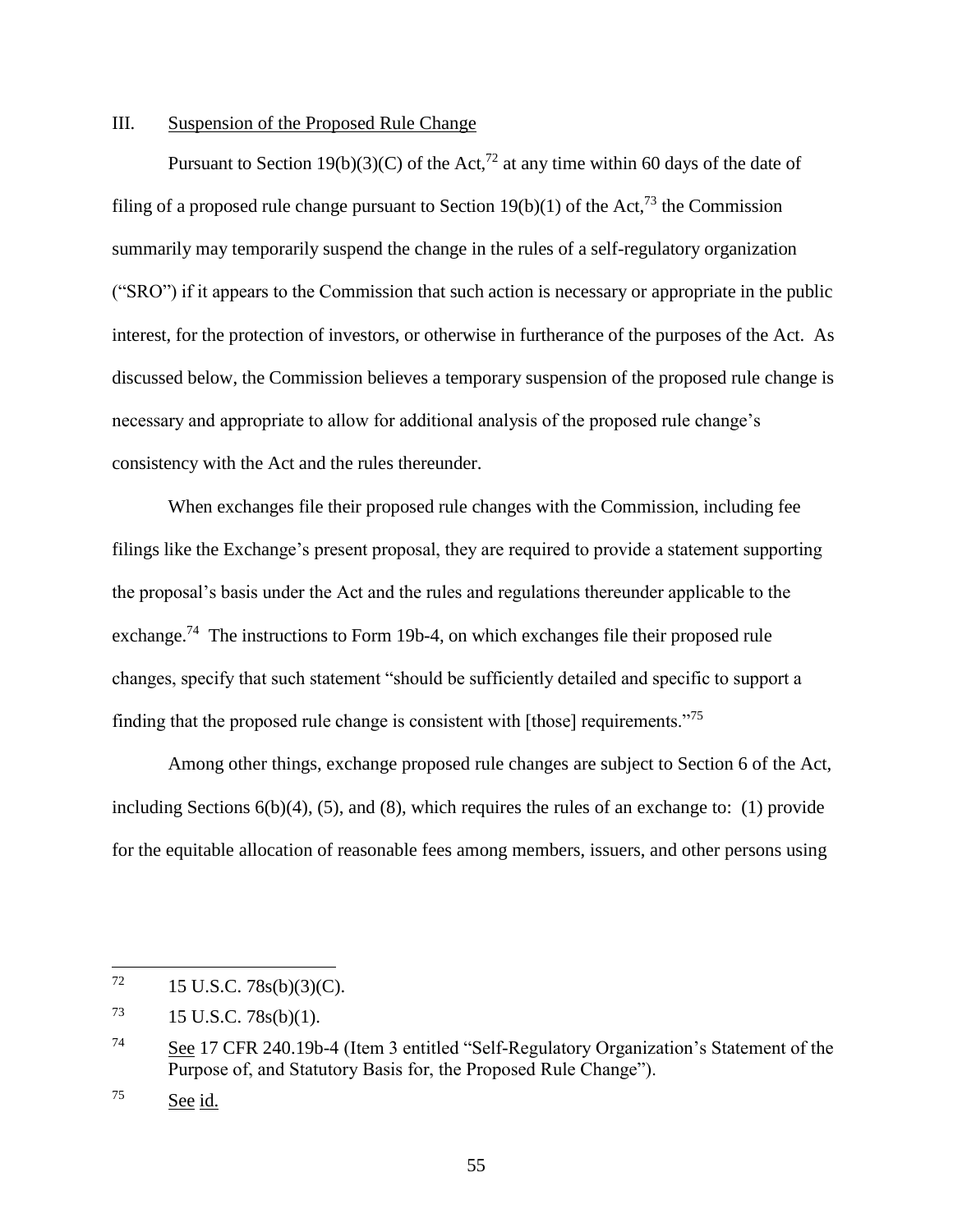the exchange's facilities;<sup>76</sup> (2) perfect the mechanism of a free and open market and a national market system, protect investors and the public interest, and not be designed to permit unfair discrimination between customers, issuers, brokers, or dealers;<sup>77</sup> and (3) not impose any burden on competition not necessary or appropriate in furtherance of the purposes of the Act.<sup>78</sup>

In temporarily suspending the Exchange's fee change, the Commission intends to further consider whether the proposed fees are consistent with the statutory requirements applicable to a national securities exchange under the Act. In particular, the Commission will consider whether the proposed rule change satisfies the standards under the Act and the rules thereunder requiring, among other things, that an exchange's rules provide for the equitable allocation of reasonable fees among members, issuers, and other persons using its facilities; not be designed to permit unfair discrimination between customers, issuers, brokers, or dealers; and do not impose any burden on competition not necessary or appropriate in furtherance of the purposes of the Act.<sup>79</sup>

Therefore, the Commission finds that it is appropriate in the public interest, for the protection of investors, and otherwise in furtherance of the purposes of the Act, to temporarily suspend the proposed rule change.<sup>80</sup>

 $\overline{a}$ 

 $^{76}$  15 U.S.C. 78f(b)(4).

 $^{77}$  15 U.S.C. 78f(b)(5).

<sup>78</sup> 15 U.S.C. 78f(b)(8).

<sup>79</sup> See 15 U.S.C. 78 $f(b)(4)$ , (5), and (8), respectively.

<sup>&</sup>lt;sup>80</sup> For purposes of temporarily suspending the proposed rule change, the Commission has considered the proposed rule's impact on efficiency, competition, and capital formation. See 15 U.S.C. 78c(f).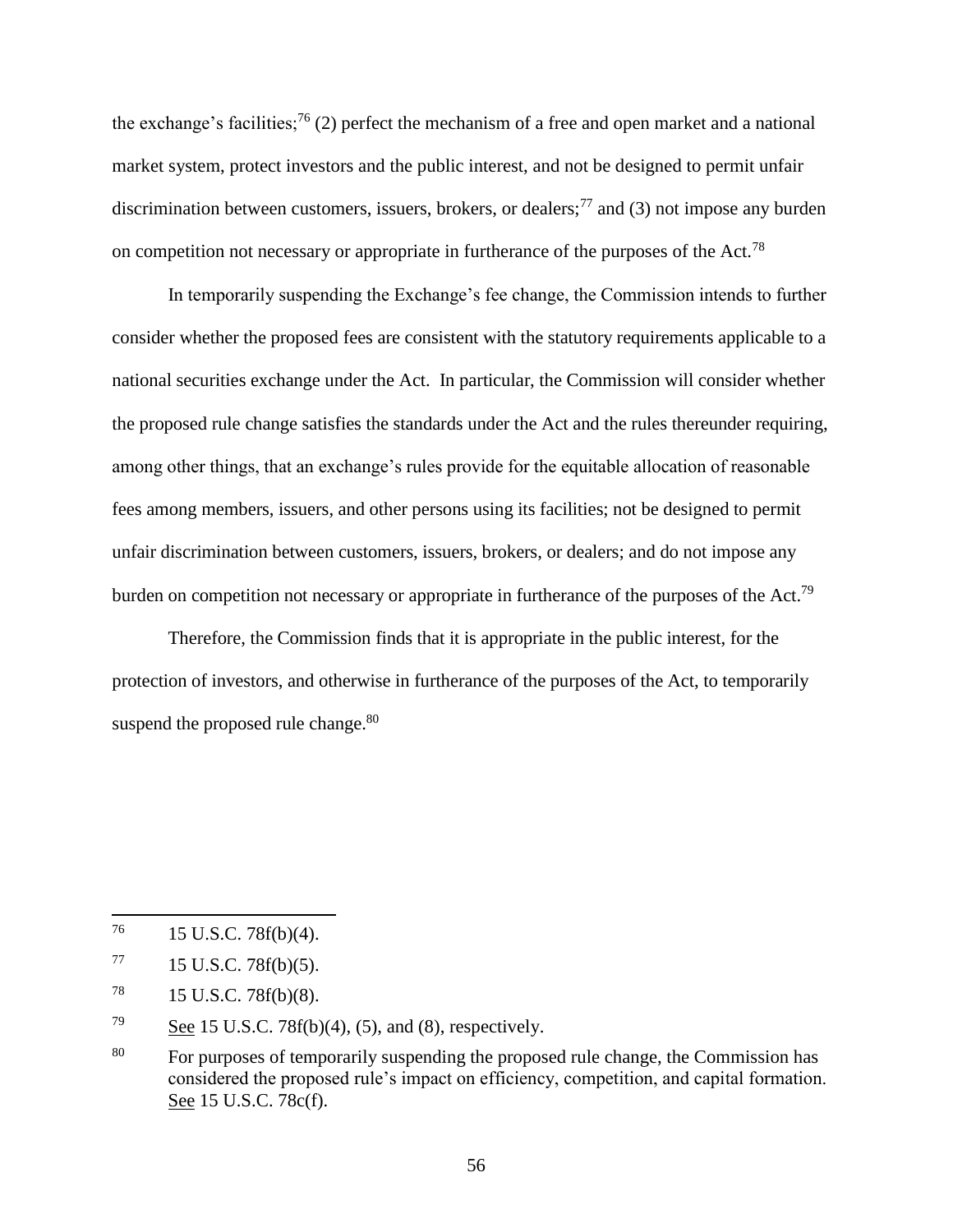# IV. Proceedings to Determine Whether to Approve or Disapprove the Proposed Rule Change

The Commission is instituting proceedings pursuant to Sections  $19(b)(3)(C)^{81}$  and  $19(b)(2)(B)^{82}$  of the Act to determine whether the Exchange's proposed rule change should be approved or disapproved. Institution of such proceedings is appropriate at this time in view of the legal and policy issues raised by the proposed rule change. Institution of proceedings does not indicate that the Commission has reached any conclusions with respect to any of the issues involved. Rather, as described below, the Commission seeks and encourages interested persons to provide comments on the proposed rule change to inform the Commission's analysis of whether to approve or disapprove the proposed rule change.

Pursuant to Section 19(b)(2)(B) of the Act,<sup>83</sup> the Commission is providing notice of the grounds for possible disapproval under consideration. The Commission is instituting proceedings to allow for additional analysis of whether the Exchange has sufficiently demonstrated how the proposed rule change is consistent with Sections  $6(b)(4)$ ,  $84$ ,  $6(b)(5)$ ,  $85$  and  $6(b)(8)^{86}$  of the Act. Section  $6(b)(4)$  of the Act requires that the rules of a national securities

 $86$  15 U.S.C. 78 $f(b)(8)$ .

<sup>81</sup> 15 U.S.C.  $78s(b)(3)(C)$ . Once the Commission temporarily suspends a proposed rule change, Section  $19(b)(3)(C)$  of the Act requires that the Commission institute proceedings under Section 19(b)(2)(B) to determine whether a proposed rule change should be approved or disapproved.

 $82 \t15$  U.S.C. 78s(b)(2)(B).

<sup>&</sup>lt;sup>83</sup> 15 U.S.C. 78s(b)(2)(B). Section 19(b)(2)(B) of the Act also provides that proceedings to determine whether to disapprove a proposed rule change must be concluded within 180 days of the date of publication of notice of the filing of the proposed rule change. See id. The time for conclusion of the proceedings may be extended for up to 60 days if the Commission finds good cause for such extension and publishes its reasons for so finding, or if the exchange consents to the longer period. See id.

 $84$  15 U.S.C. 78 $f(b)(4)$ .

 $85$  15 U.S.C. 78 $f(b)(5)$ .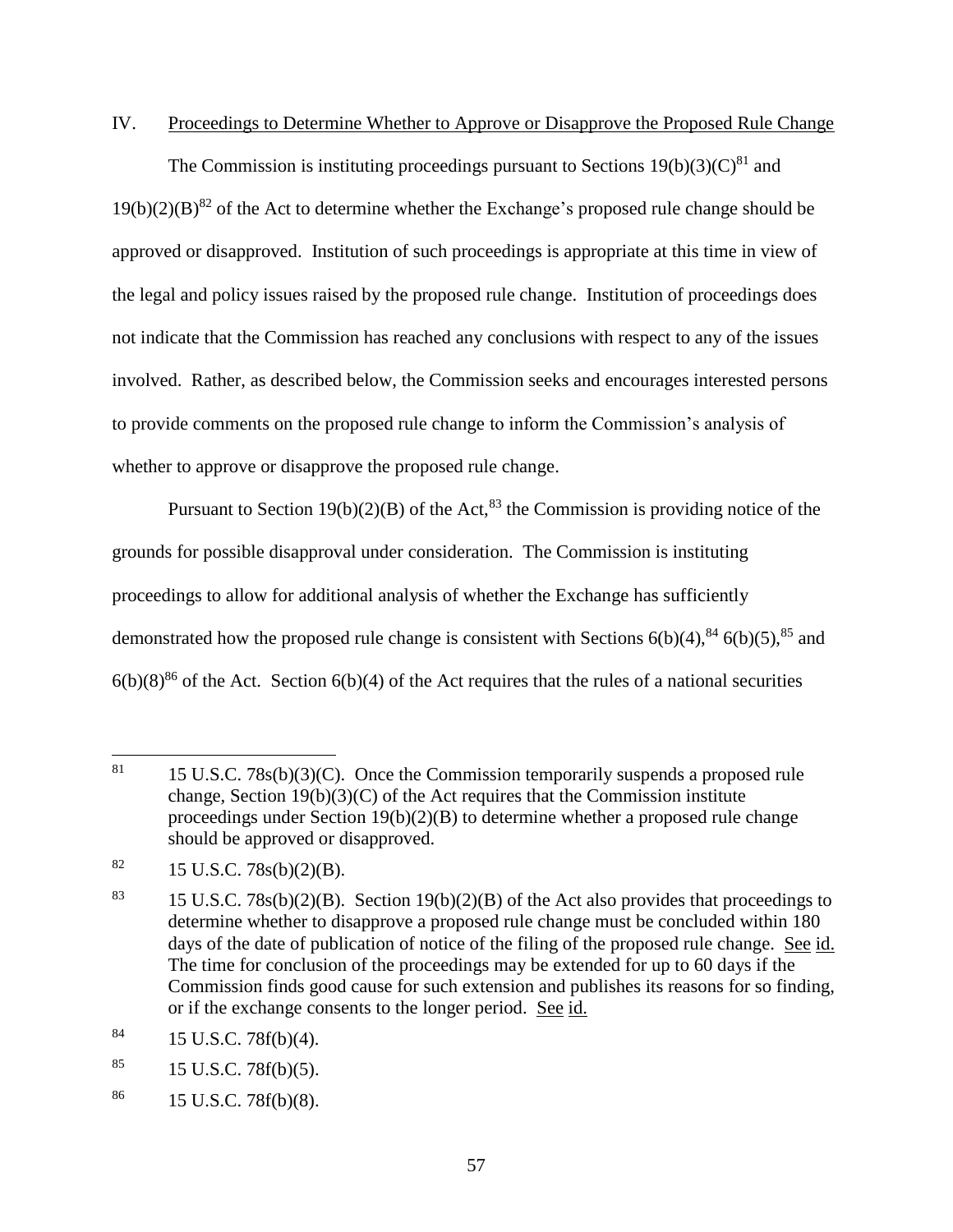exchange provide for the equitable allocation of reasonable dues, fees, and other charges among its members and issuers and other persons using its facilities. Section 6(b)(5) of the Act requires that the rules of a national securities exchange be designed, among other things, to promote just and equitable principles of trade, to remove impediments to and perfect the mechanism of a free and open market and a national market system and, in general, to protect investors and the public interest, and not be designed to permit unfair discrimination between customers, issuers, brokers, or dealers. Section 6(b)(8) of the Act requires that the rules of a national securities exchange not impose any burden on competition that is not necessary or appropriate in furtherance of the purposes of the Act.

The Commission asks that commenters address the sufficiency of the Exchange's statements in support of the proposal, in addition to any other comments they may wish to submit about the proposed rule change. In particular, the Commission seeks comment on the following aspects of the proposal and asks commenters to submit data where appropriate to support their views:

1. Cost Estimates and Allocation. The Exchange states that it is not asserting that the proposed fees are constrained by competitive forces.<sup>87</sup> Rather, the Exchange states that its proposed fees are based on a "cost-plus model," employing a "conservative approach," and that the expenses are "directly related" to 10Gb ULL connectivity and Limited Service MEI Ports, and not any other product or service offered by the Exchange.<sup>88</sup> In explaining its costs, should the Exchange identify more specifically which, if any, of its costs are incurred solely to provide 10Gb ULL connectivity and

<sup>87</sup> See supra Section II.A.2.

<sup>88</sup> See id.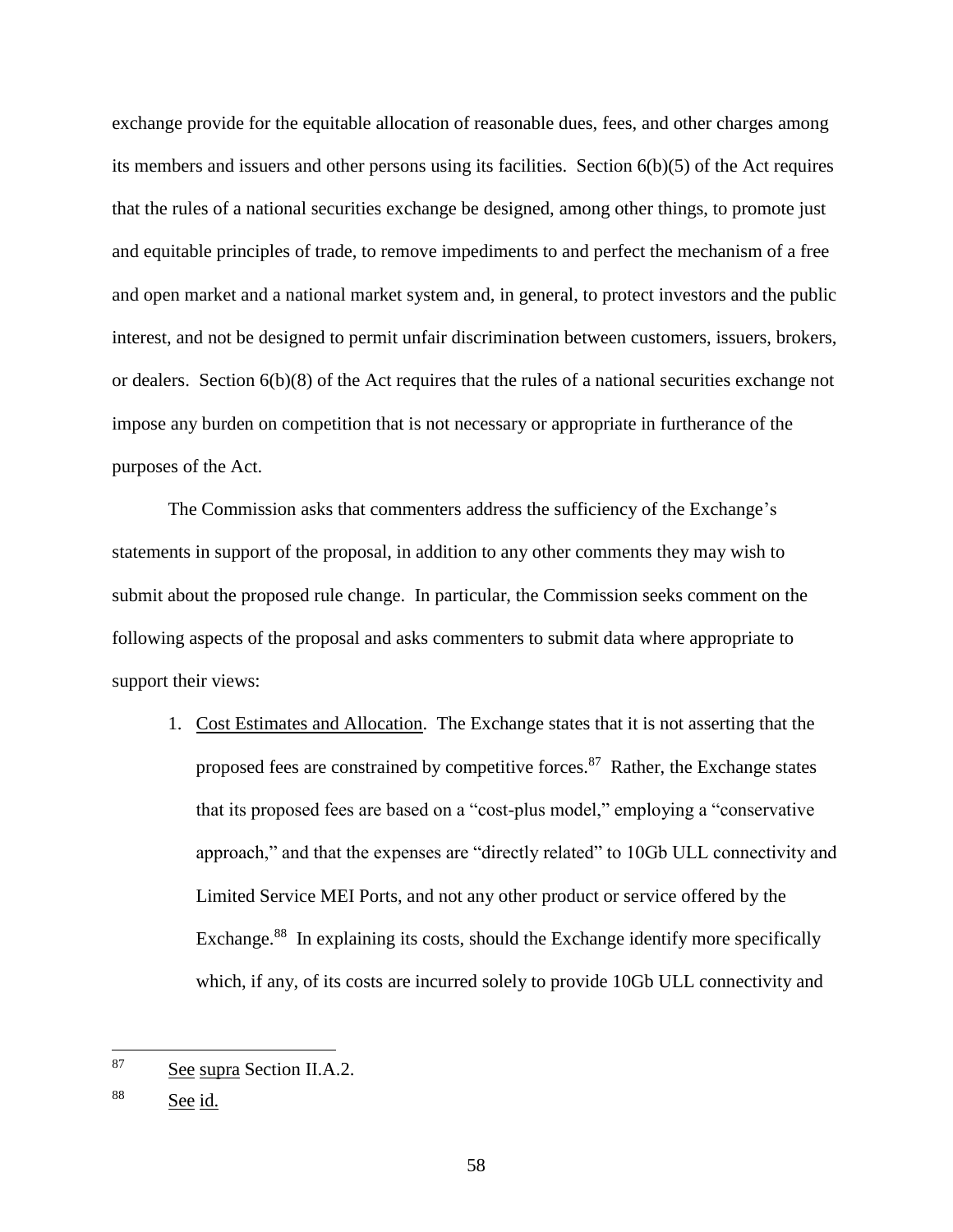solely to provide Limited Service MEI Ports? Regarding the allocations provided by the Exchange as described in greater detail above, do commenters believe that the Exchange provided sufficient detail about how it determined these allocations and why they are reasonable?<sup>89</sup> Why or why not? Do commenters believe that the Exchange provided sufficient context to permit an independent review and assessment of the reasonableness of the allocations? Do commenters believe that the Exchange provided sufficient detail or explanation to support its claim that "no expense amount is allocated twice,"<sup>90</sup> whether among the sub-categories of expenses in this filing, across the Exchange's fee filings for other products or services, or over time?

- 2. Revenue Estimates and Profit Margin Range. The Exchange uses a single monthly revenue figure (April 2022) as the basis for calculating its projected combined profit margin of 23.4%.<sup>91</sup> The Exchange argues that projecting revenues on a per month basis is reasonable "as the revenue generated from access services subject to the proposed fee generally remains static from month to month."<sup>92</sup> Yet the Exchange also acknowledges that "profit margin may also fluctuate from month to month based on the uncertainty of predicting how many connections and ports may be purchased from month to month as Members and non-Members are free to add and drop connections and ports at any time based on their own business decisions."<sup>93</sup> Do
- <sup>89</sup> See id.

 $\overline{\phantom{a}}$ 

- <sup>90</sup> See id.
- $91$  See id.
- $92$  See id.
- <sup>93</sup> See id.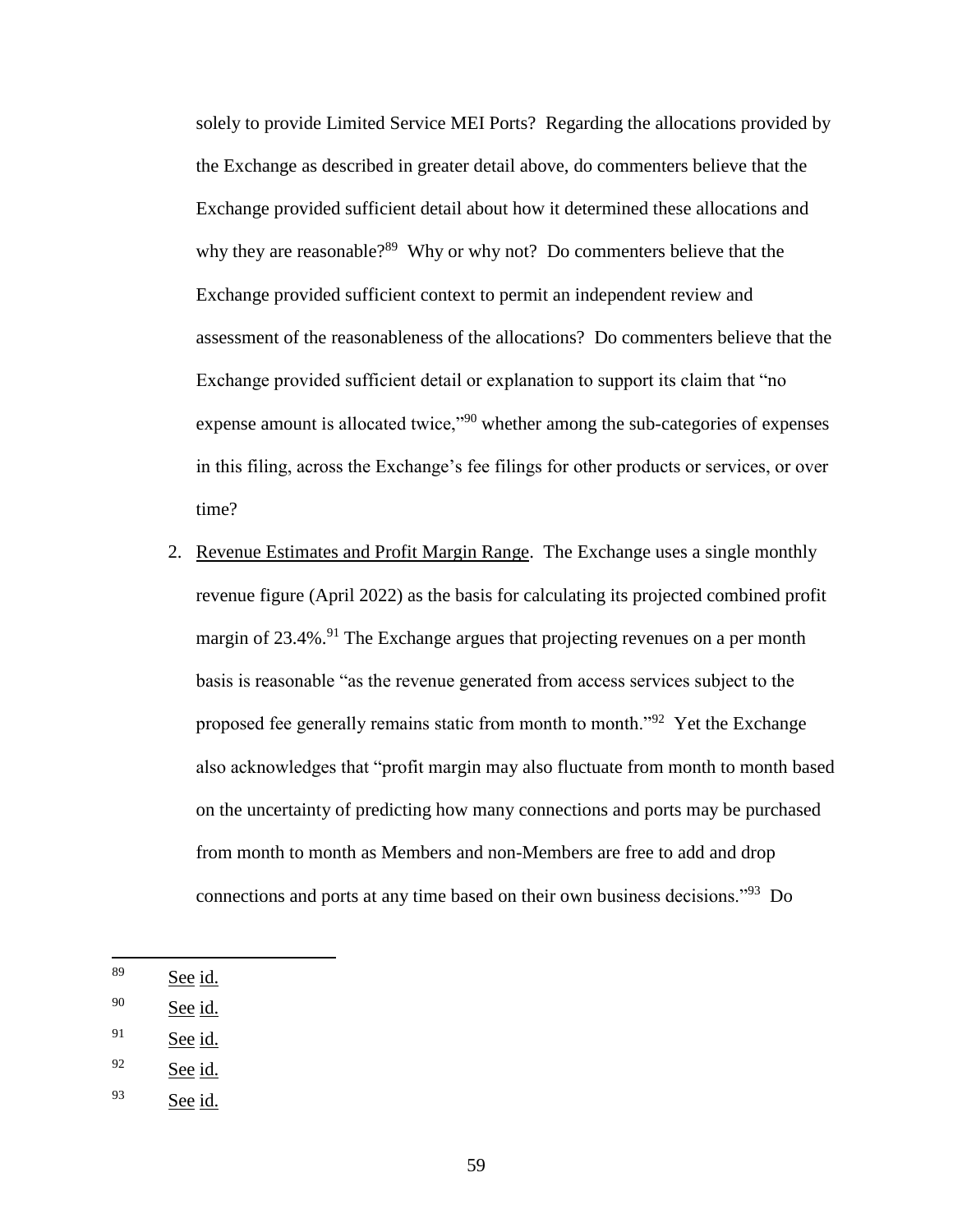commenters believe a single month provides a reasonable basis for a revenue projection? If not, why not? Should the Exchange provide a range of profit margins that it believes are reasonably possible, and the reasons therefor? The Exchange also provided its baseline by analyzing March 2022.<sup>94</sup> Do commenters believe that March 2022 is an appropriate month for a baseline? What are commenters' views on the Exchange providing a combined profit margin for both 10Gb ULL connectivity and Limited Service MEI Ports, rather than separate margins for each?

3. Reasonableness. The Exchange states that its proposed fees are "reasonable because they will permit recovery of the Exchange's costs in providing access services to supply 10Gb ULL connectivity and Limited Service MEI Ports and will not result in the Exchange generating a supra-competitive profit."<sup>95</sup> The Exchange offers several justifications for why its estimated profit margin (which is blended and not discussed separately for each service) is not a supra-competitive profit, including: (a) when it launched operations in 2008, it chose to forgo revenue by offering certain products at lower rates than other options exchanges to attract order flow; (b) the Exchange has been successful in controlling its costs; (c) a profit margin should not be judged alone based on its size, but on whether the ultimate fee reflects the value of the services provided, and (d) the Exchange's proposed fees remain similar to or less than fees charged for access provided by other options exchanges with similar market share. Do commenters agree that these factors are relevant to assessment of whether the fees

<sup>94</sup> See id.

<sup>95</sup> See id.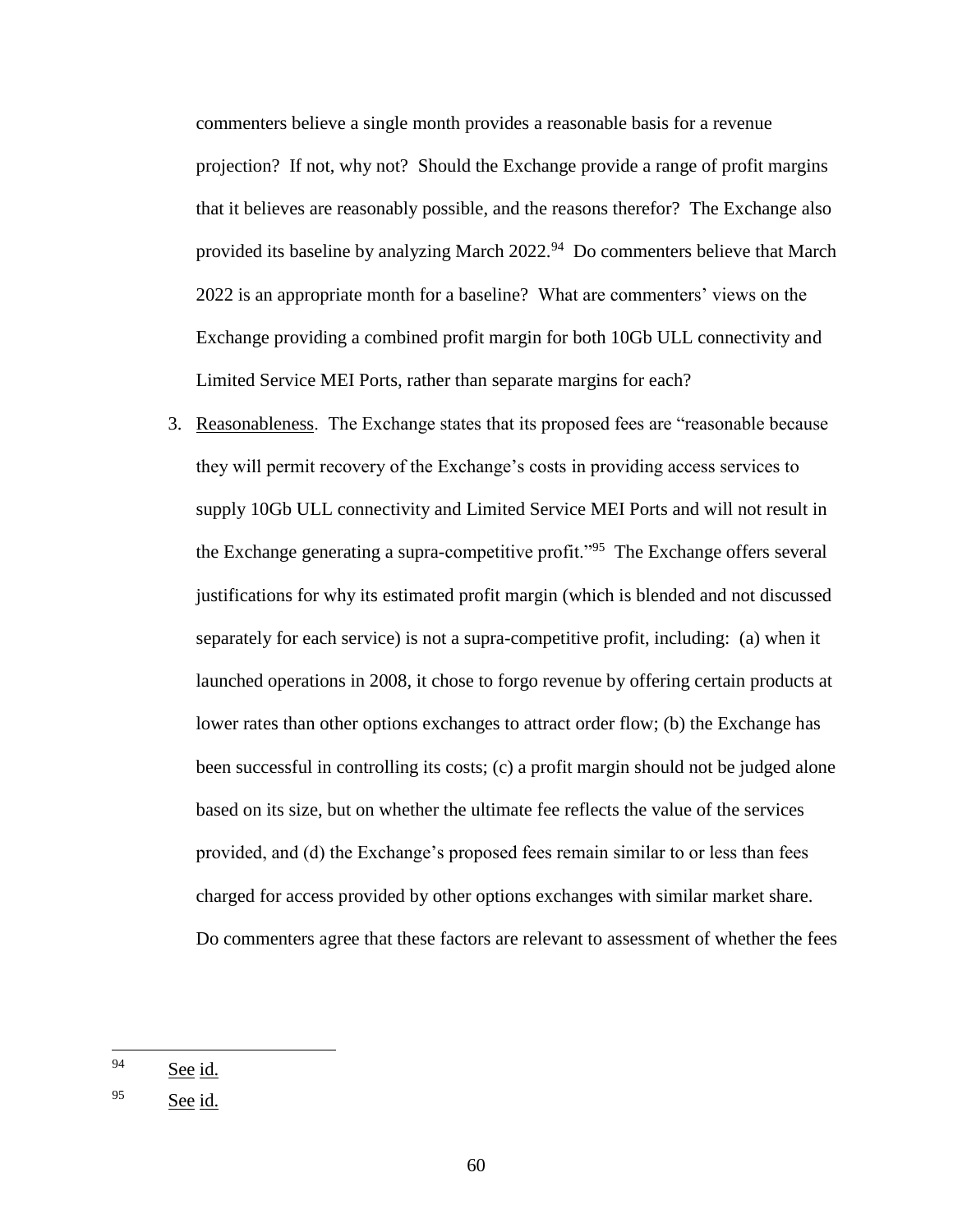are reasonable for each service? Should such an assessment include consideration of any factors other than costs; and if so, what factors should be considered, and why?

- 4. Periodic Reevaluation. The Exchange has stated that it will conduct a review of the cost-based fees subject to this proposal one year after the date of the proposal, and annually thereafter.<sup>96</sup> In light of the impact that the number of connections and ports purchased has on profit margins, and the potential for costs to decrease (or increase) over time, what are commenters' views on the need for exchanges to commit to reevaluate, on an ongoing and periodic basis, their cost-based fees to ensure that the fees stay in line with their stated profitability projections and do not become unreasonable over time, for example, by failing to adjust for efficiency gains, cost increases or decreases, and changes in amounts purchased? How formal should that process be, how often should that reevaluation occur, and what metrics and thresholds should be considered? How soon after a new fee change is implemented should an exchange assess whether its revenue and/or cost estimates were accurate and at what threshold should an exchange commit to file a fee change if its estimates were inaccurate?
- 5. Tiered Structure for Additional Limited Service MEI Ports. The Exchange states that the proposed tiered fee structure is equitably allocated among users of the network connectivity alternatives, because users of Limited Service MEI Ports "consume the most bandwidth and resources of the network."<sup>97</sup> The Exchange states that users of the "maximum amount of Limited Service MEI Ports" account for approximately

 $\overline{a}$ 

 $96$  See id.

<sup>97</sup> See id.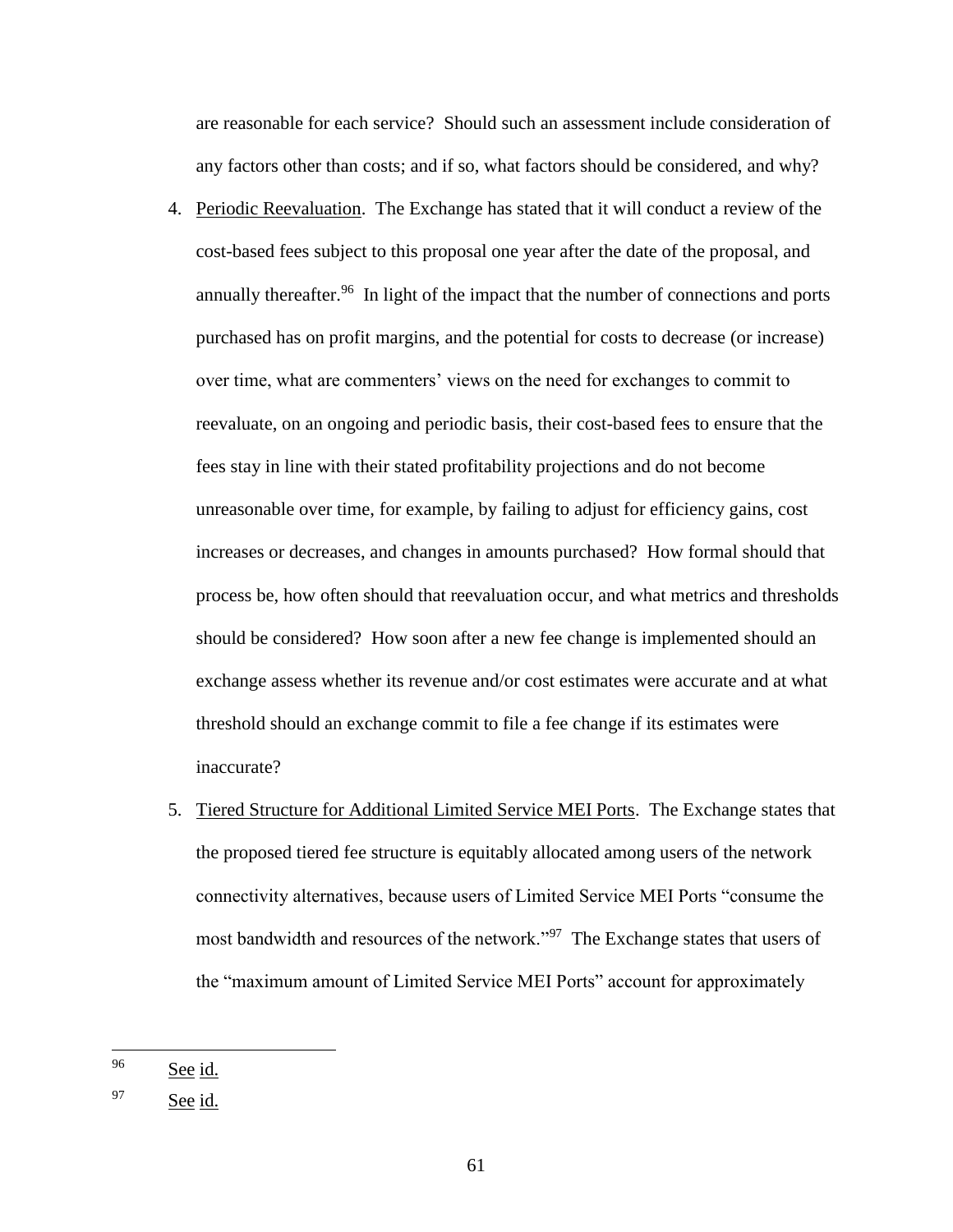greater than 99% of message traffic over the network, while users of "fewer Limited Service MEI Ports" account for approximately less than 1% of message traffic over the network.<sup>98</sup> Specifically, the Exchange states that Market Makers who utilize 1-2, 3-4, or 7 or more Limited Service MEI ports submit an average of 312,274,040 quotes per day, 774,859,930 quotes per day, and 1,198,621,664 quotes per day, respectively, for the month of April  $2022.^{99}$  According to the Exchange, these billions of messages per day consume the Exchange's resources and significantly contribute to the overall network connectivity expense for storage and network transport capabilities.<sup>100</sup> Given this difference in network utilization rate, the Exchange believes that its tiered structure is reasonable, equitable, and not unfairly discriminatory.<sup>101</sup> Do commenters believe that the fees for each tier (including the intermediary tiers), as well as the fee differences between the tiers, are supported by the Exchange's assertions? If not, is there an alternative basis on which increased demand by a market-making firm on the Exchange's resources would justify a tiered fee structure for additional Limited Service MEI Ports?

Under the Commission's Rules of Practice, the "burden to demonstrate that a proposed rule change is consistent with the Exchange Act and the rules and regulations issued thereunder .  $\ldots$  is on the [SRO] that proposed the rule change."<sup>102</sup> The description of a proposed rule change, its purpose and operation, its effect, and a legal analysis of its consistency with applicable

 $\overline{\phantom{a}}$ 

 $98$  See id.

<sup>99</sup> See id.

<sup>&</sup>lt;sup>100</sup> See id.

 $101$  See id.

 $102$  17 CFR 201.700(b)(3).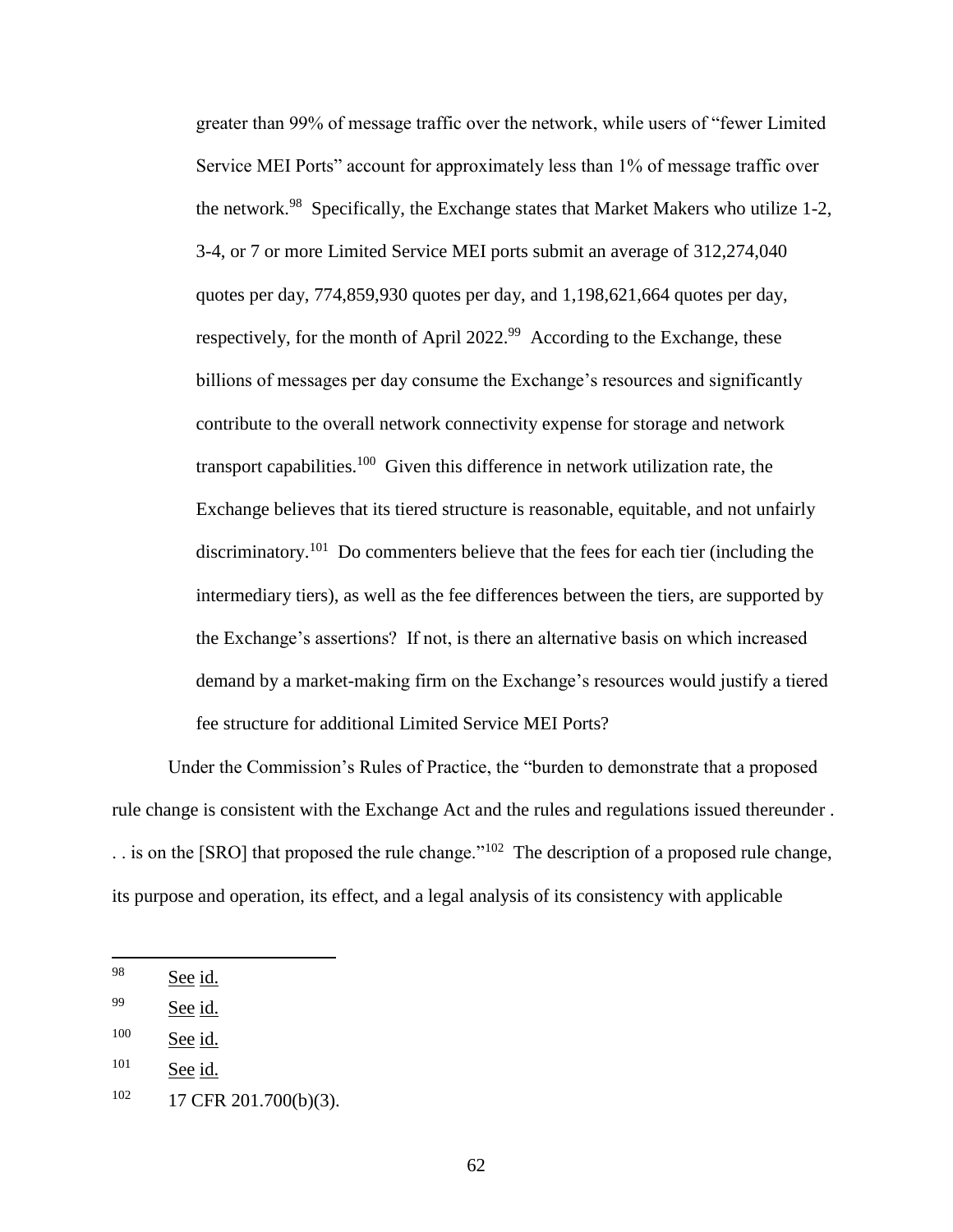requirements must all be sufficiently detailed and specific to support an affirmative Commission finding,<sup>103</sup> and any failure of an SRO to provide this information may result in the Commission not having a sufficient basis to make an affirmative finding that a proposed rule change is consistent with the Act and the applicable rules and regulations.<sup>104</sup> Moreover, "unquestioning reliance" on an SRO's representations in a proposed rule change would not be sufficient to justify Commission approval of a proposed rule change.<sup>105</sup>

The Commission believes it is appropriate to institute proceedings to allow for additional consideration and comment on the issues raised herein, including as to whether the proposal is consistent with the Act, any potential comments or supplemental information provided by the Exchange, and any additional independent analysis by the Commission.

# V. Commission's Solicitation of Comments

The Commission requests written views, data, and arguments with respect to the concerns identified above as well as any other relevant concerns. In particular, the Commission invites the written views of interested persons concerning whether the proposal is consistent with Sections  $6(b)(4)$ ,  $6(b)(5)$ , and  $6(b)(8)$ , or any other provision of the Act, or the rules and regulations thereunder. The Commission asks that commenters address the sufficiency and merit of the Exchange's statements in support of the proposal, in addition to any other comments they may wish to submit about the proposed rule change. Although there do not appear to be any issues relevant to approval or disapproval that would be facilitated by an oral presentation of views,

<sup>103</sup> See id.

<sup>104</sup> See id.

<sup>105</sup> See Susquehanna Int'l Group, LLP v. Securities and Exchange Commission, 866 F.3d 442, 446-47 (D.C. Cir. 2017) (rejecting the Commission's reliance on an SRO's own determinations without sufficient evidence of the basis for such determinations).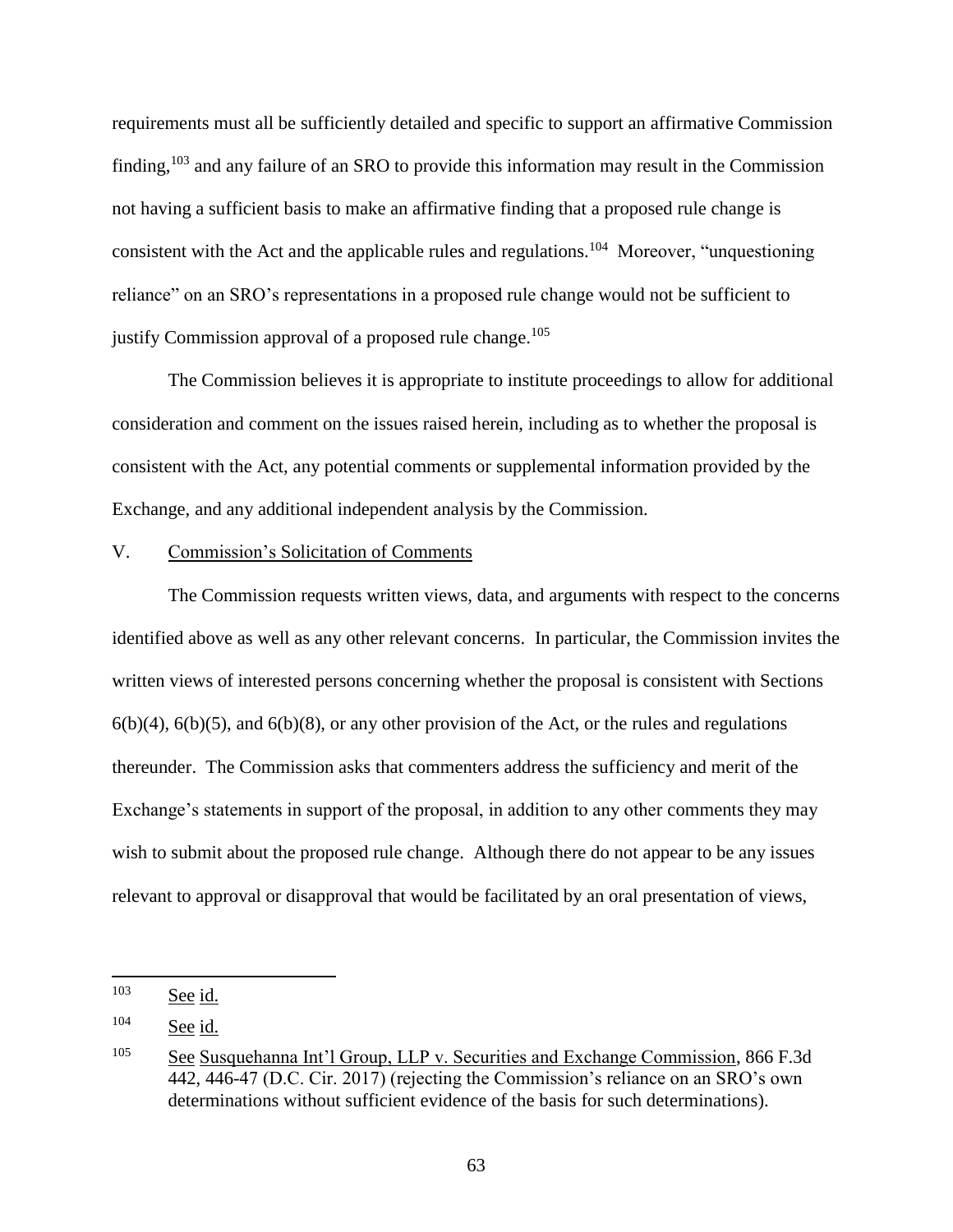data, and arguments, the Commission will consider, pursuant to Rule 19b-4, any request for an opportunity to make an oral presentation.<sup>106</sup>

Interested persons are invited to submit written data, views, and arguments regarding whether the proposal should be approved or disapproved by [insert date 21 days from publication in the Federal Register]. Any person who wishes to file a rebuttal to any other person's submission must file that rebuttal by [insert date 35 days from publication in the Federal Register].

Comments may be submitted by any of the following methods:

# Electronic comments:

- Use the Commission's Internet comment form [\(http://www.sec.gov/rules/sro.shtml\)](http://www.sec.gov/rules/sro.shtml); or
- Send an e-mail to [rule-comments@sec.gov.](mailto:rule-comments@sec.gov) Please include File No. SR-MIAX-2022-20 on the subject line.

# Paper comments:

 Send paper comments in triplicate to Secretary, Securities and Exchange Commission, 100 F Street, NE, Washington, DC 20549-1090.

All submissions should refer to File No. SR-MIAX-2022-20. This file number should be included on the subject line if e-mail is used. To help the Commission process and review your comments more efficiently, please use only one method. The Commission will post all comments on the Commission's Internet website [\(http://www.sec.gov/rules/sro.shtml\)](http://www.sec.gov/rules/sro.shtml). Copies

<sup>106</sup> 15 U.S.C. 78s(b)(2). Section 19(b)(2) of the Act grants the Commission flexibility to determine what type of proceeding—either oral or notice and opportunity for written comments—is appropriate for consideration of a particular proposal by an SRO. See Securities Acts Amendments of 1975, Report of the Senate Committee on Banking, Housing and Urban Affairs to Accompany S. 249, S. Rep. No. 75, 94th Cong., 1st Sess. 30 (1975).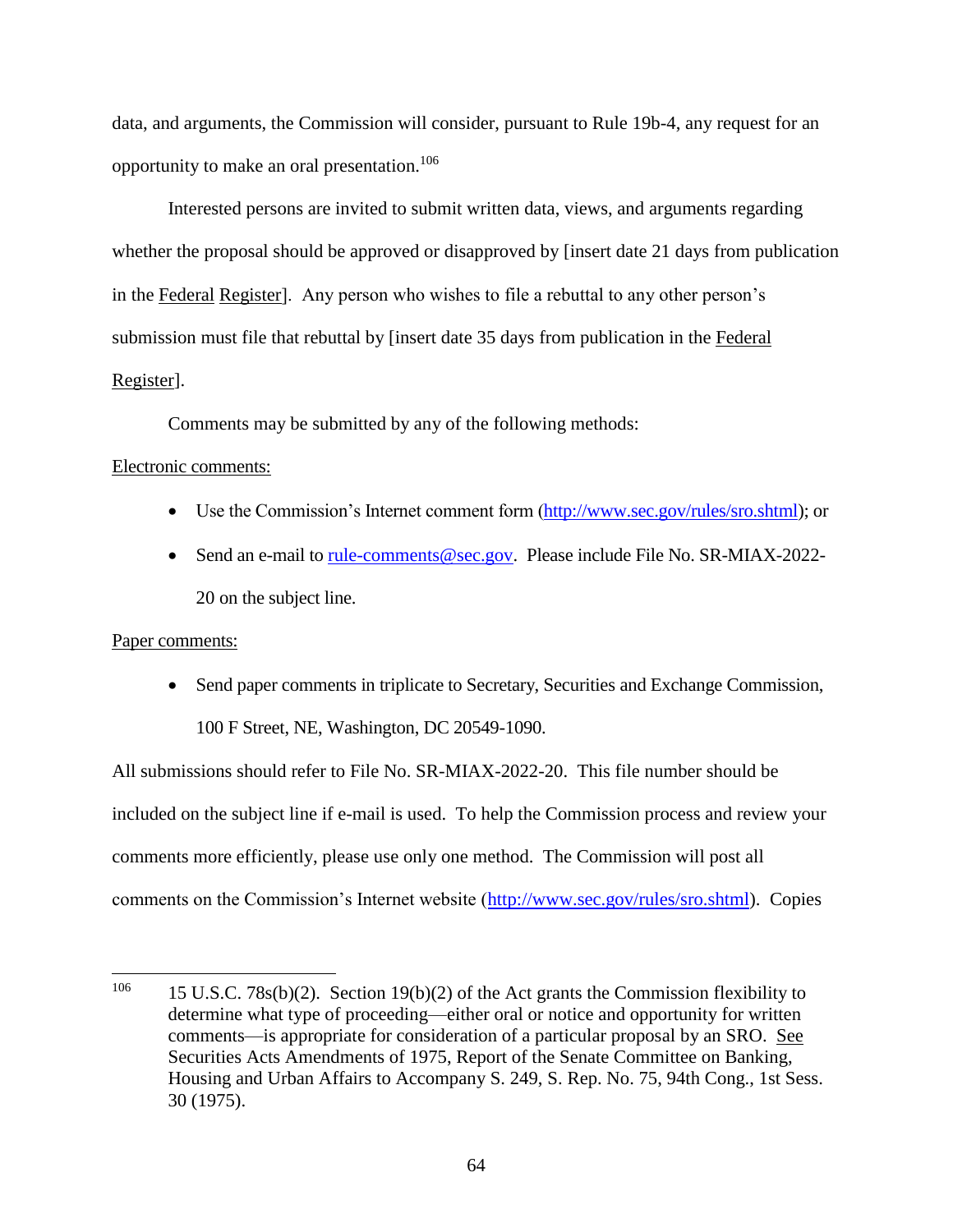of the submission, all subsequent amendments, all written statements with respect to the proposed rule change that are filed with the Commission, and all written communications relating to the proposed rule change between the Commission and any person, other than those that may be withheld from the public in accordance with the provisions of 5 U.S.C. 552, will be available for website viewing and printing in the Commission's Public Reference Room, 100 F Street, NE, Washington, DC 20549, on official business days between the hours of 10:00 a.m. and 3:00 p.m. Copies of the filing also will be available for inspection and copying at the principal office of the Exchange. All comments received will be posted without change. Persons submitting comments are cautioned that we do not redact or edit personal identifying information from comment submissions. You should submit only information that you wish to make available publicly. All submissions should refer to File No. SR-MIAX-2022-20 and should be submitted on or before [insert date 21 days from publication in the Federal Register]. Rebuttal comments should be submitted by [insert date 35 days from publication in the Federal Register].